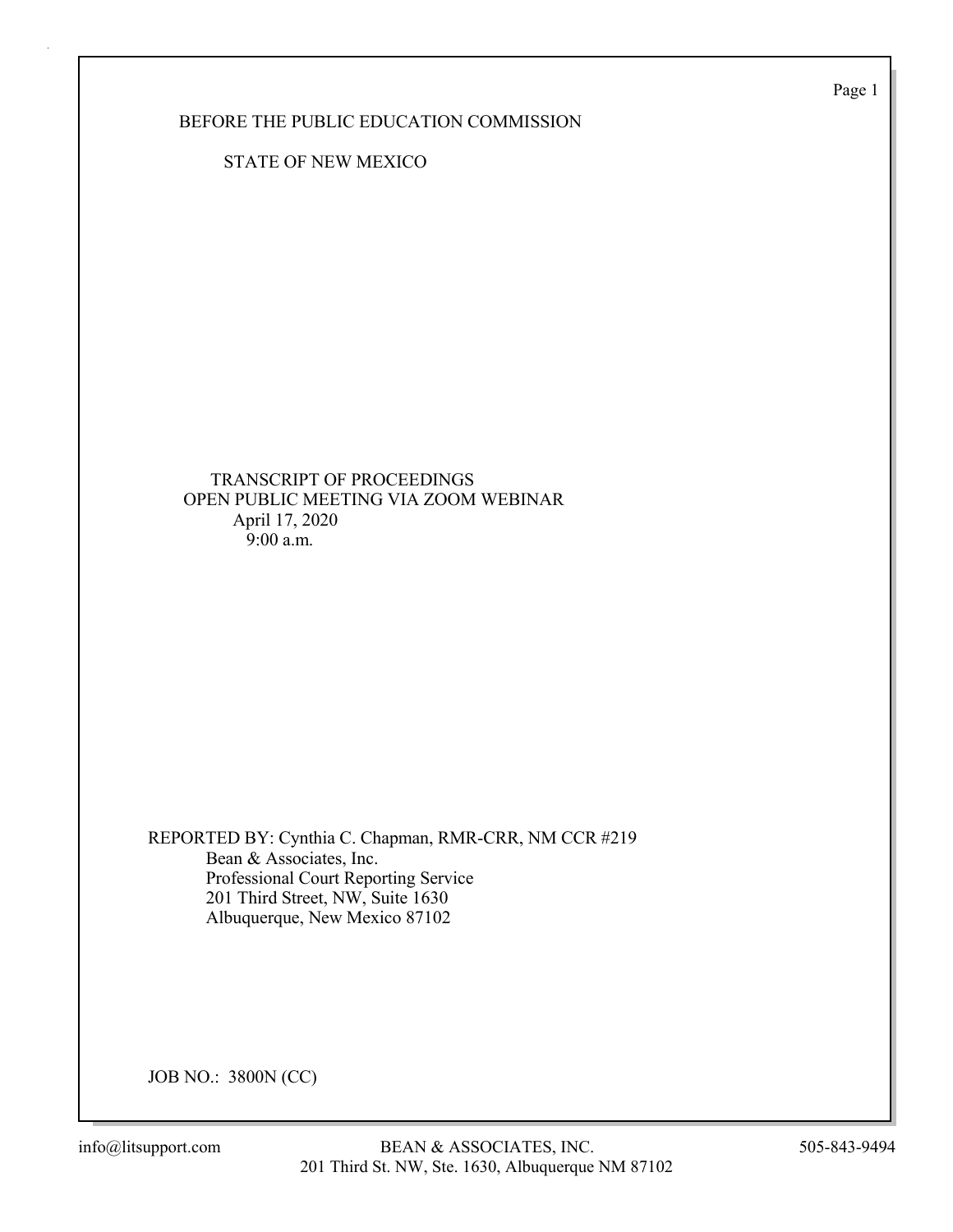## 2 (Pages 2 to 5)

|                                                                                                                                                 | Page 2                                                                                                                                                                                                                                                                                                                                                                                                                                                                                                                                                                                                                                                                                                                                                                                                                                                                                                                                                                                                                                   |                                                                                                                                                                                                                                                                                                                                                                                                                                                                                                                                                                                                                                                                                                                                                                                                                                                                                                                                                                                                                                                                 | Page 4 |
|-------------------------------------------------------------------------------------------------------------------------------------------------|------------------------------------------------------------------------------------------------------------------------------------------------------------------------------------------------------------------------------------------------------------------------------------------------------------------------------------------------------------------------------------------------------------------------------------------------------------------------------------------------------------------------------------------------------------------------------------------------------------------------------------------------------------------------------------------------------------------------------------------------------------------------------------------------------------------------------------------------------------------------------------------------------------------------------------------------------------------------------------------------------------------------------------------|-----------------------------------------------------------------------------------------------------------------------------------------------------------------------------------------------------------------------------------------------------------------------------------------------------------------------------------------------------------------------------------------------------------------------------------------------------------------------------------------------------------------------------------------------------------------------------------------------------------------------------------------------------------------------------------------------------------------------------------------------------------------------------------------------------------------------------------------------------------------------------------------------------------------------------------------------------------------------------------------------------------------------------------------------------------------|--------|
| $\mathbf{1}$<br>$\overline{c}$<br>3<br>4<br>5<br>6<br>7<br>8<br>9<br>10<br>11<br>12<br>13<br>14<br>15<br>16<br>17<br>18<br>19<br>20<br>21<br>22 | <b>APPEARANCES</b><br>COMMISSIONERS:<br>MS. PATRICIA GIPSON, Chair<br>MS. TRISH RUIZ, Vice Chair<br>MS. KARYL ANN ARMBRUSTER, Secretary<br>MR. R. CARLOS CABALLERO, Member<br>MR. MICHAEL CHAVEZ, Member<br>MR. TIM CRONE, Member<br>MS. GEORGINA DAVIS, Member<br>MS. SONIA RAFTERY, Member<br>MR. DAVID ROBBINS, Member<br>MS. GLENNA VOIGT, Member<br>PED STAFF:<br>MR. ALAN BRAUER, Director, Charter School Division<br>MS. KAREN WOERNER, Acting Director,<br><b>Charter School Division</b><br>MS. BEVERLY FRIEDMAN, PED Custodian of Record<br>and Liaison to the PEC<br>PEC COUNSEL:<br>MS. AMI JAEGER, Counsel to the PEC<br>MR. MARK CHAIKEN, Counsel to the PEC                                                                                                                                                                                                                                                                                                                                                              | 1<br>THE CHAIR: Okay. So good morning,<br>2<br>everyone, and thanks for bearing with this as we get<br>3<br>all of this straightened out. And thanks to all the<br>$\overline{4}$<br>Commissioners.<br>5<br>This morning -- after the practice, it<br>6<br>didn't go as smoothly as we had hoped; so it took us<br>$\tau$<br>a little bit to get situated this morning.<br>8<br>And I'm going to thank all the schools<br>9<br>that we unfortunately can't see today and anyone<br>10<br>else that's in the audience. But thank you for<br>11<br>coming.<br>12<br>And I'm going to ask Commissioner Ruiz to<br>13<br>please take roll call.<br>14<br>COMMISSIONER RUIZ: Good morning. Okay.<br>15<br>Commissioner Robbins?<br>16<br><b>COMMISSIONER ROBBINS: Present.</b><br>17<br>COMMISSIONER RUIZ: Commissioner Voigt?<br>18<br>COMMISSIONER VOIGT: Present.<br>19<br><b>COMMISSIONER RUIZ: Commissioner</b><br>20<br>Armbruster?<br>21<br>(No response.)<br>22<br><b>COMMISSIONER RUIZ: Commissioner Davis?</b><br>23<br>COMMISSIONER DAVIS: Yes, I'm here. |        |
| 23<br>24                                                                                                                                        |                                                                                                                                                                                                                                                                                                                                                                                                                                                                                                                                                                                                                                                                                                                                                                                                                                                                                                                                                                                                                                          | 24<br>COMMISSIONER RUIZ: Commissioner Chavez?<br>25<br>COMMISSIONER CHAVEZ: Present.                                                                                                                                                                                                                                                                                                                                                                                                                                                                                                                                                                                                                                                                                                                                                                                                                                                                                                                                                                            |        |
| 25                                                                                                                                              |                                                                                                                                                                                                                                                                                                                                                                                                                                                                                                                                                                                                                                                                                                                                                                                                                                                                                                                                                                                                                                          |                                                                                                                                                                                                                                                                                                                                                                                                                                                                                                                                                                                                                                                                                                                                                                                                                                                                                                                                                                                                                                                                 |        |
|                                                                                                                                                 |                                                                                                                                                                                                                                                                                                                                                                                                                                                                                                                                                                                                                                                                                                                                                                                                                                                                                                                                                                                                                                          |                                                                                                                                                                                                                                                                                                                                                                                                                                                                                                                                                                                                                                                                                                                                                                                                                                                                                                                                                                                                                                                                 |        |
| 1<br>$\overline{c}$<br>3<br>4<br>5<br>6<br>7<br>8<br>9<br>10<br>11<br>12<br>13<br>14<br>15<br>16<br>17<br>18<br>19<br>20<br>21<br>22<br>23      | Page 3<br>INDEX TO PROCEEDINGS<br>PAGE<br>1 Call to Order, Roll Call,<br>4<br>Pledge of Allegiance and<br>Salute to the New Mexico Flag<br>2 Approval of Agenda<br>6<br>Consent Agenda<br>7<br>3<br>Report from Options for Parents and<br>9<br>4<br>the Charter School Division - Discussion<br>and Possible Actions<br>5<br>Discussion and Possible Action on Amendment 34<br>Request for Enrollment Cap Increase for<br>Taos Integrated School of the Arts<br>6<br>Discussion and Possible Action on<br>46<br>Change in Location for Hózhó Academy<br>7 Briefing and Discussion on the<br>56<br>Appeal Decision for Turquoise Trail<br><b>Charter School</b><br>Discussion and Possible Action on Corrective 0<br>8<br>Action Plan for La Academia Dolores Huerta<br>9 Discussion on the PEC Memorandum of<br>72<br>Understanding with NM Public Education<br>Department<br>10 Report from the Chair<br>73<br>78<br>11 PEC Comments<br>94<br>12 Adjourn<br>REPORTER'S CERTIFICATE<br>95<br><b>ATTACHMENTS:</b><br>1 List of Attendees | COMMISSIONER RUIZ: Commissioner Gipson?<br>1<br>$\overline{c}$<br>THE CHAIR: Here.<br>3<br>COMMISSIONER RUIZ: Commissioner Raftery?<br>4<br>(No response.)<br>5<br><b>COMMISSIONER RUIZ: Commissioner Crone?</b><br>6<br>(No response.)<br>7<br><b>COMMISSIONER RUIZ: Commissioner Crone?</b><br>8<br>(No response.)<br>9<br>COMMISSIONER RUIZ: I thought he was here.<br>10<br>MS. KAREN WOERNER: I think Commissioner<br>11<br>Crone and Commissioner Raftery -- excuse me,<br>12<br>Commissioner Ruiz.<br>13<br>Commissioner Crone and Commissioner<br>14<br>Raftery need to unmute themselves.<br>15<br>THE CHAIR: Yeah. Because I did not hear<br>16<br>Commissioner Raftery say, "Here."<br>17<br>COMMISSIONER RAFTERY: I'm not muted.<br>18<br>$Im -$<br>19<br>THE CHAIR: We can hear you now.<br>20<br>COMMISSIONER CRONE: I'm not muted,<br>21<br>either.<br>22<br>THE CHAIR: We can hear you now. Yeah.<br>23<br>COMMISSIONER RUIZ: Thank you.<br>24<br>And Commissioner Ruiz is here.                                                                | Page 5 |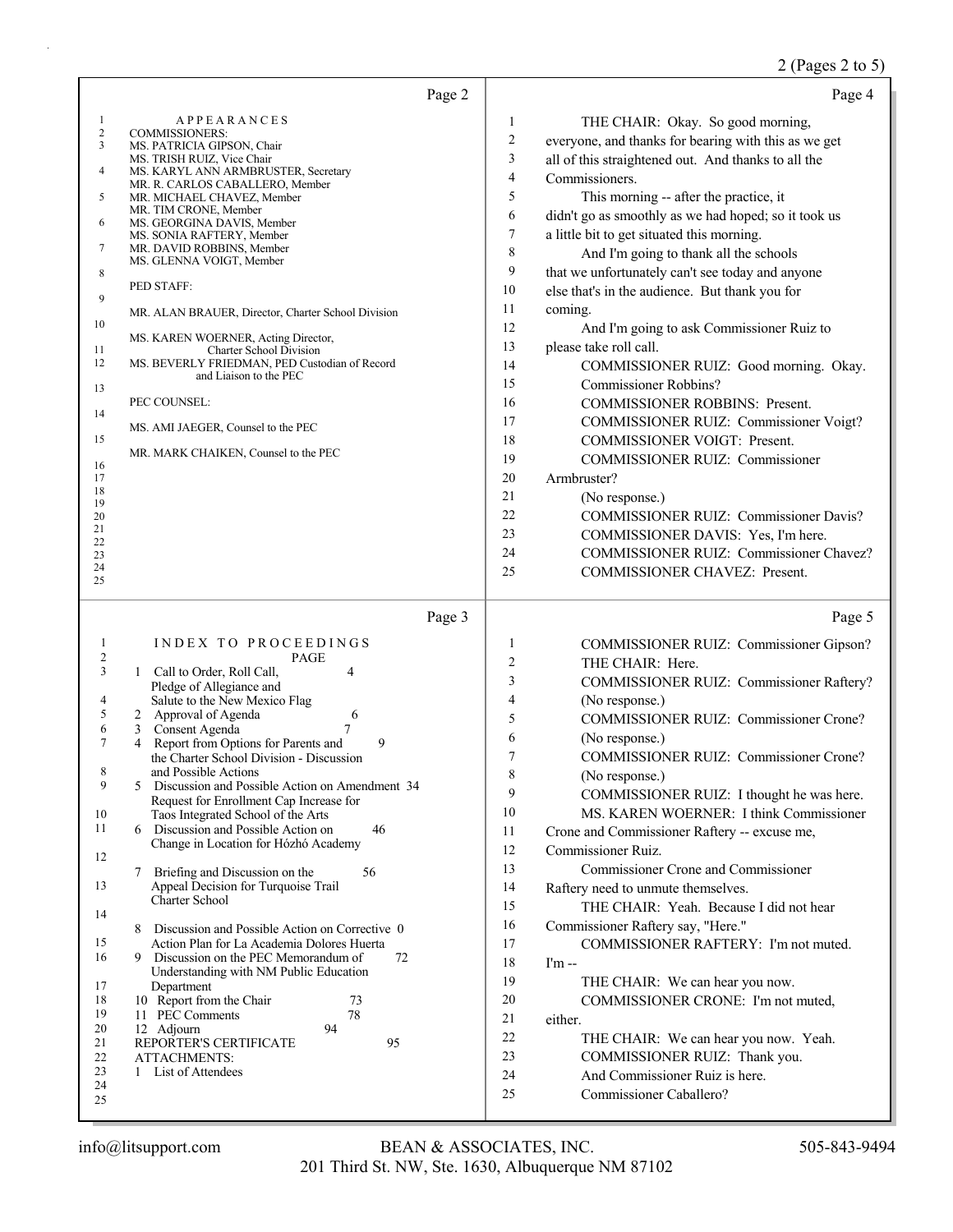$3$  (Pages 6 to 9)

|    |                                                     |                | $3 \times 1$ ugus 0 to 7                             |
|----|-----------------------------------------------------|----------------|------------------------------------------------------|
|    | Page 6                                              |                | Page 8                                               |
| 1  | (No response.)                                      | 1              | you. It is on the packet; it's not on the            |
| 2  | <b>COMMISSIONER RUIZ: Commissioner</b>              | 2              | transcript. It's on the summary page. So I don't     |
| 3  | Caballero?                                          | 3              | know if that's --                                    |
| 4  | <b>COMMISSIONER CABALLERO: Present.</b>             | $\overline{4}$ | THE CHAIR: I'm going to ask -- yeah.                 |
| 5  | COMMISSIONER RUIZ: Okay. So we have nine            | 5              | It's just on the -- right. So it's just where --     |
| 6  | Commissioners present, and Commissioner Armbruster  | 6              | the change is coming on -- in No. 3.a.3, not off of  |
| 7  | is not. We do have a quorum.                        | 7              | 2, which is the transcript. It's just the summary    |
| 8  | THE CHAIR: Thank you very much. And I'm             | 8              | page.                                                |
| 9  | now going to ask Commissioner Davis to lead us in   | 9              | <b>COMMISSIONER VOIGT: Correct.</b>                  |
| 10 | the Pledge of Allegiance and Commissioner Chavez in | 10             | THE CHAIR: Correct. That's correct.                  |
| 11 | the Salute to the New Mexico Flag.                  | 11             | Yeah. Okay.                                          |
| 12 | COMMISSIONER DAVIS: So are we going to              | 12             | COMMISSIONER VOIGT: Thanks.                          |
| 13 | actually stand up?                                  | 13             | THE CHAIR: So if there are no other                  |
| 14 | THE CHAIR: I am.                                    | 14             | changes, I'll entertain a motion for approval of the |
| 15 | COMMISSIONER DAVIS: Okay.                           | 15             | consent agenda with the change to No. 3.a.3 that has |
| 16 | (Pledge of Allegiance and Salute to the             | 16             | been noted.                                          |
| 17 | New Mexico Flag conducted.)                         | 17             | COMMISSIONER RUIZ: So move. Commissioner             |
| 18 | THE CHAIR: So thanks, everyone. We are              | 18             | Ruiz.                                                |
| 19 | on to Item No. 2, which is the approval of the      | 19             | <b>COMMISSIONER VOIGT: Second.</b>                   |
| 20 | agenda.                                             | 20             | THE CHAIR: There's a motion by                       |
| 21 | And I know -- I do have one change to               | 21             | Commissioner Ruiz. There's a second by Commissioner  |
| 22 | make. And that is in No. 4, letter C.1, we will     | 22             | Voigt. We do need a roll call for this.              |
| 23 | remove Alma d'Arte from the concerns list there.    | 23             | <b>COMMISSIONER RUIZ: Commissioner Robbins?</b>      |
| 24 | They stay on the consent agenda. All their          | 24             | <b>COMMISSIONER ROBBINS: Yes.</b>                    |
| 25 | notifications are in.                               | 25             | COMMISSIONER RUIZ: Commissioner Voigt?               |
|    |                                                     |                |                                                      |

#### Page 7

1 COMMISSIONER RUIZ: Madam Chair, I make a 2 motion to approve the agenda with the aforementioned 3 changes. 4 COMMISSIONER DAVIS: I second that. 5 THE CHAIR: There's a motion by 6 Commissioner Ruiz and a second by Commissioner 7 Davis. 8 All in favor? 9 (Commissioners so indicate.) 10 THE CHAIR: Opposed? 11 (No response.) 12 THE CHAIR: Hearing no opposition -- 13 hearing no opposition, the motion passes. 14 We are now on to Item No. 3, which is the 15 consent agenda. And I do believe, Commissioner 16 Voigt, you have a change needed for the transcript? 17 Is that not correct? 18 COMMISSIONER VOIGT: Right. It's a minor 19 edit. On the summary page, Commissioner 20 Armbruster's and my district numbers should be 21 switched. 22 THE REPORTER: This is the court reporter. 23 I would like to state that I believe it is on the 24 packet rather than the transcript. 25 COMMISSIONER VOIGT: Correct. Yes, thank 1 COMMISSIONER VOIGT: Yes. 2 COMMISSIONER RUIZ: Commissioner 3 Armbruster is not here. 4 Commissioner Davis? 5 COMMISSIONER DAVIS: Yes. 6 COMMISSIONER RUIZ: Commissioner Chavez? 7 COMMISSIONER CHAVEZ: Yes. 8 COMMISSIONER RUIZ: Commissioner Gipson? 9 THE CHAIR: Yes. 10 COMMISSIONER RUIZ: Commissioner Raftery? 11 COMMISSIONER RAFTERY: Yes. 12 COMMISSIONER RUIZ: Commissioner Crone? 13 COMMISSIONER CRONE: Yes. 14 COMMISSIONER RUIZ: Commissioner Ruiz 15 votes "Yes." 16 And Commissioner Caballero? 17 COMMISSIONER CABALLERO: Yes. 18 COMMISSIONER RUIZ: A nine vote; so, yes, 19 it passes. 20 THE CHAIR: Thanks. Motion passes 21 nine-zero. 22 We are now on to Item No. 4, which is the 23 report from Options for Parents, Charter School 24 Division, Discussion and Possible Actions. 25 MS. KAREN WOERNER: Excuse me, Alan.

Page 9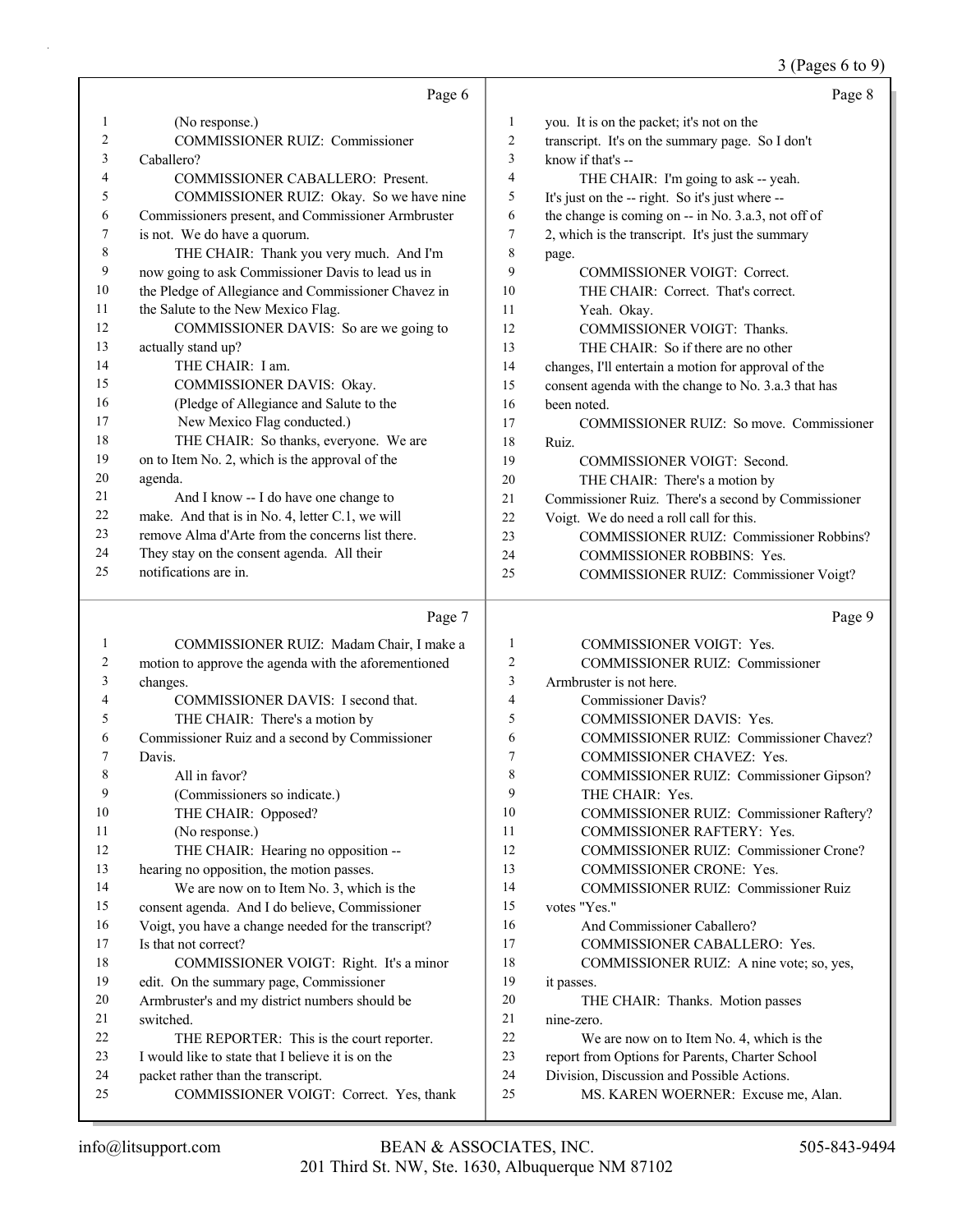## 4 (Pages 10 to 13)

|    | Page 10                                             |    | Page 12                                              |
|----|-----------------------------------------------------|----|------------------------------------------------------|
| 1  | Before you start, should I add Explore Academy now  | 1  | And I just am really thankful for our team           |
| 2  | to the meeting? Yes?                                | 2  | collectively as we've gone through this process with |
| 3  | MS. FRIEDMAN: Hi, it's me.                          | 3  | you-all.                                             |
| 4  | MS. KAREN WOERNER: Alan, should I add               | 4  | We also wanted to just -- I just wanted to           |
| 5  | Explore Academy, because they're in this section;   | 5  | provide a few -- a few updates as well.              |
| 6  | right?                                              | 6  | First and foremost, I know I wasn't part             |
| 7  | MR. ALAN BRAUER: Yes, they are in this              | 7  | of any of the contract negotiations this week. But   |
| 8  | section, so go ahead and add them in.               | 8  | I know that the PEC and Megan and Karen have been    |
| 9  | MS. KAREN WOERNER: Sorry, folks. I'm                | 9  | working relentlessly to support our schools with     |
| 10 | trying to.                                          | 10 | really strong mission goals and ensuring that we     |
| 11 | Here we go. So Justin Baiardo is here.              | 11 | have, you know, really -- really strong contracts in |
| 12 | And there he's coming in.                           | 12 | place.                                               |
| 13 | Justin -- when you -- is there anyone else          | 13 | So I just wanted to thank you all for that           |
| 14 | from your school that I need to add for this        | 14 | work and the amount of work that it takes to do it   |
| 15 | section?                                            | 15 | online. And virtually versus in-person only just     |
| 16 | MR. JUSTIN BAIARDO: No, just me.                    | 16 | compounds for all of you-all. So much appreciate     |
| 17 | MS. KAREN WOERNER: Okay.                            | 17 | that work.                                           |
| 18 | MR. ALAN BRAUER: Thank you, Karen.                  | 18 | We also are working and coordinating with            |
| 19 | Madam Chair, members of the Commission,             | 19 | our schools who had any financial audit findings     |
| 20 | good morning from Albuquerque.                      | 20 | this past year. Our staff member, Melissa Sanchez,   |
| 21 | I just want to first share that Zoom is             | 21 | is doing the follow-ups on ensuring that we have the |
| 22 | seems so easy; but we all know that it's not after  | 22 | Corrective Action Plans that are in place for each   |
| 23 | about a month doing this. And getting all together  | 23 | of those schools and may have an audit finding, and  |
| 24 | and coordinated in this way, it just takes a lot of | 24 | also coordinating any feedback. So I wanted to       |
| 25 | work.                                               | 25 | thank her for that much-important aspect of our      |
|    |                                                     |    |                                                      |

## Page 11

|    | Page 11                                             |    | Page 13                                              |
|----|-----------------------------------------------------|----|------------------------------------------------------|
| 1  | And so I just want to appreciate each of            | 1  | work.                                                |
| 2  | you for getting -- getting through all the kinks.   | 2  | The technical assistance team is also                |
| 3  | And I especially thank Karen for the support and    | 3  | continuing to provide training. Thankfully, we had   |
| 4  | technical advice that you've been giving throughout | 4  | a lot of experience before the current crisis with   |
| 5  | this time.                                          | 5  | online training this year.                           |
| 6  | I have a few updates that I wanted to               | 6  | (Commissioner Armbruster enters meeting.)            |
| 7  | share.                                              | 7  | MR. ALAN BRAUER: And so Missy and Dylan              |
| 8  | First off, I wanted to share that, you              | 8  | and Dolores have worked super-hard with our school   |
| 9  | know, the Public Education Department and the       | 9  | leaders and our governing boards to ensure that we   |
| 10 | Charter School Division -- you know, if I could,    | 10 | are able to continue a complete virtual training     |
| 11 | real quick -- I think, Karen -- I don't know        | 11 | process for the rest of this year.                   |
| 12 | who's -- where the static is coming from. But it    | 12 | We've also been coordinating with other              |
| 13 | might be Commissioner Davis, I think, if you could  | 13 | organizations, like the -- like the -- I just want   |
| 14 | mute yourself.                                      | 14 | to say "the Coalition" -- but the Public Charter     |
| 15 | <b>COMMISSIONER DAVIS: Yeah.</b>                    | 15 | Schools of New Mexico, who also were providing       |
| 16 | MR. ALAN BRAUER: Great. Thank you so                | 16 | training. So we've been syncing up very well around  |
| 17 | much.                                               | 17 | this moment to make sure that that ongoing technical |
| 18 | I just wanted to share that given the --            | 18 | assistance is just -- as great as it possibly can.   |
| 19 | the COVID-19 crisis that we're all in, our team,    | 19 | Our operations team is also working to               |
| 20 | both at the Charter School Division and the PED,    | 20 | continue our business as usual in the back-office    |
| 21 | have been working as hard as we can to keep a sense | 21 | aspects of our work. It's always a bit of a          |
| 22 | of normalcy in place and continue to support our    | 22 | challenge to get things signed through a virtual     |
| 23 | schools through this crisis, but also through the   | 23 | setting. But I really appreciate the team and their  |
| 24 | business-as-usual stuff that doesn't go away during | 24 | work in making sure that those processes and         |
| 25 | these moments.                                      | 25 | documents that we need to be routed are continuing   |
|    |                                                     |    |                                                      |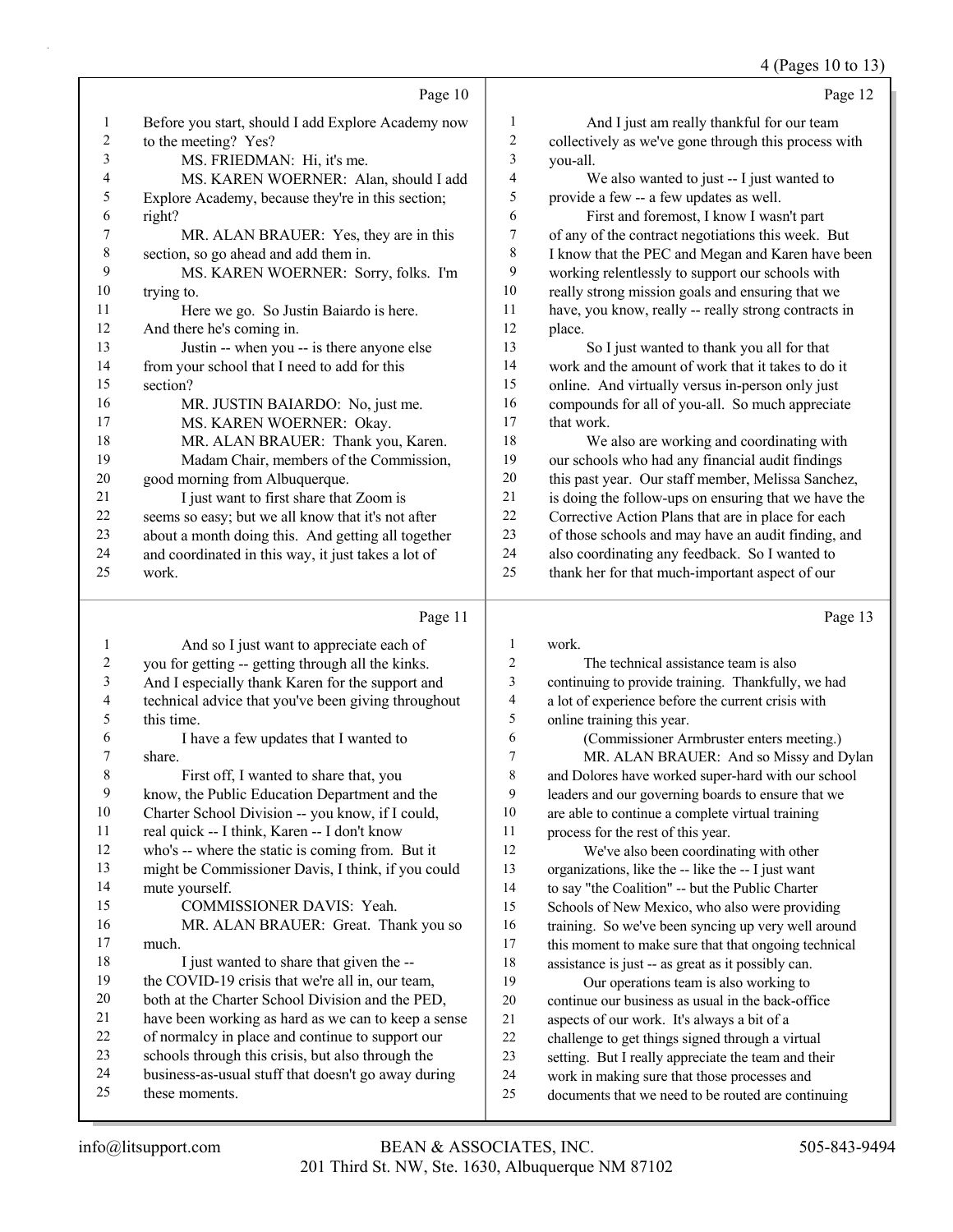5 (Pages 14 to 17)

|              | Page 14                                                                                                  |                | Page 16                                                                               |
|--------------|----------------------------------------------------------------------------------------------------------|----------------|---------------------------------------------------------------------------------------|
| $\mathbf{1}$ | to do that with as little hiccups as possible during                                                     | 1              | What --                                                                               |
| 2            | this time.                                                                                               | $\overline{2}$ | THE CHAIR: Okay. I think I can start                                                  |
| 3            | Our charter school program team, I have a                                                                | $\mathfrak{Z}$ | with Justin. I think we're okay.                                                      |
| 4            | really important announcement to make. We have a                                                         | $\overline{4}$ | So, good morning, Justin.                                                             |
| 5            | new staff member that is taking over for Leslie                                                          | 5              | MR. JUSTIN BAIARDO: Anyone have a quick                                               |
| 6            | Kelly's position to lead the Charter School Program                                                      | 6              | troubleshoot on this? I don't often look --                                           |
| 7            | Grant management. And her name is Dr. Brigette                                                           | 7              | THE CHAIR: The only problem is I think                                                |
| 8            | Russell. You may have worked with her in the past.                                                       | $\,8\,$        | it'll give all of us a headache as we --                                              |
| 9            | She was on the assessment team. She was a deputy                                                         | 9              | MR. JUSTIN BAIARDO: Yeah.                                                             |
| 10           | director there and just moved over starting last                                                         | 10             | MS. AMI JAEGER: Justin, this is Ami. You                                              |
| 11           | week to join our team.                                                                                   | 11             | can rotate the screen. If you go -- are you on a                                      |
| 12           | Joining our team and making transitions in                                                               | 12             | computer or an iPad?                                                                  |
| 13           | a virtual setting not being able to see one another                                                      | 13             | MR. JUSTIN BAIARDO: On a computer. Oh, I                                              |
| 14           | or to really do a for-real on-boarding process is                                                        | 14             | think I see it.                                                                       |
| 15           | something that has been challenging. But I just                                                          | 15             | MS. AMI JAEGER: It's at the bottom.                                                   |
| 16           | really appreciate Brigette in jumping right in.                                                          | 16             | MR. JUSTIN BAIARDO: Under Video Settings,                                             |
| 17           | We had our annual performance report that                                                                | 17             | right? It's --                                                                        |
| 18           | is -- that is due to the Feds as well for this                                                           | 18             | MS. AMI JAEGER: Yes. It'll say "Rotate."                                              |
| 19           | grant. And Brigette worked with Tony and Val to                                                          | 19             | And you might have to click it -- it only does it                                     |
| 20           | just make sure that no balls were dropped and that                                                       | 20             | for 90 degrees at a time, I think.                                                    |
| 21           | we jumped right into that. And so I'm really                                                             | 21             | MR. JUSTIN BAIARDO: Got it.                                                           |
| 22           | thankful for that.                                                                                       | 22             | THE CHAIR: Yeah. Yeah.                                                                |
| 23           | And we are continuing to process any                                                                     | 23             | MS. AMI JAEGER: Does that help?                                                       |
| 24           | requests for reimbursements and other needs that our                                                     | 24             | MR. ALAN BRAUER: I just wanted to share                                               |
| 25           | CSP-granted schools have.                                                                                | 25             | that I think Karen's going to try to get back in.                                     |
|              |                                                                                                          |                |                                                                                       |
|              | Page 15                                                                                                  |                | Page 17                                                                               |
| 1            |                                                                                                          | 1              |                                                                                       |
| 2            | So I think those are all the main updates                                                                | $\overline{c}$ | So she might be in the waiting room, potentially, if<br>you'll be able to get her in. |
| 3            | that I wanted to share today. It is -- you know,                                                         | 3              | THE CHAIR: Let me see.                                                                |
| 4            | there's no two ways about it. It is challenging to                                                       | 4              |                                                                                       |
| 5            | do all of our business with this type of setting,                                                        | 5              | MR. JUSTIN BAIARDO: Ami, where was that?<br>It was under Video Settings?              |
| 6            | but I just really appreciate all the work that our                                                       | 6              | MS. AMI JAEGER: It should be under Video                                              |
| 7            | team has been doing to make sure that we can be as<br>business-as-usual as possible and to provide the   | 7              | Settings.                                                                             |
| 8            | supports that the PEC needs as well, and continuing                                                      | 8              | MR. JUSTIN BAIARDO: Oh, I see. There you                                              |
| 9            | that partnership that we have with you-all, too.                                                         | 9              | go. Yeah.                                                                             |
| 10           | I do have one appreciation and highlight.                                                                | 10             | MS. AMI JAEGER: Okay. Great.                                                          |
| 11           | But I will -- I'll wait to close that out after we                                                       | 11             | THE CHAIR: Okay. And, Alan, so far I --                                               |
| 12           | discuss Explore Academy's item. And I believe                                                            | 12             | I'm not listed as a host, so I can't do it. But,                                      |
| 13           | they're on the agenda to discuss their change in --                                                      | 13             | Commissioner Ruiz, you are listed as a host.                                          |
| 14           | in location.                                                                                             | 14             | COMMISSIONER RUIZ: Okay.                                                              |
| 15           | MS. FRIEDMAN: Madam Chair? Madam Chair?                                                                  | 15             | THE CHAIR: So if you go down to your                                                  |
| 16           | THE CHAIR: Yeah.                                                                                         | 16             | participants list. But I don't see --                                                 |
| 17           | MS. FRIEDMAN: I'd like to mention that                                                                   | 17             | COMMISSIONER RUIZ: Okay. What am I                                                    |
| 18           | Commissioner Armbruster has joined the meeting.                                                          | 18             | looking for?                                                                          |
| 19           | THE CHAIR: Okay.                                                                                         | 19             | THE CHAIR: So look -- first, is there a                                               |
| 20           | I can't -- Alan, if you're talking, I                                                                    | 20             | screen -- do you see a box for a waiting room?                                        |
| 21           | can't hear -- oh.                                                                                        | 21             | COMMISSIONER RUIZ: I don't. But,                                                      |
| 22           | MR. ALAN BRAUER: You know, Madam Chair,                                                                  | 22             | remember, I'm on my iPad. I'm not on --                                               |
| 23           | Karen just called me and said she doesn't know what                                                      | 23             | THE CHAIR: Oh. All right.                                                             |
| 24<br>25     | happened. So she just left -- she just called me.<br>So I'm talking with her right now on my cell phone. | 24<br>25       | COMMISSIONER RUIZ: I'm on my iPad because<br>I can't get on with my laptop.           |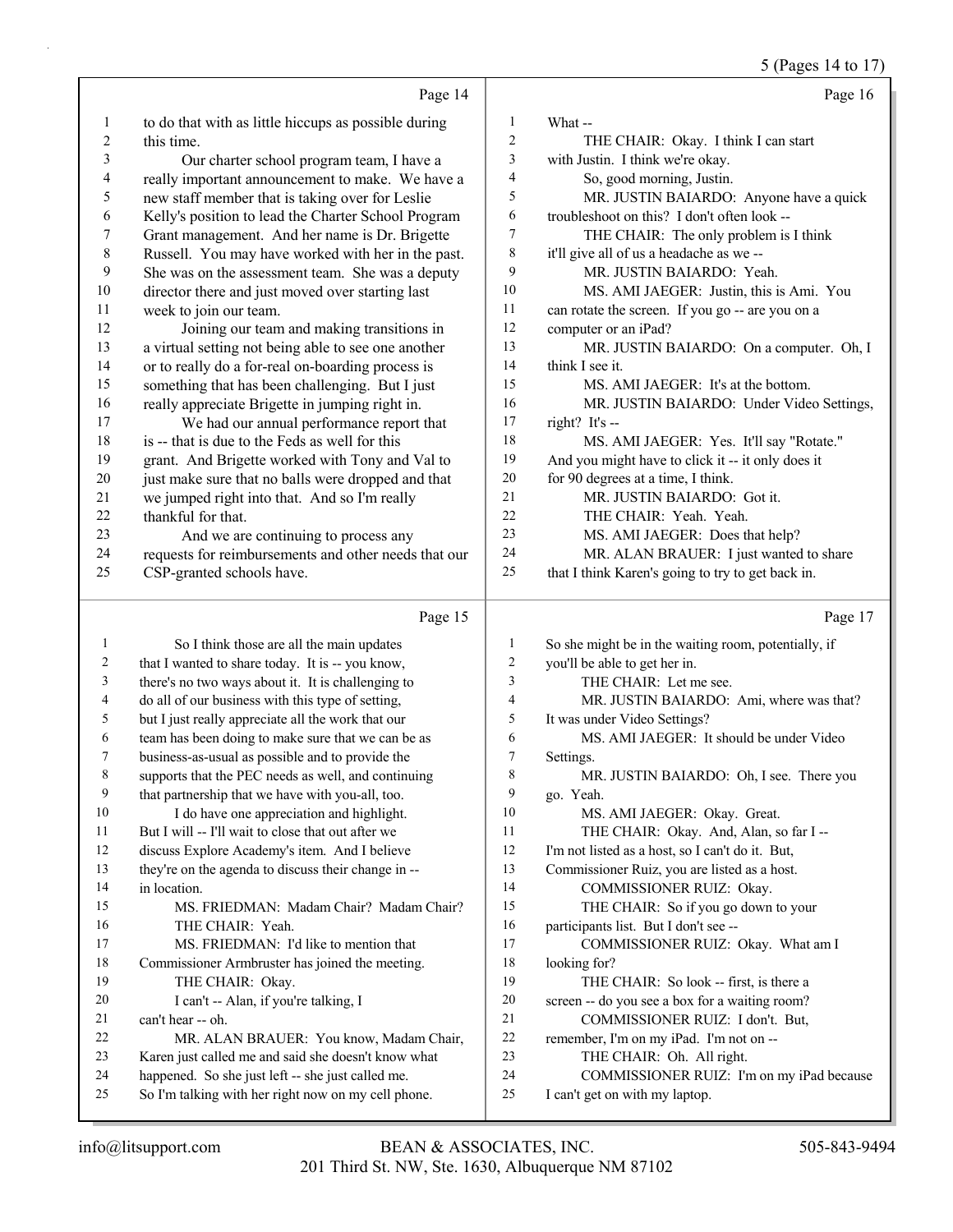### 6 (Pages 18 to 21)

|                  |                                                                                                          |                         | $0(1 \text{ gives } 10 \text{ to } 2)$                                                                   |
|------------------|----------------------------------------------------------------------------------------------------------|-------------------------|----------------------------------------------------------------------------------------------------------|
|                  | Page 18                                                                                                  |                         | Page 20                                                                                                  |
| 1                | MR. ALAN BRAUER: You know what,                                                                          | $\mathbf{1}$            | 80,000-square-foot facility, which is double our                                                         |
| 2                | Madam Chair and Commissioner Ruiz? It looks like                                                         | 2                       | size, which is what we were looking for in total                                                         |
| 3                | Karen is back.                                                                                           | 3                       | square footage; but yet it is cheaper than the                                                           |
| 4                | COMMISSIONER RUIZ: Yay, Karen.                                                                           | 4                       | facility that we were purchasing as -- as our -- as                                                      |
| 5                | THE CHAIR: I'm sorry. I'm not listed as                                                                  | 5                       | our effort to double.                                                                                    |
| 6                | a host, so -- and Justin has righted himself. So                                                         | 6                       | So when weighing an 80,000-square-foot                                                                   |
| 7                | all is good with the world so far.                                                                       | $\boldsymbol{7}$        | facility and a 40,000-square-foot facility, and the                                                      |
| $\,$ $\,$        | So thanks for being here. And I guess it                                                                 | 8                       | 80,000 one is cheaper -- and it's got a better                                                           |
| 9                | made it a little bit easier because you really                                                           | 9                       | layout. It's on more land. So we have always                                                             |
| 10               | didn't have to travel too far to come up. So I have                                                      | 10                      | wanted to build a gym. This would allow us plenty                                                        |
| 11               | less angst about asking you to be here.                                                                  | 11                      | of space and parking to do that, and also increase                                                       |
| 12               | And it's really just a little bit of                                                                     | 12                      | our outdoor space capacity.                                                                              |
| 13               | clarifying, because when this first came in -- and                                                       | 13                      | It also puts us under one roof, where we                                                                 |
| 14               | it seems like a long time ago now that the                                                               | 14                      | can obviously benefit from having some of the same                                                       |
| 15               | information came in -- there really wasn't -- there                                                      | 15                      | staff members in one place, rather than having two                                                       |
| 16               | was just the notification.                                                                               | 16                      | buildings, where you have to have, obviously, a                                                          |
| 17               | So I just had some -- just a "how come"                                                                  | 17                      | front-desk person at each site. I mean, maybe not.                                                       |
| 18               | and just for that. That's really all it is, to see                                                       | 18                      | Obviously, you have one main entrance. But you'd                                                         |
| 19               | how this might be different or, you know, what                                                           | 19                      | have to have someone to manage visitors that come in                                                     |
| 20               | happened.                                                                                                | $20\,$                  | on either side, I guess.                                                                                 |
| 21               | MR. JUSTIN BAIARDO: Sure. Yeah.                                                                          | 21                      | And having to split across two buildings,                                                                |
| 22               | So just to take a few steps back. Coming                                                                 | $22\,$<br>$23\,$        | obviously, they're adjacent to each other. So all                                                        |
| 23<br>24         | to you guys a few months ago with our neighboring                                                        | 24                      | that logistically, we felt, worked to the benefit of                                                     |
| 25               | facility that was for sale, it would allow us to<br>expand our enrollment by roughly doubling the size,  | 25                      | the school. But also the price.<br>Obviously, the financial well-being of the                            |
|                  |                                                                                                          |                         |                                                                                                          |
|                  | Page 19                                                                                                  |                         | Page 21                                                                                                  |
| $\mathbf{1}$     | keeping our current facility and adding a facility                                                       | 1                       | school in the long-term we feel would benefit from                                                       |
| $\boldsymbol{2}$ | of roughly equal size to bring us to approximately                                                       | $\overline{\mathbf{c}}$ | having a building that we can construct and build                                                        |
| 3                | 80,000 square feet.                                                                                      | 3                       | out more customized to what we want for the long                                                         |
| 4                | During all that time -- and that was our                                                                 | 4                       | term. It'll allow us to get about five or six more                                                       |
| 5                | full intention, obviously, having come to you guys                                                       | 5                       | classrooms in this facility, versus what we'd be                                                         |
| 6                | and finalized the deal and everything. During that                                                       | 6                       | able to build out with the two facilities, at a                                                          |
| 7                | time, actually, almost, really, within a day or two                                                      | 7                       | cheaper price.                                                                                           |
| $\,8\,$          | after having come up to Santa Fe, a Realtor for a                                                        | 8                       | We're looking to save about almost                                                                       |
| 9                | facility that's just down the street from us that we                                                     | 9                       | \$400,000 in debt service per year going with this                                                       |
| 10               | had looked at a few years ago reached out, out of                                                        | $10\,$                  | new facility, rather than keeping the facility we're                                                     |
| 11               | the blue, and said that his facility, which was --                                                       | 11                      | in and adding a facility next to it.                                                                     |
| 12               | which was under contract had fallen out of contract,                                                     | 12                      | So we felt like at the beginning it was an                                                               |
| 13               | and he wanted to know if we were still interested.                                                       | 13                      | opportunity that we couldn't just dismiss; so we                                                         |
| 14               | And of course I said, "No, we're                                                                         | 14                      | explored it. And then when -- upon hearing that                                                          |
| 15               | already -- we already have a building and we're                                                          | 15                      | their ownership would be willing to trade, it seemed                                                     |
| 16               | pending to expand to the building next door."                                                            | 16<br>17                | like a good deal to consider.                                                                            |
| 17               | And he -- he approached it as, "Would you                                                                |                         | So now that we've kind of gone down that                                                                 |
| 18               | be willing to trade our building for your building?"                                                     | 18<br>19                | path, we do feel like it is the deal that we want.                                                       |
| 19               | In other words, his ownership would take our                                                             | $20\,$                  | And, obviously, it's not, like I said, uprooting our                                                     |
| 20<br>21         | building, and we would take his building.                                                                | 21                      | community more than a mile down the road; so it is                                                       |
| 22               | This new building is -- I guess it's only                                                                | $22\,$                  | something where we -- you know, we feel optimistic<br>that it will give us what we need to grow into and |
| 23               | a mile away, so it really doesn't uproot any of our<br>transportation. We're not putting our parents out | $23\,$                  | not be so tight on our budget that we would have had                                                     |
| 24               | by moving so far away.                                                                                   | 24                      | to -- with the other cap increase, we were having to                                                     |
| 25               | But it is a -- on its own, it's an                                                                       | $25\,$                  | go up to about -- almost about 1,000 students to pay                                                     |
|                  |                                                                                                          |                         |                                                                                                          |

go up to about -- almost about 1,000 students to pay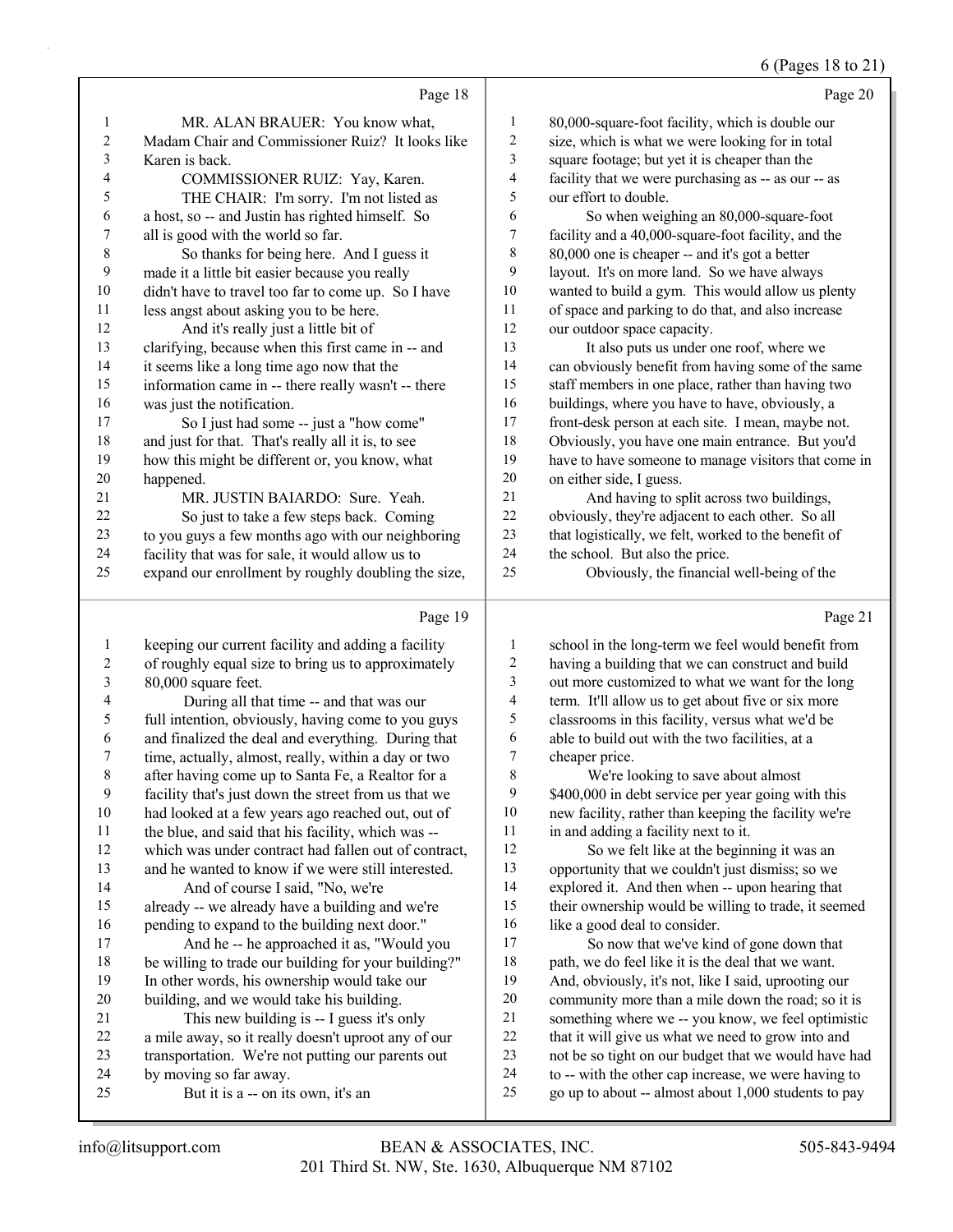## 7 (Pages 22 to 25)

|                | Page 22                                                                                           |                  | Page 24                                                                                               |
|----------------|---------------------------------------------------------------------------------------------------|------------------|-------------------------------------------------------------------------------------------------------|
| $\mathbf{1}$   | for those two buildings.                                                                          | 1                | just asking, is there less -- is there a green space                                                  |
| $\overline{c}$ | With this facility, we could end up at                                                            | $\overline{2}$   | that's close to this, because I know in your other                                                    |
| 3              | 850, 900, even less, maybe, to be able to handle                                                  | 3                | place that there isn't.                                                                               |
| 4              | that debt service, which is important for our                                                     | $\overline{4}$   | MR. JUSTIN BAIARDO: Yeah. There's the                                                                 |
| 5              | flexibility in terms of, you know, if we wanted to                                                | 5                | existing green space that they have -- there's the                                                    |
| 6              | not grow as much up to our cap limit and we wanted                                                | 6                | existing green space -- the company that occupied                                                     |
| 7              | to stay a little smaller, we'd have that                                                          | 7                | that building had an outdoor space for their own                                                      |
| 8              | flexibility.                                                                                      | $\,$ 8 $\,$      | company events. There's a big field and a -- like,                                                    |
| 9              | So in all ways we feel like this                                                                  | 9                | a big canopy, like a covered seating area, that                                                       |
| 10             | opportunity was one that, like I said, we didn't                                                  | 10               | already exists.                                                                                       |
| 11             | predict, but kind of fell in our lap days after                                                   | 11               | We would expand on that. But, at the very                                                             |
| 12             | having your approval. And so it was one thing --                                                  | 12               | minimum, we could use it as -- I mean, we would have                                                  |
| 13             | now that we've gone through the discussions with                                                  | 13               | to get the sprinkler system back up and running. It                                                   |
| 14             | them -- especially in the fact that it's a trade and                                              | 14               | hasn't been used for about a year. But, yeah, the                                                     |
| 15             | they would be taking our building -- now from their                                               | 15               | outdoor space already is there. We would expand on                                                    |
| 16             | standpoint, taking a smaller building, we -- and                                                  | 16               | it. But at a minimum, yeah, there's significant                                                       |
| 17             | they tried to look for a tenant that can occupy an                                                | 17               | outdoor space already.                                                                                |
| 18             | 80,000-square-foot building. And they just --                                                     | 18               | THE CHAIR: Great. And I think                                                                         |
| 19             | there's not many tenants, unless you're a school,                                                 | 19               | Commissioner Robbins can help you with the sprinkler                                                  |
| 20             | that are willing to occupy such big buildings.                                                    | 20               | system, because he's been home working on his; so --                                                  |
| 21             | So they have not had luck finding a single                                                        | 21               | MR. JUSTIN BAIARDO: There you go.                                                                     |
| 22             | tenant or even joint tenants that would split the                                                 | 22               | THE CHAIR: -- he might be a handy tool                                                                |
| 23             | building among two. For us, it works because we're                                                | 23               | for you.                                                                                              |
| 24             | a school and we need that space. But for most                                                     | 24<br>25         | So we're all gaining new skills as                                                                    |
| 25             | people it doesn't work.                                                                           |                  | we're -- as we're home, you know. YouTube has                                                         |
|                |                                                                                                   |                  |                                                                                                       |
|                | Page 23                                                                                           |                  | Page 25                                                                                               |
| 1              | So our building would work for them to                                                            | 1                | turned into my best friend. So it's amazing what                                                      |
| $\overline{c}$ | take on and potentially sell to an office user or                                                 | $\sqrt{2}$       | you can learn on it.                                                                                  |
| 3              | whoever it might. So, hopefully, that provides some                                               | 3                | COMMISSIONER VOIGT: Madam Chair?                                                                      |
| 4              | context as to why we are where we are and somewhat a                                              | 4                | THE CHAIR: Commissioner Voigt?                                                                        |
| 5              | change in direction from what we came to you with a                                               | 5                | COMMISSIONER VOIGT: Thank you. I had my                                                               |
| 6              | few months ago.                                                                                   | 6                | hand up there. I'm going to put my hand down now.                                                     |
| 7              | THE CHAIR: Thanks. And I appreciate it.                                                           | $\overline{7}$   | So just curious, Justin. What was the                                                                 |
| 8              | And it's so rare that we have schools that have                                                   | 8                | building that was there before? Was it, like,                                                         |
| 9              | options.                                                                                          | 9                | Honeywell or --                                                                                       |
| 10             | MR. JUSTIN BAIARDO: Yes.                                                                          | 10               | MR. JUSTIN BAIARDO: It was a UTC                                                                      |
| 11             | THE CHAIR: So it's quite a unique                                                                 | 11               | Aerospace facility.                                                                                   |
| 12             | situation that you get into. And it's also great                                                  | 12               | COMMISSIONER VOIGT: Okay.                                                                             |
| 13             | that you've got that -- you don't have to carry as                                                | 13               | MR. JUSTIN BAIARDO: So it's -- the                                                                    |
| 14             | big a debt.                                                                                       | 14               | front -- about the front and one-third of the                                                         |
| 15             | MR. JUSTIN BAIARDO: Right.                                                                        | 15               | building is office space, which we can utilize with                                                   |
| 16             | THE CHAIR: So that truly is important.                                                            | 16<br>17         | our middle-schoolers right now.                                                                       |
| 17<br>18       | And I appreciate the -- the time that you're giving                                               | 18               | The back two-thirds -- I didn't mention                                                               |
| 19             | us now so that we can get some clarity on that.                                                   | 19               | this in my explanation; I should probably mention<br>this. The back two-thirds will be constructed on |
| $20\,$         | I'm glad to know that you can still follow<br>through with the idea of having the gym, because we | 20               | this summer and the fall.                                                                             |
| 21             | all know that that kind of space is really                                                        | 21               | So what they're allowing us to do is                                                                  |
| $22\,$         | important. And, unfortunately, a number of our                                                    | 22               | keep -- keep our students at -- our high school                                                       |
| 23             | schools do lack it because of the physical                                                        | 23               | students at our current facility while that back                                                      |
| $24\,$<br>25   | limitations that their school has for them.<br>So it's -- it's nice. So is there -- I'm           | $24\,$<br>$25\,$ | area is finished. And then, at that point in time,<br>we'll move our high-schoolers in with our       |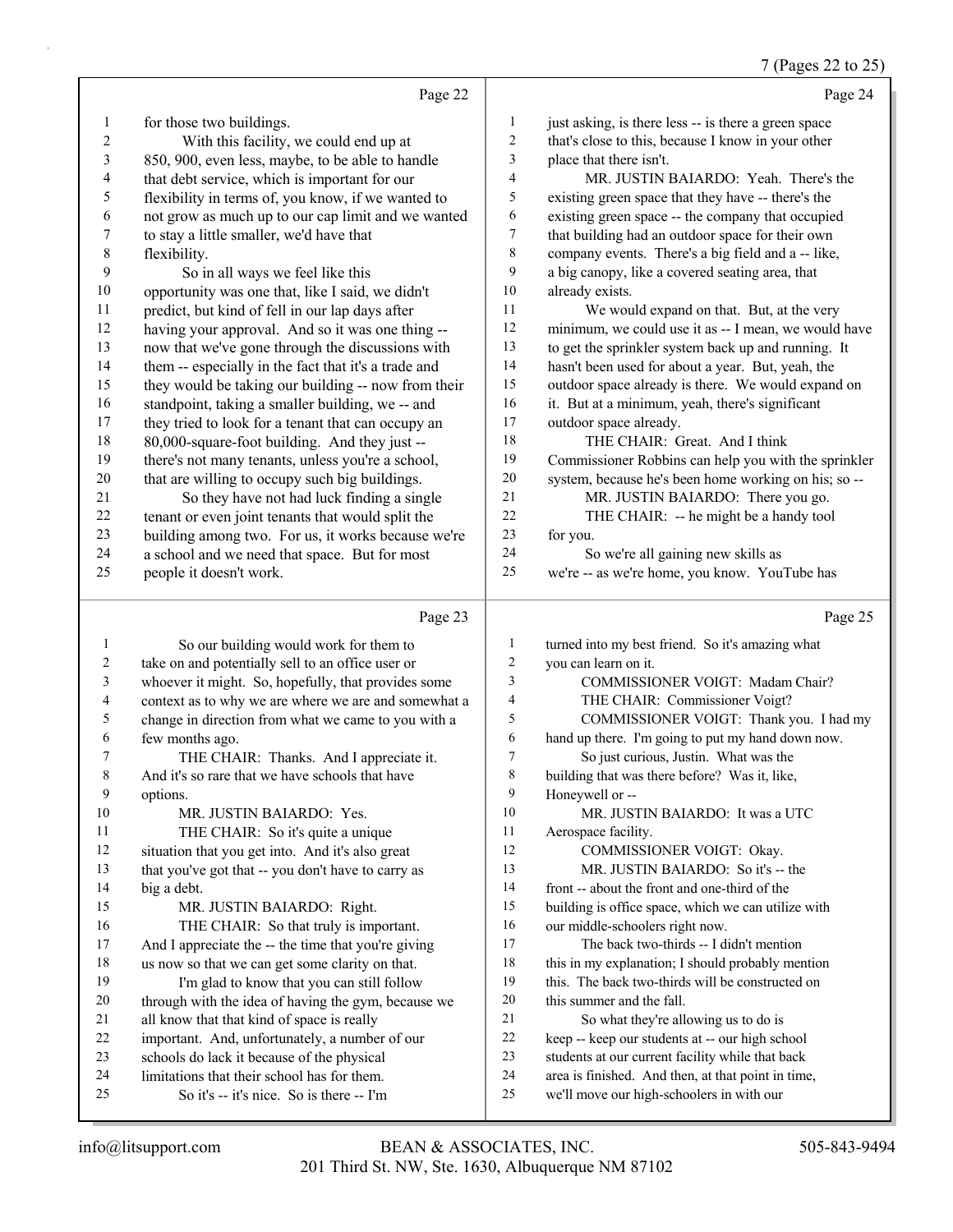## 8 (Pages 26 to 29)

|                  | Page 26                                                                                        |                | Page 28                                                |
|------------------|------------------------------------------------------------------------------------------------|----------------|--------------------------------------------------------|
| $\mathbf{1}$     | middle-schoolers at the new facility.                                                          | $\mathbf{1}$   | Ami weigh in. But we don't vote to approve a move.     |
| $\overline{c}$   | So we will have a separation in our                                                            | $\overline{c}$ | It is part of the consent agenda as an                 |
| 3                | populations for the first few months of the school                                             | 3              | acknowledgment that we received the materials. But     |
| 4                | year since the front third of the building can only                                            | $\overline{4}$ | I'll ask Ami if she feels --                           |
| 5                | handle 150 students or 200 students, which is about                                            | 5              | MS. AMI JAEGER: Technically, it is an                  |
| 6                | our middle-school population size.                                                             | 6              | amendment to their charter contract. We just do it     |
| 7                | So that will keep -- allow us to                                                               | 7              | by the process of a notification. Usually, it's an     |
| $\,$ $\,$        | transition and keep our high-school students at our                                            | $\,8\,$        | expedited review by the Public Education Commission,   |
| 9                | current location while we are finishing the -- the                                             | 9              | which is why we generally put it on the consent        |
| 10               | construction to move them in in December or January.                                           | $10\,$         | agenda. But, still, it is registered as a vote for     |
| 11               |                                                                                                | 11             |                                                        |
|                  | COMMISSIONER VOIGT: You know, this --                                                          | 12             | approval or denial by the Commissioners. So I think    |
| 12               | it's so rare that an opportunity like this falls                                               | 13             | it's important to have a motion.                       |
| 13               | into a school's lap. I think it's wonderful that --                                            |                | THE CHAIR: Sure. So, Commissioner Ruiz,                |
| 14               | and I think it's karmic that this is coming your                                               | 14             | will you please do roll call?                          |
| 15               | way. So congratulations. That's awesome.                                                       | 15             | COMMISSIONER VOIGT: We haven't had a                   |
| 16               | MR. JUSTIN BAIARDO: Thank you.                                                                 | 16             | motion yet, have we?                                   |
| 17               | THE CHAIR: So, Commissioners, are there                                                        | 17             | COMMISSIONER ROBBINS: I move for                       |
| 18               | any other questions?                                                                           | 18             | approval.                                              |
| 19               | (No response.)                                                                                 | 19             | COMMISSIONER VOIGT: I'll second.                       |
| 20               | THE CHAIR: Okay. So, once again, thanks.                                                       | 20             | THE CHAIR: There's a motion by                         |
| 21               | And it's -- glad to see that you're safe. And,                                                 | 21             | Commissioner Robbins, a second by Commissioner         |
| 22               | hopefully, things are going as smoothly as can                                                 | 22             | Voigt.                                                 |
| 23               | [verbatim] with the plans that -- that you have to                                             | 23             | <b>Commissioner Ruiz?</b>                              |
| 24               | do now to take care of kids and make sure they're                                              | 24             | COMMISSIONER RUIZ: Okay. Commissioner                  |
| 25               | safe.                                                                                          | 25             | Robbins?                                               |
|                  |                                                                                                |                |                                                        |
|                  |                                                                                                |                | Page 29                                                |
|                  | Page 27                                                                                        |                |                                                        |
| $\mathbf{1}$     | So we truly do appreciate what you're                                                          | $\mathbf{1}$   | COMMISSIONER ROBBINS: Yes.                             |
| $\overline{c}$   | having to do now as -- you know, I've been saying                                              | $\sqrt{2}$     | COMMISSIONER RUIZ: Commissioner Voigt?                 |
| 3                | all week because we've been in contract                                                        | 3              | COMMISSIONER VOIGT: Yes.                               |
| 4                | negotiations, "No day is normal in a school."                                                  | $\overline{4}$ | COMMISSIONER RUIZ: Commissioner Voigt?                 |
| 5                | MR. JUSTIN BAIARDO: Right.                                                                     | 5              | I'm having a delay.                                    |
| 6                | THE CHAIR: But this has really changed a                                                       | 6              | COMMISSIONER VOIGT: Yes. I'm sorry.                    |
| $\boldsymbol{7}$ | new normal. So we appreciate everything your school                                            | $\overline{7}$ | Commissioner Armbruster?                               |
| 8                | community is doing for your kids during this time.                                             | 8              | COMMISSIONER ARMBRUSTER: Yes.                          |
| 9                | And, hopefully, in the near future, we can -- we can                                           | 9              | COMMISSIONER RUIZ: Okay.                               |
| 10               | be back live.                                                                                  | 10             | COMMISSIONER ARMBRUSTER: Yes.                          |
| 11               | MR. JUSTIN BAIARDO: Right.                                                                     | 11             | COMMISSIONER RUIZ: Commissioner Davis?                 |
| 12               | THE CHAIR: So thanks.                                                                          | 12             | COMMISSIONER DAVIS: Yes.                               |
| 13               | MR. JUSTIN BAIARDO: Yes.                                                                       | 13             | COMMISSIONER ARMBRUSTER: Commissioner                  |
| 14               | MR. ALAN BRAUER: Madam Chair, I think                                                          | 14             | Chavez?                                                |
| 15               | Karen has her hand raised.                                                                     | 15             | COMMISSIONER CHAVEZ: Yes.                              |
| 16               | THE CHAIR: Sorry. I was looking at my                                                          | 16             | COMMISSIONER RUIZ: Commissioner Gipson?                |
| 17               | agenda.                                                                                        | 17             | THE CHAIR: Yes.                                        |
| 18               | MS. KAREN WOERNER: No worries. Thank                                                           | 18             | COMMISSIONER RUIZ: Commissioner Raftery?               |
| 19               | you, Madam Chair. Thank you, Alan.                                                             | 19             | COMMISSIONER RAFTERY: Yes.                             |
| 20               | Madam Chair, since we moved this from the                                                      | 20             | COMMISSIONER RUIZ: Commissioner Crone?                 |
| 21               | consent agenda, is a vote necessary, since it wasn't                                           | 21             | COMMISSIONER CRONE: Yes.                               |
| 22               | voted on as part of the consent agenda, for the new                                            | 22             | COMMISSIONER RUIZ: Commissioner Ruiz                   |
| 23               | location change? Or is it --                                                                   | 23             | votes "Yes."                                           |
| 24<br>25         | THE CHAIR: Probably. Probably. Because<br>we do -- well, we don't vote -- and I'm going to let | 24<br>25       | And Commissioner Caballero. Commissioner<br>Caballero? |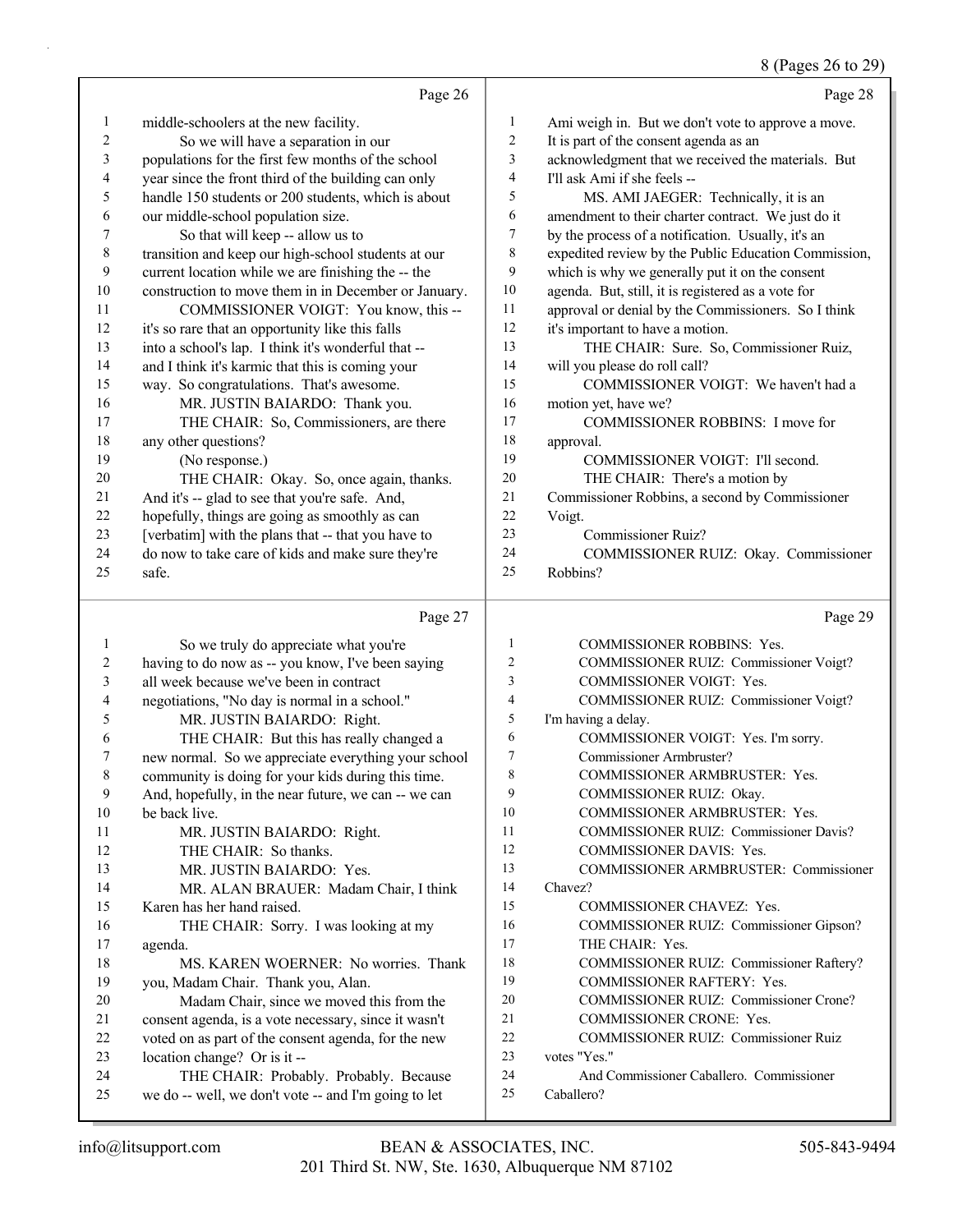|              |                                                     |                          | 9 (Pages 30 to 33)                                   |
|--------------|-----------------------------------------------------|--------------------------|------------------------------------------------------|
|              | Page 30                                             |                          | Page 32                                              |
| $\mathbf{1}$ | COMMISSIONER CABALLERO: Yes.                        | $\mathbf{1}$             | I just wanted to just appreciate each of             |
| 2            | COMMISSIONER RUIZ: I think he's muted.              | $\boldsymbol{2}$         | the [inaudible] that you all [inaudible] --          |
| 3            | Okay. So we have ten --                             | 3                        | THE CHAIR: Okay, Alan. Sorry. That                   |
| 4            | THE CHAIR: The motion passed, ten-zero.             | $\overline{\mathcal{L}}$ | didn't fix it.                                       |
| 5            | COMMISSIONER RUIZ: Ten -- ten votes                 | 5                        | MR. ALAN BRAUER: How about now? Does                 |
| 6            | and -- yes.                                         | 6                        | that sound better?                                   |
| 7            | THE CHAIR: I think Commissioner Ruiz is             | 7                        | Okay. I'll be -- I'll be super-brief. I              |
| $\,$ 8 $\,$  | having some connection issues. You keep freezing on | $\,$ $\,$                | don't want to -- I don't want to give the schools    |
| 9            | us.                                                 | 9                        | short shrift. But I just wanted to mention that      |
| $10\,$       | So, Justin, thank you very much. And                | $10\,$                   | their continuous learning plans were really strong   |
| 11           | congratulations with this. It's -- it's exciting    | $11\,$                   | supporting their high-school students, if they have  |
| 12           | when schools are truly landing in good places with  | 12                       | them, making sure that we're taking care of the      |
| 13           | their facilities. So -- and good luck with your     | 13                       | social-emotional needs of our students and their     |
| 14           | construction deadline.                              | 14                       | families right now, and also ensuring that there is  |
| 15           | MR. JUSTIN BAIARDO: Thank you. Yeah.                | 15                       | high quality academics that are still continuing     |
| 16           | MS. KAREN WOERNER: Justin, I'm going to             | 16                       | throughout this year.                                |
| 17           | move you to the attendees list. So if you stay on,  | 17                       | And I think each of the schools' plans               |
| 18           | you'll still be listening if you want to. Thank     | 18                       | that I had a chance to review [inaudible] attempt    |
| 19           | you.                                                | 19                       | [inaudible]. And I -- I just wanted to thank each    |
| 20           | THE CHAIR: So we are now on to 4 D.                 | $20\,$                   | of those schools for sure.                           |
| 21           | MR. ALAN BRAUER: Oh, great. Thank you,              | 21                       | THE CHAIR: Okay. Thank you.                          |
| $22\,$       | Madam Chair, members of the Commission.             | 22                       | And, Alan, if I can just go back briefly,            |
| 23           | For the highlights and appreciations for            | 23                       | because you mentioned that the Charter School        |
| 24           | today's meeting, I wanted to appreciate and         | 24                       | Division is doing a review of the audits, which we   |
| 25           | highlight every single one of the State-authorized  | 25                       | hadn't received. And you're looking at the           |
|              | Page 31                                             |                          | Page 33                                              |
| $\mathbf{1}$ | charter schools and the district-authorized charter | $\mathbf{1}$             | Corrective Action Plan -- the Corrective Action      |
| 2            | schools that have been working over the last two    | 2                        | Plans that they provided.                            |
| 3            | weeks to create highly effective, continuous        | 3                        | If we could, at some point in time, get              |
| 4            | learning plans.                                     | 4                        | those? And for several of our schools, they          |
| 5            | Over the last two weeks prior to this one,          | 5                        | actually have, in our motion for renewal, a          |
| 6            | I spent a lot of time reviewing each of the -- each | 6                        | requirement for a Corrective Action Plan for         |
| 7            | of the State-authorized charter schools' continuous | $\boldsymbol{7}$         | financial reasons. So it would be really helpful to  |
| 8            | learning plans and most of the district-authorized  | 8                        | be able to see those, because I think we've          |
| 9            | continuous learning plans. And it was just          | 9                        | mentioned before; it would just make sense if that   |
| 10           | really -- it was just really [inaudible] the amount | $10\,$                   | is complete enough for our purposes.                 |
| 11           | of intense work that our schools have been putting  | 11                       | There's no sense in them having to rewrite           |
| 12           | into trying to keep the -- the sense of normalcy -- | 12                       | another Corrective Action Plan. We could simply      |
| 13           | and --                                              | 13                       | adopt that Corrective Action Plan and set up our     |
| 14           | THE CHAIR: Okay, Alan. Let me interrupt             | 14                       | own, just, target dates for reporting on it. That    |
| 15           | for a second. I don't know if it's us or you. But   | 15                       | would be -- that would be the easiest, without a     |
| 16           | you're really breaking up.                          | 16                       | doubt, for the school to be able to do that.         |
| 17           | COMMISSIONER VOIGT: I think it would help           | 17                       | MR. ALAN BRAUER: Madam Chair, members of             |
| 18           | if everybody muted themselves while someone's       | 18                       | the Commission, absolutely. Once we receive --       |
| 19           | talking.                                            | 19                       | we're almost -- we almost have received all of them. |
| 20           | MR. ALAN BRAUER: Can you guys hear me               | 20                       | And once we -- we want to make sure, by the end of   |
| 21           | now?                                                | 21<br>$22\,$             | next week at the very latest, we receive each of     |
| 22           | THE CHAIR: Yes.                                     |                          | those.                                               |

23 And so we're in the final follow-ups with their business managers. And once we compile all of them, we'll provide those to the Commission for

up.

23 MR. ALAN BRAUER: All right. I took my video off just to be sure that I have the throttle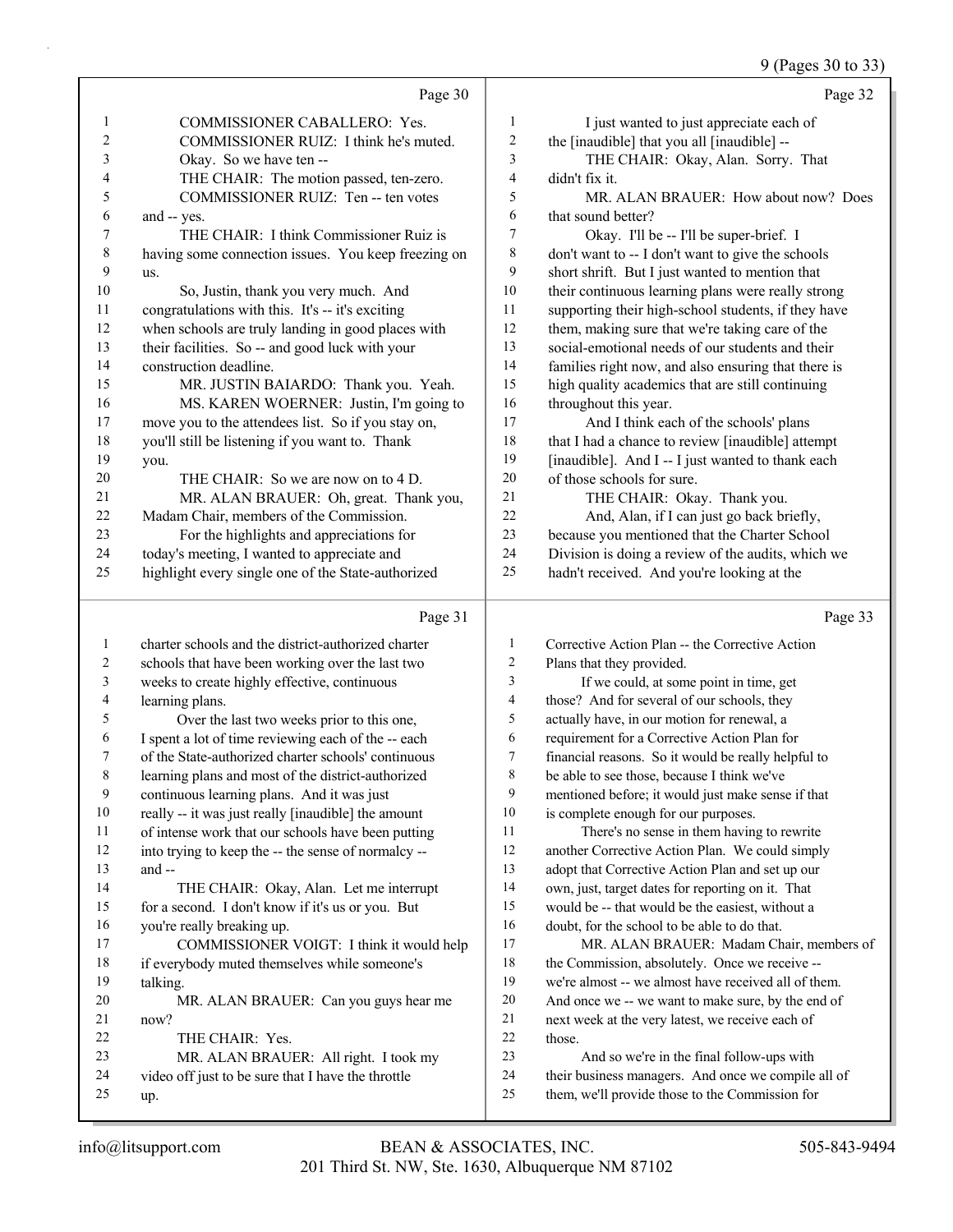10 (Pages 34 to 37)

|          | Page 34                                                                                              |                | Page 36                                                                                                    |
|----------|------------------------------------------------------------------------------------------------------|----------------|------------------------------------------------------------------------------------------------------------|
| 1        | sure.                                                                                                | 1              | time.                                                                                                      |
| 2        | THE CHAIR: Great. Thanks. I appreciate                                                               | 2              | So I'm going to turn it over, I guess,                                                                     |
| 3        | it.                                                                                                  | 3              | very quickly to CSD if there's anything that they                                                          |
| 4        | MR. ALAN BRAUER: Absolutely.                                                                         | 4              | wish to -- any additional information or anything                                                          |
| 5        | THE CHAIR: Karen?                                                                                    | 5              | that you want to say regarding the enrollment cap                                                          |
| 6        | MS. KAREN WOERNER: Yeah. Thank you. I                                                                | 6              | before the school can present.                                                                             |
| 7        | just wanted to just add a note that there's some                                                     | $\overline{7}$ | MS. KAREN WOERNER: Alan, is that for me                                                                    |
| 8        | folks on the line from Alma d'Arte. And I just                                                       | 8              | or -- okay. I was looking to see what page. Sorry.                                                         |
| 9        | wanted to confirm for their sake that you had                                                        | 9              | I'm not on the correct page number in your packets,                                                        |
| 10       | removed them from the Concerns list and that they                                                    | 10             | Commissioners.                                                                                             |
| 11       | have been -- that the consent agenda items were                                                      | 11             | But the -- the review is complete. Hold                                                                    |
| 12       | approved, so that in case they're on the line                                                        | 12             | on. Sorry. All the information was received. And                                                           |
| 13       | waiting for that, I just wanted to confirm that you                                                  | 13             | in your packet, on -- I can't find the page. I'm so                                                        |
| 14       | did remove that, Madam Chair, from the agenda, since                                                 | 14             | sorry.                                                                                                     |
| 15       | I see them still on the attendees list.                                                              | 15             | COMMISSIONER VOIGT: I think it's Page 182                                                                  |
| 16       | THE CHAIR: Right. Okay. Thanks. We are                                                               | 16             | in the packet.                                                                                             |
| 17       | now on to Item No. 5, which is Discussion and                                                        | 17             | MS. KAREN WOERNER: Thank you. Yeah. So                                                                     |
| 18       | Possible Action on Amendment Request for an                                                          | 18             | it starts on Page 180 is the form. Dylan Wilson                                                            |
| 19       | Enrollment Cap Increase for Taos Integrated School                                                   | 19             | from our team has done the review, and all paperwork                                                       |
| 20       | of the Arts.                                                                                         | 20             | has been submitted.                                                                                        |
| 21       | MS. KAREN WOERNER: So I'm adding Rich                                                                | 21             | The school is asking to increase its                                                                       |
| 22       | Greywolf, the head administrator of that school. He                                                  | 22             | enrollment from 180 to 216. And as you see, from                                                           |
| 23       | should be joining here. And Rich can tell me what                                                    | 23             | 180 on is the packet that was submitted and the data                                                       |
| 24       | other members of his team are on the list, once he's                                                 | $24\,$         | that shows the school reports and grades with an                                                           |
| 25       | able to unmute himself and tell me.                                                                  | 25             | upward trend in their performance and other                                                                |
|          | Page 35                                                                                              |                | Page 37                                                                                                    |
| 1        | MR. RICHARD GREYWOLF: We have Julee                                                                  | $\mathbf{1}$   | supporting documents there.                                                                                |
| 2        | LaMure. There should be Linda Seto. Patsy Kinney.                                                    | $\overline{c}$ |                                                                                                            |
| 3        | MS. KAREN WOERNER: Okay. Julie and Linda                                                             |                | So I think the CSD staff finds that it's                                                                   |
|          |                                                                                                      | 3              | complete and would recommend approval.                                                                     |
| 4        | are coming in. And the last one was?                                                                 | 4              | THE CHAIR: Okay. So, Rich, thanks once                                                                     |
| 5        | MR. RICHARD GREYWOLF: Patsy Kinney.                                                                  | 5              | again. And I'll let the school identify any key                                                            |
| 6        | MS. KAREN WOERNER: Her name is not on the                                                            | 6              | points that they feel they would like to right now.                                                        |
| 7        | list. Perhaps she's calling in on the phone.                                                         | 7              | I'm sorry.                                                                                                 |
| 8        | There's one call-in user I don't recognize. Should                                                   | 8              | Commissioner Robbins, you want to say                                                                      |
| 9        | I add them and see if that's her?                                                                    | 9              | something?                                                                                                 |
| 10       | MR. RICHARD GREYWOLF: Yeah. Add them and                                                             | 10             | COMMISSIONER ROBBINS: I just wanted to                                                                     |
| 11       | see if it's her. She did tell me she didn't have                                                     | 11             | ask about E-Occupancy, if they have sufficient                                                             |
| 12       | difficulty; so                                                                                       | 12             | numbers in E-Occupancy.                                                                                    |
| 13       | MS. KAREN WOERNER: So Call-In User 2? Is                                                             | 13             | MR. RICHARD GREYWOLF: Yes, we do. But                                                                      |
| 14       | that Patsy? Identify yourself if you are.                                                            | 14             | Karen could speak to that. She has the document in                                                         |
| 15       | I guess not. That person is not talking.                                                             | 15             | front of her.                                                                                              |
| 16       | So                                                                                                   | 16             | MS. KAREN WOERNER: Commissioner Robbins,                                                                   |
| 17       | MR. RICHARD GREYWOLF: Not a problem. We                                                              | 17             | Madam Chair, the occupancy load from the school, as                                                        |
| 18       | can go with the three that we currently have, just                                                   | 18             | provided by the fire marshal, is at 297. So it does                                                        |
| 19       | the three of us.                                                                                     | 19             | exceed the request that they're making.                                                                    |
| 20       | MS. KAREN WOERNER: Okay. So,                                                                         | 20             | COMMISSIONER ROBBINS: Thank you.                                                                           |
| 21       | Madam Chair, you're muted.                                                                           | 21             | THE CHAIR: Okay, Rich.                                                                                     |
| 22       | THE CHAIR: Yeah. I know. Sorry. I                                                                    | 22             | MR. RICHARD GREYWOLF: Certainly. You                                                                       |
| 23       | was -- so, Rich, thank you so much for coming. And                                                   | 23             | know, the -- I think it's twofold, the reason why we                                                       |
| 24<br>25 | this is the second time we have the opportunity to<br>talk with you this week. So we appreciate this | 24<br>25       | wanted to grow. Number one, it is because, I think<br>primarily, budgetarily, with the budget cuts and the |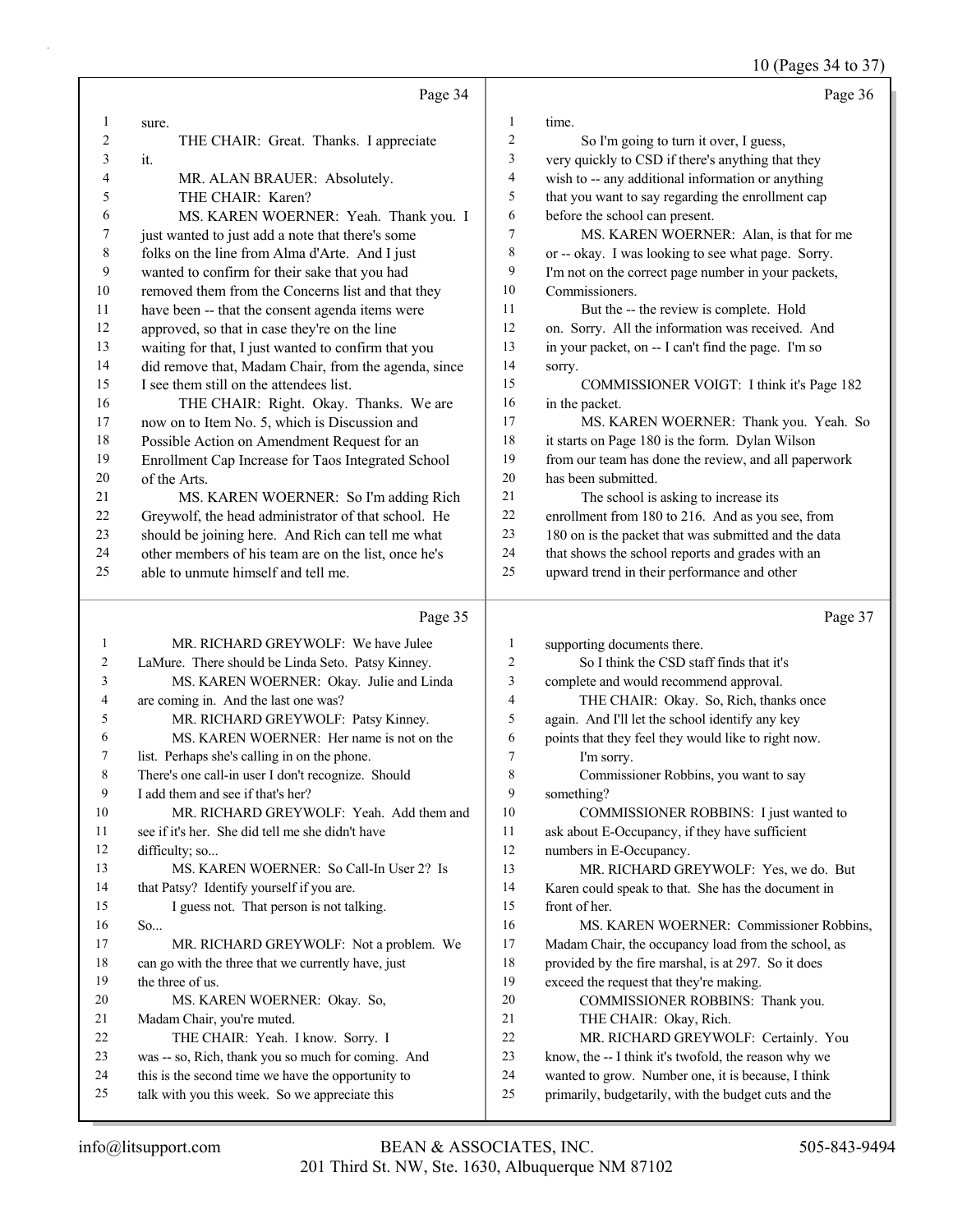## 11 (Pages 38 to 41)

|                  | Page 38                                                     |                | Page 40                                                                                             |
|------------------|-------------------------------------------------------------|----------------|-----------------------------------------------------------------------------------------------------|
| $\mathbf{1}$     | Small School Size going away, we were trying to             | $\mathbf{1}$   | your name that spoke after Principal Greywolf.                                                      |
| $\boldsymbol{2}$ | figure out a way to make sure that we would be able         | $\overline{c}$ | MR. RICHARD GREYWOLF: Julee LaMure.                                                                 |
| $\mathfrak{Z}$   | to make -- make sure that we'd be able to provide           | 3              | COMMISSIONER VOIGT: Julee. Thank you.                                                               |
| $\overline{4}$   | the same kind of service that we have been providing        | 4              | Julee, you said you were going to increase class                                                    |
| 5                | for our students and our families.                          | 5              | size. Did you mean school size or individual PTR --                                                 |
| 6                | The second is is that we do -- we do note,                  | 6              | parent -- student ratios to teachers.                                                               |
| $\boldsymbol{7}$ | even though we've made an upward trend with                 | 7              | MS. JULEE LaMURE: Both, eventually.                                                                 |
| $\,$ $\,$        | diversity in our school, one of the problems that           | 8              | Right now, we're looking to just expand the class                                                   |
| 9                | we've had is not having that -- having that cap has         | 9              | size just a little bit. Our long-term goal is to                                                    |
| $10\,$           | not allowed us to bring in new families and new             | 10             | add grades and go up through high school. But                                                       |
| 11               | people into the community so that we could have             | 11             | that -- you know, that involves a new building and                                                  |
| 12               | something that was more reflective of our community.        | 12             | things like that.                                                                                   |
| 13               | Julie, did you want to say anything?                        | 13             | So, right now, we're actually going to --                                                           |
| 14               | MS. JULEE LaMURE: Excuse me. That's --                      | 14             | just a little bit larger class size.                                                                |
| 15               | that's the biggest piece. We need to make our               | 15             | COMMISSIONER VOIGT: What's your                                                                     |
| 16               | school available to more people in the community.           | 16             | teacher-student ratio at right now?                                                                 |
| 17               | From a personal standpoint, I'd really like my son          | 17             | MR. RICHARD GREYWOLF: That would be one                                                             |
| 18               | to get into this school. So I have a personal               | 18             | to 20.                                                                                              |
| 19               | interest in expanding class size.                           | 19             | COMMISSIONER VOIGT: What do you                                                                     |
| $20\,$           | THE CHAIR: Okay. Thanks. And, you know,                     | 20             | anticipate that increase might have to be?                                                          |
| 21               | I do appreciate that point. I think we do have a            | 21             | MR. RICHARD GREYWOLF: That would be one                                                             |
| 22               | number of schools that have been in existence for a         | 22             | to 24. And so -- and we did do a lot of discussion                                                  |
| 23               | while, and they were stymied in being able to               | 23             | with staff talking about it, you know. There was --                                                 |
| 24               | achieve a greater diversity because the cap and the         | 24             | you know, I don't think anybody wants to -- if we                                                   |
| 25               | sibling preference kind of limited, then, the               | 25             | look at the data and the things that are out there,                                                 |
|                  |                                                             |                |                                                                                                     |
|                  | Page 39                                                     |                | Page 41                                                                                             |
| $\mathbf{1}$     | opportunity for many others to come in; 'cause we've        | $\mathbf{1}$   | they say, time and time again, What is the                                                          |
| 2                | had one or two other schools say that their                 | $\overline{c}$ | mitigating factor of what makes a good school? It's                                                 |
| 3                | diversity has been somewhat limited by that                 | 3              | small class size.                                                                                   |
| 4                | enrollment cap.                                             | $\overline{4}$ | We -- we're trying -- what we did was when                                                          |
| 5                | So -- and I apologize for not remembering                   | 5              | we were running the numbers, we were trying to find                                                 |
| 6                | this from earlier in the week. Rich, you do have to         | 6              | a class size that would be both manageable, and, at                                                 |
| 7                | do a lottery every year?                                    | 7              | the same time, would meet the requirements that our                                                 |
| 8                | MR. RICHARD GREYWOLF: Yes, we do. And                       | $\,$ $\,$      | needs of -- you know, of funding.                                                                   |
| 9                | our lottery is coming up next week.                         | 9              | So we felt that that 24 was that kind of                                                            |
| 10               | THE CHAIR: Okay. Great. Great. And                          | 10             | magic number, where we had enough that we were going                                                |
| 11               | that helps to inform the decision as well that you          | 11             | to be able to exist without Small School funding,                                                   |
| 12               | do. And I know you've spoken often about the fact           | 12             | and, at the same time, it wasn't so much the strain                                                 |
| 13               | that it's a -- it's a choice that many people in            | 13             | on our -- on our scholastic environment.                                                            |
| 14               | your community have expressed an interest in their          | 14             | MS. JULEE LaMURE: And I might add, the                                                              |
| 15               | children going to, so I appreciate that as well.            | 15             | first -- the primary thing that pointed us in that                                                  |
| 16               | And Commissioner Voigt wanted to say                        | 16             | direction had to do with budgeting. It's not ideal,                                                 |
| 17               | something.                                                  | $17\,$         | as Rich pointed out. Smaller class sizes is always                                                  |
| 18               | COMMISSIONER VOIGT: Thank you. I'll put                     | 18             | preferable. But from a budgeting standpoint, we                                                     |
| 19               | my hand down now.                                           | 19             | really had to do it. We just have to.                                                               |
| 20<br>21         | Okay. First of all, it's great to see                       | $20\,$<br>21   | COMMISSIONER VOIGT: Yeah, I fully                                                                   |
| 22               | that you are meeting -- trying to meet your                 | 22             | understand that challenge of student size, school                                                   |
| 23               | community's needs and that you have the                     | 23             | size, funding. So -- but thank you. I think that's<br>not a horrible class size. That looks totally |
| 24               | sustainability behind that in order to make that<br>happen. | 24             | doable. And it's great that you do have that                                                        |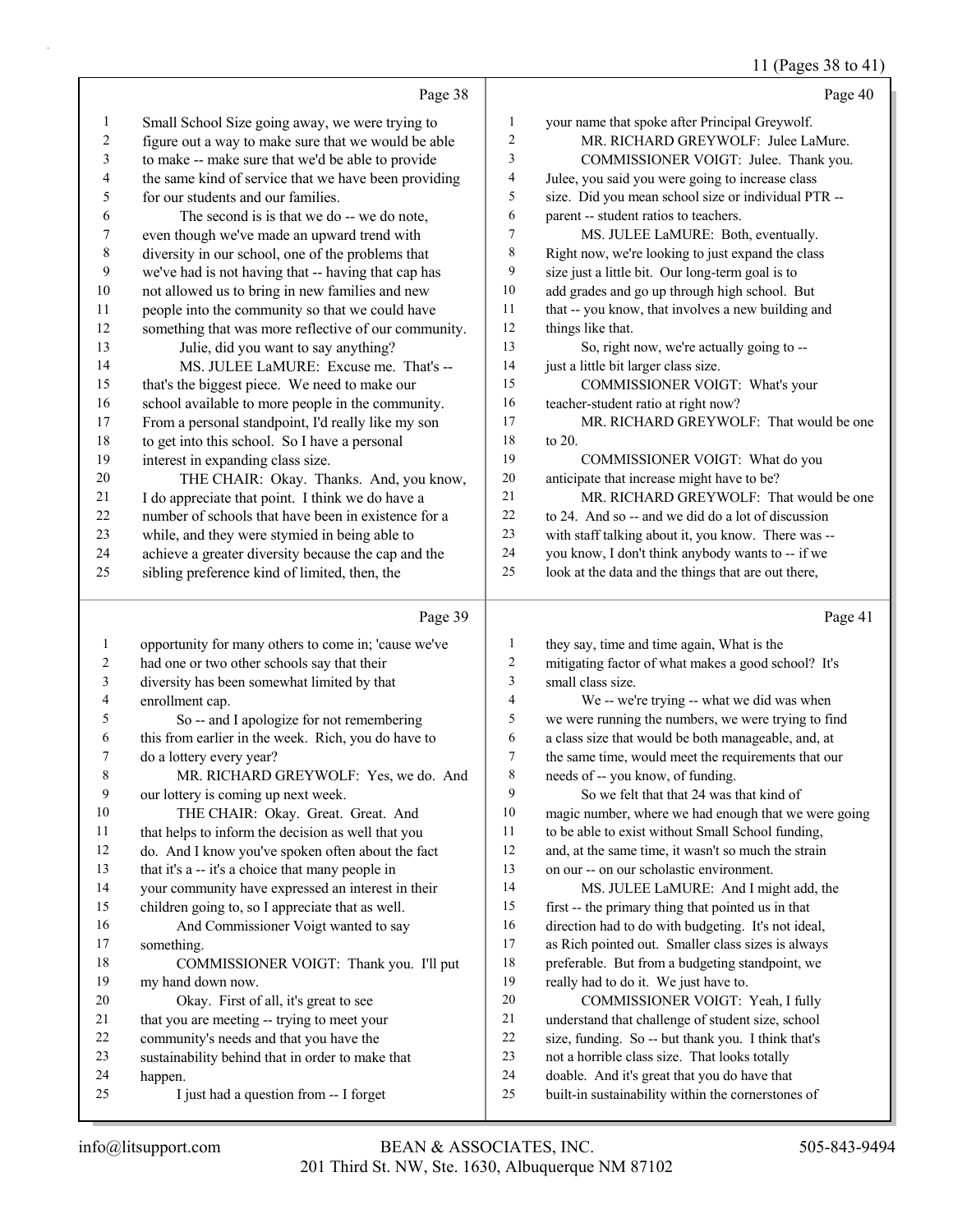## 12 (Pages 42 to 45)

|              | Page 42                                                                                               |                          | Page 44                                                                            |
|--------------|-------------------------------------------------------------------------------------------------------|--------------------------|------------------------------------------------------------------------------------|
| 1            | your school to make that happen.                                                                      | $\mathbf{1}$             | THE CHAIR: Yeah. So I'm just looking for                                           |
| 2            | Thank you.                                                                                            | 2                        | that real quick, just to double-check that we're                                   |
| 3            | THE CHAIR: Right. Thanks. And I do                                                                    | 3                        | accurate with it.                                                                  |
| 4            | remember that we had a pretty deep discussion about                                                   | $\overline{\mathcal{L}}$ | So, Karen, can you -- do you have that                                             |
| 5            | this when we were doing the ed program piece in the                                                   | 5                        | quick at hand so we can put that in the motion?                                    |
| 6            | contract negotiations. Because, originally, that                                                      | 6                        | COMMISSIONER VOIGT: I have it. It's from                                           |
| 7            | was -- the number was in the ed programming.                                                          | $\tau$                   | 180 to 218.                                                                        |
| 8            | So -- and I do appreciate the deep                                                                    | 8                        | THE CHAIR: Okay. So, Commissioner                                                  |
| 9            | discussion that the schools have had in regards to                                                    | 9                        | Robbins, could you amend your motion, please?                                      |
| $10\,$       | this, because it is a challenge for all of our                                                        | 10                       | MS. AMI JAEGER: I'm so sorry to                                                    |
| 11           | smaller -- all of those schools that are just on the                                                  | 11                       | interrupt. But on the document that was submitted                                  |
| 12           | cusp. It's, like, Where do we go? Do we stay with                                                     | 12                       | by the school, it's two-one-six, 216.                                              |
| 13           | the small, or do we just add that smaller number so                                                   | 13                       | COMMISSIONER VOIGT: Oh, yeah.                                                      |
| 14           | that we get over that -- that hump?                                                                   | 14                       | Two-one-six. 216.                                                                  |
| 15           | So it's -- and that's -- that's up to the                                                             | 15                       | MR. RICHARD GREYWOLF: Thank you. That is                                           |
| 16           | individual school to decide, you know, if you can                                                     | 16                       | correct. It's 216.                                                                 |
| 17           | maintain your -- your mission and still be able to                                                    | 17                       | COMMISSIONER ROBBINS: I would move for                                             |
| 18           | grow a little bit. And it's nice to know that                                                         | 18                       | approval for the increase in the cap from 180 to                                   |
| 19           | you've got that long-term plan as well. So                                                            | 19                       | 216, the Taos integrated School for the Arts.                                      |
| $20\,$       | interesting to see how that works out as well.                                                        | 20                       | COMMISSIONER VOIGT: I'll second.                                                   |
| 21           | So                                                                                                    | 21                       | THE CHAIR: There's a motion by                                                     |
| 22<br>23     | COMMISSIONER VOIGT: I just want to add                                                                | 22                       | Commissioner Robbins and a second by Commissioner                                  |
| 24           | real quick that this Small School Size threat is                                                      | 23                       | Voigt.                                                                             |
| 25           | going to -- it really is going to perpetuate more<br>advocacy around charter schools. Because it's -- | 24<br>25                 | Is there any additional discussion?                                                |
|              |                                                                                                       |                          | (No response.)                                                                     |
|              | Page 43                                                                                               |                          | Page 45                                                                            |
|              |                                                                                                       |                          |                                                                                    |
| $\mathbf{1}$ | everyone's feeling it. And so I know there's going                                                    | $\mathbf{1}$             | THE CHAIR: If not, Commissioner Ruiz,                                              |
| $\sqrt{2}$   | to be some opportunity coming up, hopefully in the                                                    | 2                        | roll call, please?                                                                 |
| 3            | next few months.                                                                                      | 3                        | COMMISSIONER RUIZ: Commissioner Robbins?                                           |
| 4            | But -- so I understand the challenge that                                                             | $\overline{4}$           | COMMISSIONER ROBBINS: Yes.                                                         |
| 5            | you're going through with that Small School Size,                                                     | 5                        | COMMISSIONER RUIZ: Commissioner Voigt?                                             |
| 6            | and I hope that -- as charter school advocates, that                                                  | 6                        | COMMISSIONER VOIGT: Yes.                                                           |
| 7            | there will be more action that we can all                                                             | 7                        | COMMISSIONER RUIZ: Commissioner                                                    |
| 8            | participate in in the future.                                                                         | 8                        | Armbruster?                                                                        |
| 9            | MR. RICHARD GREYWOLF: Thank you,                                                                      | 9                        | COMMISSIONER ARMBRUSTER: Yes.                                                      |
| 10           | Commissioner Voigt.                                                                                   | 10                       | <b>COMMISSIONER RUIZ: Commissioner Davis?</b>                                      |
| 11           | THE CHAIR: Commissioners, are there any                                                               | 11                       | COMMISSIONER DAVIS: Yes.                                                           |
| 12           | other questions or concerns?                                                                          | 12                       | COMMISSIONER RUIZ: Commissioner Chavez?                                            |
| 13           | (No response.)                                                                                        | 13                       | COMMISSIONER CHAVEZ: Yes.                                                          |
| 14           | THE CHAIR: If not, I'll entertain a                                                                   | 14<br>15                 | COMMISSIONER RUIZ: Commissioner Gipson?                                            |
| 15           | motion.                                                                                               | 16                       | THE CHAIR: Yes.                                                                    |
| 16<br>17     | COMMISSIONER ROBBINS: Madam Chair, I                                                                  | 17                       | COMMISSIONER RUIZ: Commissioner Raftery?                                           |
| 18           | would move for approval for the increase in the                                                       | 18                       | COMMISSIONER RAFTERY: Yes.                                                         |
| 19           | small -- or the enrollment cap for the Taos                                                           | 19                       | COMMISSIONER RUIZ: Commissioner --<br>Commissioner Crone?                          |
| 20           | integrated School for the Arts.<br>COMMISSIONER VOIGT: I'll second.                                   | 20                       | COMMISSIONER CRONE: Yes.                                                           |
| 21           | THE CHAIR: I just wanted to go back. I                                                                | 21                       | COMMISSIONER RUIZ: And Commissioner Ruiz                                           |
| 22           | think it's important in the motion to have the exact                                                  | 22                       | is a "Yes." (Inaudible.)                                                           |
| 23           | number.                                                                                               | 23                       | THE CHAIR: Commissioner Ruiz, you're                                               |
| 24<br>25     | COMMISSIONER VOIGT: From what to what,                                                                | 24<br>25                 | breaking up. I don't know whether he heard you.<br>COMMISSIONER RUIZ: Commissioner |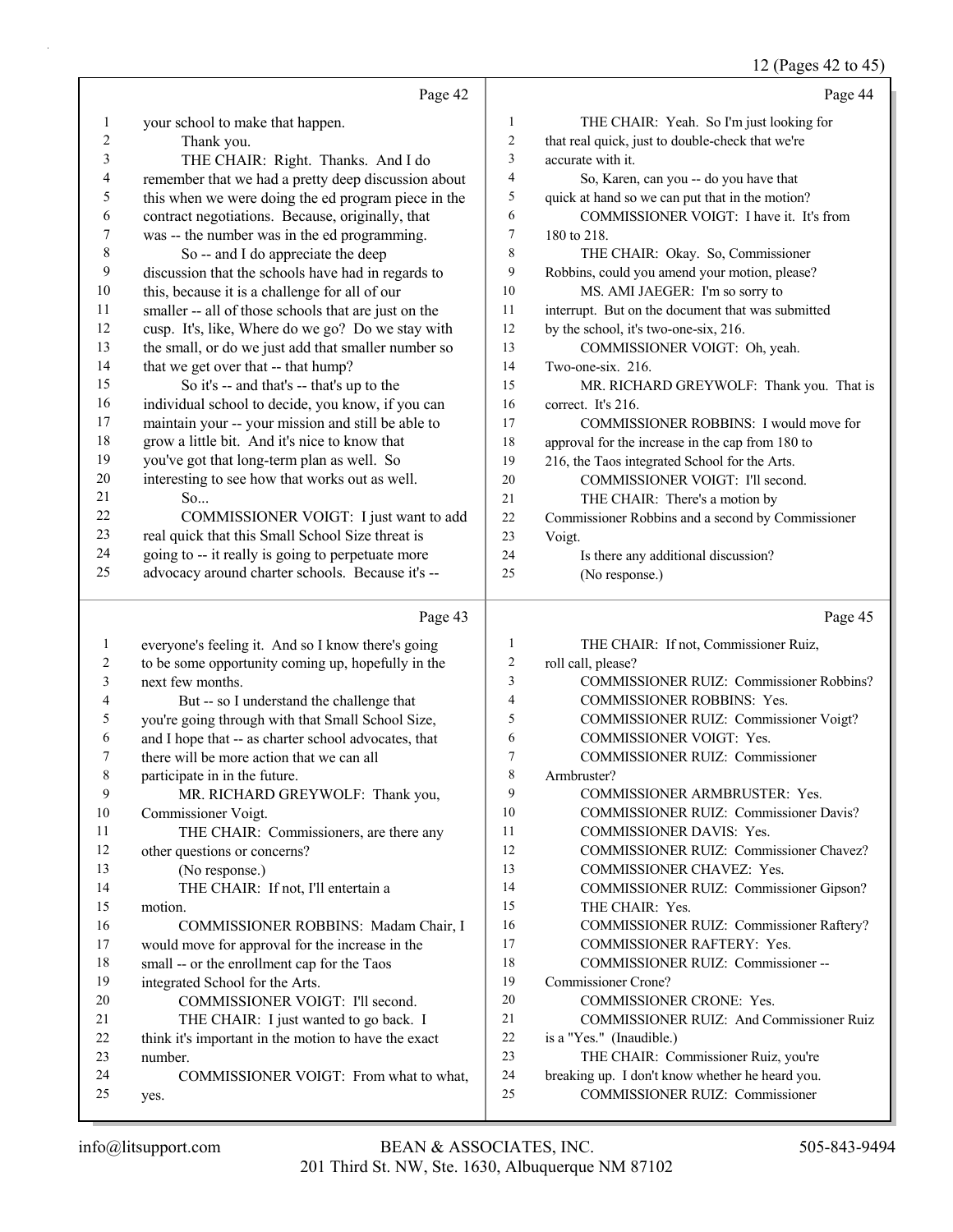#### 13 (Pages 46 to 49)

|        |                                                      |                         | 15 (F ages 40 to 47)                                 |
|--------|------------------------------------------------------|-------------------------|------------------------------------------------------|
|        | Page 46                                              |                         | Page 48                                              |
| 1      | Caballero?                                           | $\mathbf{1}$            | So just so that you know, when I checked             |
| 2      | COMMISSIONER CABALLERO: No, I didn't hear            | $\overline{c}$          | the school's website, I saw that the website had     |
| 3      | you. Yes.                                            | 3                       | indicated that the move was going to take place for  |
| 4      | COMMISSIONER RUIZ: Okay. The motion                  | 4                       | this upcoming school year. So that became an even    |
| 5      | passes, ten-zero.                                    | 5                       | greater concern, because we had no idea that this    |
| 6      | THE CHAIR: Okay. Motion passed,                      | 6                       | was occurring.                                       |
| 7      | ten-zero. Congratulations. And, hopefully, you       | $\boldsymbol{7}$        | And there were some concerns around -- in            |
| 8      | have a great start to this next school year.         | 8                       | addition to the Foundation, because it appeared in   |
| 9      | MR. RICHARD GREYWOLF: Thank you so much.             | 9                       | the papers that the Foundation was funding this.     |
| 10     | We appreciate it.                                    | 10                      | But then when I did research on the Foundation, I    |
| 11     | MS. JULEE LaMURE: Yeah. Thank you.                   | 11                      | couldn't find any IRS filings, which tended -- as    |
| 12     | MR. RICHARD GREYWOLF: I'm hoping that we             | 12                      | far as I know, indicates that the Foundation doesn't |
| 13     | get to start in August. That's my hope.              | 13                      | have enough funds to have to file, so that I didn't  |
| 14     | THE CHAIR: Yes. Thanks so much.                      | 14                      | know how the Foundation that had no money was going  |
| 15     | MS. KAREN WOERNER: So folks from TISA,               | 15                      | to fund the -- the building.                         |
| 16     | I'm going to remove you from the panelists list and  | 16                      | So there were just a lot of questions.               |
| 17     | move you back into the attendees, if you want to     | 17                      | MS. JULIANE HILLOCK: Right. Well, I                  |
| $18\,$ | continue to listen. But I'm going to move you out    | 18                      | think to -- to start to address that, just to let    |
| 19     | of this meeting. So hold on.                         | 19                      | you know right now, there is no plan in place to     |
| 20     | THE CHAIR: Karen, are you going to move              | $20\,$                  | move right away out of our current location;         |
| 21     | Hózhó in?                                            | 21                      | although we have grown, and we will need to look at  |
| 22     | MS. KAREN WOERNER: Yes, ma'am.                       | 22                      | some options for the near future, because we         |
| 23     | THE CHAIR: Okay.                                     | 23                      | opened -- last year was our first year.              |
| 24     | So while Karen is doing that, we are                 | 24                      | We opened with 110 students. By the end              |
| 25     | moving on to Item No. 6, which is Discussion and     | 25                      | of the year, we had 178. We opened with about 238    |
|        | Page 47                                              |                         | Page 49                                              |
| 1      | Possible Action on change in location for Hózhó      | $\mathbf{1}$            | this year, and we are currently at about 305 with    |
| 2      | Academy.                                             | $\overline{c}$          | our enrollment, and we have 50 kindergarten students |
| 3      | MS. KAREN WOERNER: So we have -- I think             | 3                       | enrolled for next year. And we add a grade level     |
| 4      | all the school is gone now. So we'll add -- Juliane  | $\overline{\mathbf{4}}$ | every year. So our enrollment is growing. So we      |
| 5      | Hillock is the school administrator, and I know that | 5                       | are going to have to look at some options.           |
| 6      | Dan Hill is joining her.                             | 6                       | So Gallup is a small town. And when                  |
| 7      | Juliane, unmute yourself and tell me if              | 7                       | something happens, everybody -- it becomes           |
| 8      | there's anyone else from your school that's joining  | $\,$ $\,$               | everybody's business, and everybody wants            |
| 9      | besides Dan.                                         | 9                       | information about it. And there was talk of the --   |
| 10     | MS. JULIANE HILLOCK: No, just Dan.                   | 10                      | the Equitas Foundation looking into some options for |
| 11     | THE CHAIR: And we need the record to                 | 11                      | us in the community in order to be able to grow.     |

 reflect that Commissioner Chavez has apparently stepped away. 14 So, good morning. 15 MS. JULILANE HILLOCK: Good morning. 16 THE CHAIR: And thanks for bearing with our having to reschedule this from the meeting that unfortunately we did have to cancel last month. So we appreciate this. 20 And we just had a number of questions, because I think there were a number of us that had been approached by various newspapers and legislators. And we saw articles -- I know I saw articles in the newspaper myself about this move.

And we were unaware that a move was going to happen.

12 And there was a school that had some potential that was going to close or move to another 14 location. And, unfortunately, I think that there were a number of people in the community for whom that wasn't a popular idea because they weren't necessarily wanting to move to another location. So I think that stirred up a number of things.

19 And then there was a push, I think, on their end to share that information and to get that word out to the community. And then it -- we have not entered into any agreement -- the Foundation has not secured any loan as of yet; although these things are still potential on the horizon. 25 But, unfortunately, because of the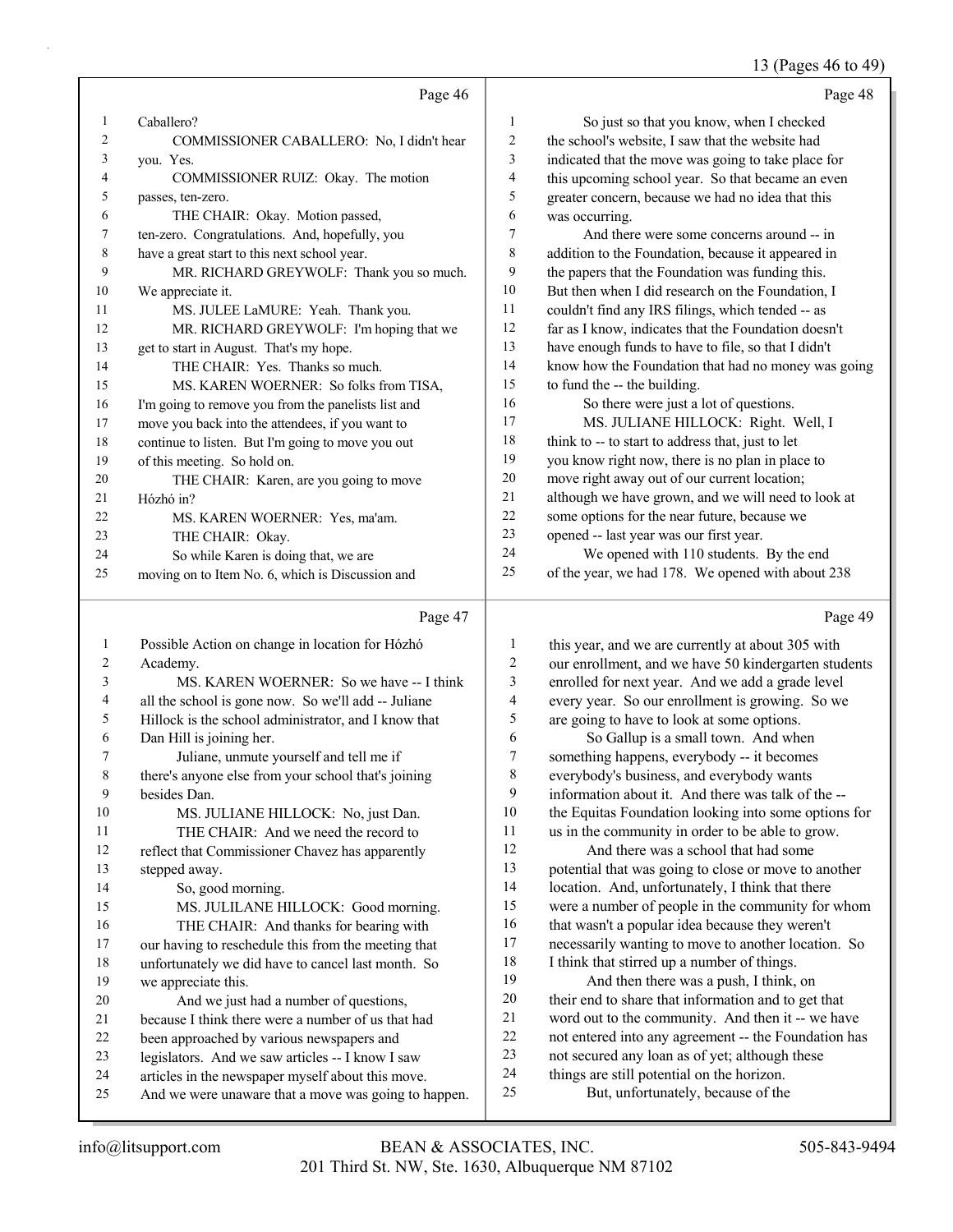14 (Pages 50 to 53)

|                  | Page 50                                                                                                   |                | Page 52                                                                                                |
|------------------|-----------------------------------------------------------------------------------------------------------|----------------|--------------------------------------------------------------------------------------------------------|
| 1                | COVID-19 situation and other situations that are                                                          | 1              | they did not.                                                                                          |
| $\boldsymbol{2}$ | going on, that hasn't actually happened yet. And if                                                       | $\overline{c}$ | And then with regard to the potential for                                                              |
| 3                | it does, of course we will follow the protocol and                                                        | 3              | a new facility, you know, I think "potential" is the                                                   |
| 4                | alert you about what our potential is for that --                                                         | 4              | key word there of -- you know, there's a foundation                                                    |
| 5                | for the possibility for that move.                                                                        | 5              | that's -- you know, we're thankful is trying to help                                                   |
| 6                | I know we will need to do something,                                                                      | 6              | with this. But we're really not at a place to have                                                     |
| 7                | because we've outgrown our current location. And we                                                       | 7              | negotiation for any sort of lease or                                                                   |
| $\,$ $\,$        | will have to apply in order to just add some                                                              | 8              | lease-to-purchase arrangement at this point.                                                           |
| 9                | portables to our location. So that's something we                                                         | 9              | We need to be very clear. Next year,                                                                   |
| 10               | will have to notify you about formally.                                                                   | 10             | school will start at the current facility with                                                         |
| 11               | THE CHAIR: Juliane, can I just interrupt                                                                  | 11             | potentially the addition of some portables. And if                                                     |
| 12               | for just a second? I didn't -- it was my fault. I                                                         | 12             | that's the case, then we'll make sure we follow                                                        |
| 13               | should have also included that in the concern.                                                            | 13             | through with the notification to the Commission so                                                     |
| 14               | Because you did, in fact, add portables without                                                           | 14             | that you guys have notice of that before, you know,                                                    |
| 15               | letting us know already. Because CSD was kind of                                                          | 15             | we occupy them and that we can get it on your agenda                                                   |
| 16               | surprised, I understand, when they went out and saw                                                       | 16             | before that takes place.                                                                               |
| 17               | the portables. So that is an additional concern                                                           | $17$           | And then if -- you know, if -- if things                                                               |
| 18               | that we had.                                                                                              | 18             | with the new building go forward, we'll let you know                                                   |
| 19               | MS. JULIANE HILLOCK: Right. And I                                                                         | 19             | as soon as -- as soon as there's anything actionable                                                   |
| $20\,$           | apologize for that. I wasn't aware -- when I looked                                                       | $20\,$         | on our end and get the process moving with you-all                                                     |
| 21               | at the form, it said when you were changing your                                                          | 21<br>22       | on that as well.                                                                                       |
| $22\,$<br>23     | address, you needed to notify. I apologize. That's                                                        | 23             | And then in terms of questions about the                                                               |
| 24               | my mistake. That's why we have Dan Hill with us,<br>too, because, hopefully, I won't make more mistakes   | 24             | Foundation, I don't represent the Foundation. I<br>couldn't tell you, you know, anything about it. I   |
| 25               | if I can loop Dan in on some of this.                                                                     | 25             | think we can follow up with them and see if they can                                                   |
|                  |                                                                                                           |                |                                                                                                        |
|                  | Page 51                                                                                                   |                | Page 53                                                                                                |
| 1                | We stayed in the same location and                                                                        | 1              | submit to you their -- their 990s or whatever forms                                                    |
| $\overline{c}$   | added -- well, the portables were already here. We                                                        | $\overline{c}$ | they have in terms of their $501(c)(3)$ status. We're                                                  |
| 3                | just occupied them. We had not occupied them                                                              | 3              | certainly happy to follow up on that.                                                                  |
| 4                | before. We did not bring anything in. There were                                                          | 4              | It's just -- we don't -- they're not --                                                                |
| 5                | some portables that had not been used, and we began                                                       | 5              | we're not the Foundation, and so we don't have that                                                    |
| 6                | to use them.                                                                                              | 6              | information for you at this moment.                                                                    |
| 7                | THE CHAIR: And I apologize. Our ultimate                                                                  | 7              | THE CHAIR: Right. And I understand that                                                                |
| 8<br>9           | concern always is to make sure that there is                                                              | 8<br>9         | you don't represent the Foundation. And I don't<br>think this would have been as pressing an issue if, |
| 10               | E-Occupancy and everything is in place so that we<br>have to make sure that the facilities are safe for   | 10             | on the school's website, it didn't say, "We're                                                         |
| 11               | the kids to be in.                                                                                        | 11             | moving in August."                                                                                     |
| 12               | MS. JULIANE HILLOCK: Right.                                                                               | 12             | So that's where it really -- you know,                                                                 |
| 13               | MR. DAN HILL: Madam Chair, this is Dan                                                                    | 13             | when -- after I had gotten a number of calls and saw                                                   |
| 14               | Hill, counsel for the school. Just want to                                                                | 14             | a couple of articles, and it's, like, "Well" --                                                        |
| 15               | reiterate what Juliane said. The school, I think,                                                         | 15             | you know. And I understand the community. So --                                                        |
| 16               | was a little confused that they weren't changing                                                          | 16             | and I get how that sometimes gets blown out of                                                         |
| 17               | their address, so they didn't think they needed to                                                        | 17             | proportion at times.                                                                                   |
| 18               | fill out the form.                                                                                        | 18             | But then when the school was showing on                                                                |
| 19               | It was an honest mistake, one that we all                                                                 | 19             | their website that they were moving, that kind of                                                      |
| $20\,$           | regret, and we certainly weren't trying to prevent                                                        | $20\,$         | cemented the idea that this was -- you know, this                                                      |
| 21               | the Commission from having notice. And also, just                                                         | 21             | was on track as a "go."                                                                                |
| 22               | want to make clear, that the portables that they                                                          | 22             | So I appreciate all of this clarity. And                                                               |
| 23               | occupied do have E-Occupancy. They went through                                                           | 23             | I also appreciate the fact that, unfortunately for                                                     |
| 24<br>25         | that process -- you know, they thought they covered<br>all their bases, but, obviously, since we're here, | 24<br>25       | schools, it looks like they're getting a ding. But<br>it does indicate to us where we may have to make |
|                  |                                                                                                           |                |                                                                                                        |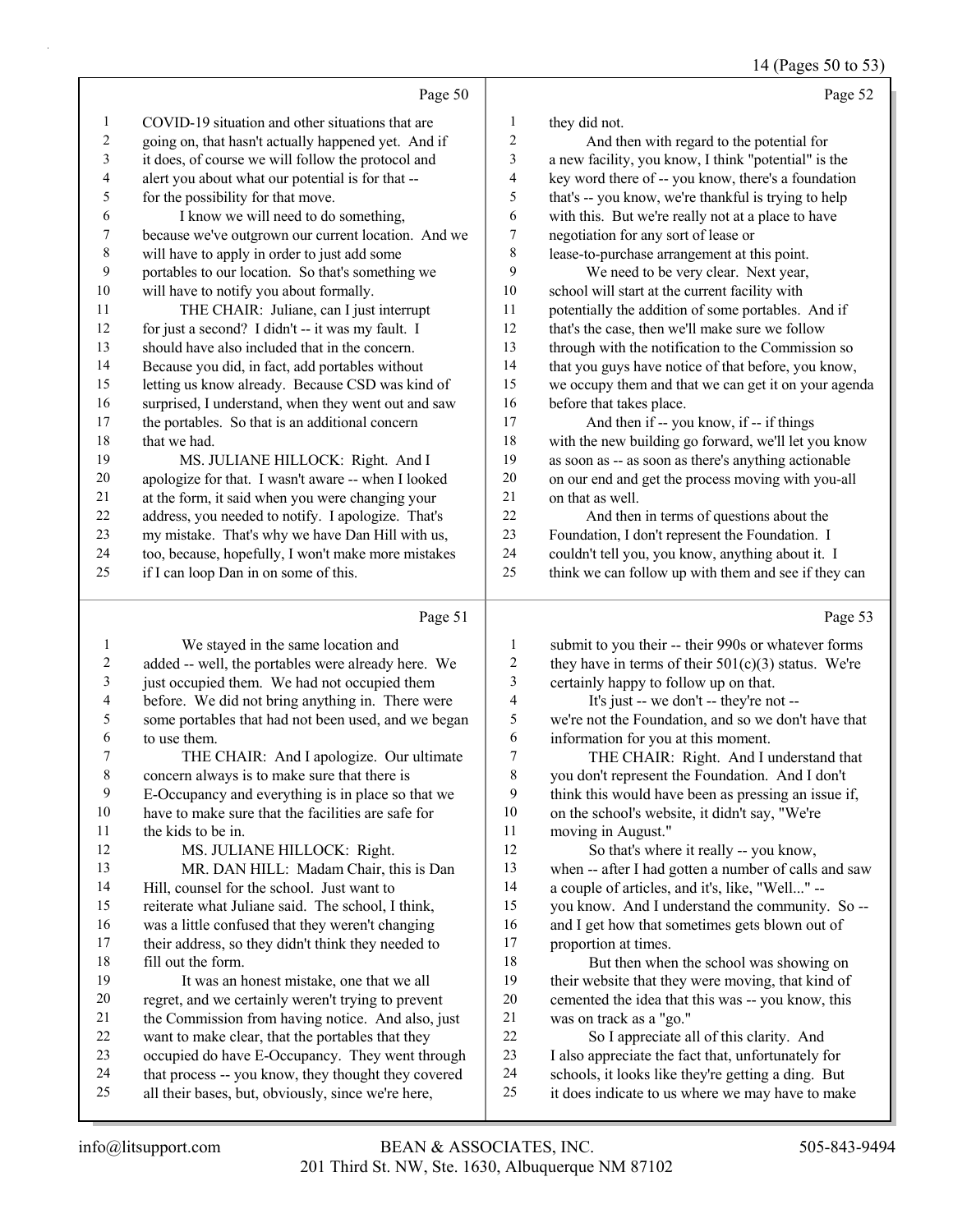## 15 (Pages 54 to 57)

|    | Page 54                                              |                | Page 56                                              |
|----|------------------------------------------------------|----------------|------------------------------------------------------|
| 1  | changes and clarify our notification processes.      | 1              | month because you didn't have to -- to travel to get |
| 2  | And, actually, it was on our agenda for last month   | $\overline{2}$ | to us.                                               |
| 3  | for the Work Session to do this, and then all of     | 3              | But I do appreciate the -- the clarity,              |
| 4  | this came about.                                     | 4              | because it does -- it makes it better for us, and it |
| 5  | But it is -- it's important for us to know           | 5              | also makes it easier, so that when I do get those    |
| 6  | that we're being as clear as we can in what the      | 6              | calls, I can have a little more information and      |
| 7  | schools have to do and the processes as well.        | 7              | hopefully help to put out some of the fires.         |
| 8  | So I apologize for any part that we also             | 8              | MS. JULIANE HILLOCK: Thank you.                      |
| 9  | have in the misunderstanding. And I -- it's -- it's  | 9              | THE CHAIR: So thanks very much for your              |
| 10 | clear to me where we have to make some changes on    | 10             | time.                                                |
| 11 | our end.                                             | 11             | MS. JULIANE HILLOCK: Thank you very much.            |
| 12 | So I appreciate that. And we will --                 | 12             | MR. DAN HILL: Thank you.                             |
| 13 | we'll work on it, because we want to make sure that  | 13             | THE CHAIR: Commissioners, can I ask for a            |
| 14 | schools don't end up getting their hand slapped when | 14             | short break?                                         |
| 15 | we were part of why it's happening.                  | 15             | (A discussion was held off the record.)              |
| 16 | MS. JULIANE HILLOCK: I appreciate                    | 16             | (Recess taken, 10:10 a.m. to 10:22 a.m.)             |
| 17 | everyone's support of our school. I'm very excited   | 17             | THE CHAIR: Okay. So everyone is back.                |
| 18 | to be in New Mexico and love our little school. And  | 18             | And we are on to Item No. 7, which is Briefing and   |
| 19 | so I just wanted to -- even in all of this stress    | 19             | Discussion on the Appeal Decision for Turquoise      |
| 20 | and drama with this -- with the closures, I'm really | 20             | Trail Charter School.                                |
| 21 | excited about being a part of education in           | 21             | MR. MARK CHAIKEN: Good morning,                      |
| 22 | New Mexico.                                          | 22             | Commissioners, and I hope everyone is staying well.  |
| 23 | THE CHAIR: Okay. Thanks. And,                        | 23             | I know we've all been behind our desks for many      |
| 24 | Commissioner Davis has a question.                   | 24             | hours this week.                                     |
| 25 | You're muted.                                        | 25             | So we received the decision in Turquoise             |
|    | Page 55                                              |                | Page 57                                              |
|    | COMMISSIONER DAVIS: Okay. I think I'm                | 1              | Trail Charter School -- yeah. Sorry. I was just      |
|    | $\mathbf{r}$<br>$\sim$ 10 1                          |                |                                                      |

| 2  | good. I wanted to introduce myself, because you are | 2  | looking for the date. So we received that.           |
|----|-----------------------------------------------------|----|------------------------------------------------------|
| 3  | in my district. And I really feel badly that I have | 3  | MS. AMI JAEGER: I think the 26th of                  |
| 4  | not had an opportunity to visit you. But maybe in   | 4  | March.                                               |
| 5  | the future we could work out a time. I'm in Aztec.  | 5  | MR. MARK CHAIKEN: Yeah, that sounds                  |
| 6  | So, you know, we do have a time thing going on. But | 6  | right.                                               |
| 7  | I really would like to come and visit you.          | 7  | So the issue here was -- sorry. I just               |
| 8  | MS. JULIANE HILLOCK: Yes. And I welcome             | 8  | want to make sure I say it right -- was the          |
| 9  | everybody to come. I'm very proud of our school.    | 9  |                                                      |
| 10 |                                                     | 10 | third-tier enrollment preference imposed by          |
|    | Karen has been there, and she's the only familiar   |    | Turquoise Trail.                                     |
| 11 | face. So I would like to know more of you and       | 11 | And as you may recall, because Santa Fe              |
| 12 | welcome all of you to come to our school and see    | 12 | Public School District is their landlord and they're |
| 13 | what things we're doing and how we're growing.      | 13 | occupying a building formerly part of the Santa Fe   |
| 14 | COMMISSIONER DAVIS: Thank you.                      | 14 | Public School system. And the District threatened    |
| 15 | THE CHAIR: Thanks. And I always enjoy an            | 15 | to terminate their lease. And as part of the         |
| 16 | opportunity to get out to Gallup. It's one of my    | 16 | negotiation to avoid that termination, the charter   |
| 17 | favorite places. And it's a drive that I always     | 17 | school agreed to this third-tier enrollment          |
| 18 | like to make.                                       | 18 | preference for people who were living in the         |
| 19 | So, hopefully, sometime in the fairly near          | 19 | District -- or what was the former boundaries of     |
| 20 | future, we can all -- actually, not only be on the  | 20 | that District for that school.                       |
| 21 | road, but be able to get out of our cars once we're | 21 | It's not in the statute. The school                  |
| 22 | driving somewhere; so                               | 22 | argued that it was permissible under the statutory   |
| 23 | MS. JULIANE HILLOCK: Right.                         | 23 | scheme. They also had a due process argument saying  |
| 24 | THE CHAIR: Thanks. And I appreciate the             | 24 | that they didn't get enough notice that this would   |
| 25 | time. And I guess it's a little bit easier this     | 25 | be a condition on their renewal, despite their       |
|    |                                                     |    |                                                      |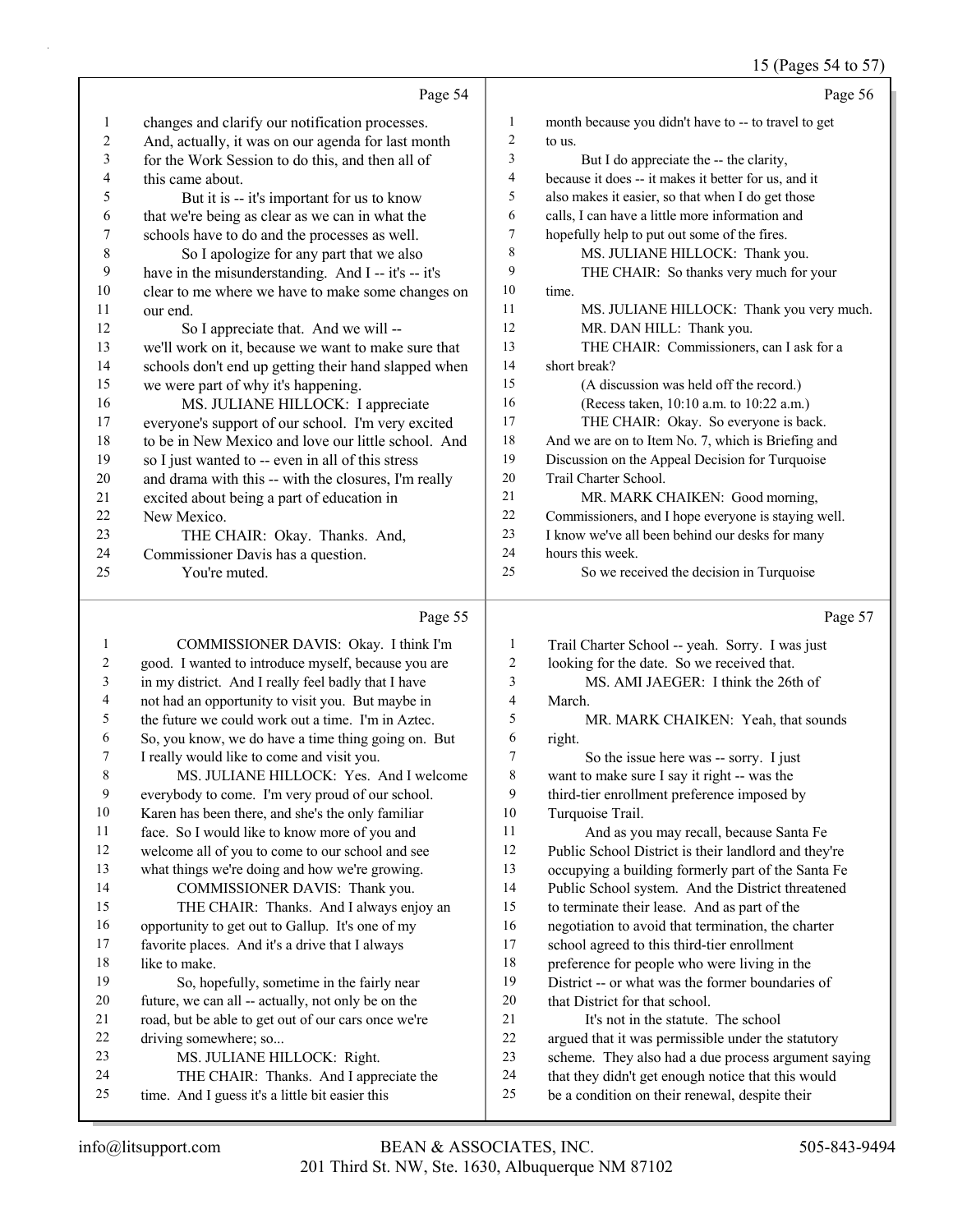## 16 (Pages 58 to 61)

|                                                     | Page 58                                                                                                 |                              | Page 60                                                                  |
|-----------------------------------------------------|---------------------------------------------------------------------------------------------------------|------------------------------|--------------------------------------------------------------------------|
| $\mathbf{1}$                                        | inquiries.                                                                                              | 1                            | in to getting us to this -- and through this appeal                      |
| $\overline{c}$                                      | So, very simply, the Secretary agreed with                                                              | $\mathbf{2}$                 | hearing.                                                                 |
| 3                                                   | you, with the Commission, that this was not a                                                           | 3                            | MR. MARK CHAIKEN: Thank you.                                             |
| 4                                                   | permissible third-tier preference. The only                                                             | 4                            | THE CHAIR: So we appreciate that.                                        |
| 5                                                   | enrollment preferences allowed for charter schools                                                      | 5                            | MR. MARK CHAIKEN: It was a pleasure.                                     |
| 6                                                   | are the two that are listed in the statute, which is                                                    | 6                            | THE CHAIR: And just so -- most                                           |
| $\boldsymbol{7}$                                    | either you are already in the school or related,                                                        | 7                            | Commissioners were involved. But we did, and are,                        |
| 8                                                   | essentially, to someone who is. So there's a                                                            | $\,8\,$                      | addressing this as well in the new contract coming                       |
| 9                                                   | sibling preference.                                                                                     | 9                            | up. So we'll be voting on that hopefully in June.                        |
| 10                                                  | Those are the only ones that are allowed.                                                               | 10                           | So -- and by June, we'll certainly know if there has                     |
| 11                                                  | And that the school did receive sufficient notice                                                       | 11                           | been an appeal that has been filed.                                      |
| 12                                                  | that this was an issue, and that, therefore, you                                                        | 12                           | So thanks once again.                                                    |
| 13                                                  | acted in accordance with law and -- in your                                                             | 13                           | So we are moving on to item No. 7, which                                 |
| 14                                                  | decision, which was unanimous, nine-zero. You did                                                       | 14                           | is Briefing and Discussion -- oh, I'm sorry -- Item                      |
| 15                                                  | not act arbitrarily and capriciously.                                                                   | 15                           | No. 8, Discussion and Possible Action on the                             |
| 16                                                  | The only thing that the Secretary did is                                                                | 16                           | Corrective Action Plan for La Academia Dolores                           |
| 17                                                  | did follow CSD's recommendation that the school be                                                      | 17                           | Huerta.                                                                  |
| 18                                                  | given an additional year in which to try to work                                                        | 18                           | So let me just take a moment. The school                                 |
| 19                                                  | this out.                                                                                               | 19                           | did reach out to me. And this was on my mind as                          |
| $20\,$                                              | So the removal -- the condition doesn't                                                                 | 20                           | well because of what has occurred over the past                          |
| 21                                                  | really kick into effect until June 30th, 2021,                                                          | 21                           | month. It -- oh, Karen. I'm sorry. Oh, yeah. You                         |
| $22\,$                                              | rather than June 30th, 2020, this year.                                                                 | 22                           | need to move them in? Sorry.                                             |
| 23                                                  | So that third-tier enrollment preference                                                                | 23                           | MS. KAREN WOERNER: If -- I was just                                      |
| 24                                                  | will be out there for that first year of the charter                                                    | 24                           | wanting to ask if I should allow the school in.                          |
| 25                                                  | renewal. It appears from the -- what we learned                                                         | 25                           | Thank you.                                                               |
|                                                     |                                                                                                         |                              |                                                                          |
|                                                     | Page 59                                                                                                 |                              | Page 61                                                                  |
|                                                     |                                                                                                         |                              |                                                                          |
| $\mathbf{1}$                                        | during the contract negotiations that it's not                                                          | $\mathbf{1}$                 | THE CHAIR: Yes. Sorry. Can they still                                    |
| $\overline{\mathbf{c}}$                             | really a live issue, but it hasn't come into play.                                                      | $\overline{\mathbf{c}}$<br>3 | hear me while you're moving them in? Or no?                              |
| $\overline{\mathbf{3}}$<br>$\overline{\mathcal{A}}$ | And the only other thing I would say is                                                                 | $\overline{\mathcal{A}}$     | MS. KAREN WOERNER: I don't know during                                   |
| 5                                                   | that the school does have the right to appeal this                                                      | 5                            | the switch if they can.                                                  |
| 6                                                   | decision. That, I believe, expires on April 25th.                                                       | 6                            | THE CHAIR: Okay. I'll wait.                                              |
| $\boldsymbol{7}$                                    | That's 30 days. So we may yet hear in the next week<br>or so -- yeah, just over a week -- that they are | 7                            | MS. KAREN WOERNER: Sylvy is now able to<br>talk. Sylvy, can you hear us? |
| 8                                                   |                                                                                                         | 8                            | MS. GALVAN DE LUCERO: Yes, I am able to                                  |
| 9                                                   | appealing.<br>We would not be a party. The Commission                                                   | 9                            | hear you, and I have some other members of my staff                      |
| 10                                                  | would not be a party to that appeal. The appeal                                                         | 10                           | here as well.                                                            |
| 11                                                  | would be against the Secretary. But we would make                                                       | 11                           | MS. KAREN WOERNER: And are they with you                                 |
| 12                                                  | sure that we intervened -- it's a technical legal                                                       | 12                           | physically, or do I need to add them from the list?                      |
| 13                                                  | word -- you file a motion to intervene. Because any                                                     | 13                           | Do you want to identify who's with you,                                  |
| 14                                                  | decision a district court would make would affect                                                       | 14                           | Sylvy?                                                                   |
| 15                                                  | the Commission and require the Commission to take                                                       | 15                           | MS. GALVAN DE LUCERO: Yes. I have Robert                                 |
| 16                                                  | certain action.                                                                                         | 16                           | Velasquez, our GC member. I have Michelle Paz, our                       |
| 17                                                  | So we would feel it important for the                                                                   | 17                           | assistant principal; Mima Rodriguez, our financial                       |
| 18                                                  | Commission to have a voice in any proceeding in                                                         | 18                           | and business manager; and then myself.                                   |
| 19                                                  | district court.                                                                                         | 19                           | MS. KAREN WOERNER: Thank you.                                            |
| $20\,$                                              | So with that, that's our report, and if                                                                 | 20                           | THE CHAIR: Okay. Thanks. And welcome.                                    |
| 21                                                  | you have any questions I'll be happy to answer them.                                                    | 21                           | I was just doing a brief introduction for the                            |
| 22                                                  | THE CHAIR: Commissioners, any questions?                                                                | 22                           | Commission. And, certainly, if the school wishes to                      |
| 23                                                  | (No response.)                                                                                          | 23                           | say something, you'll have an ample opportunity to                       |
| 24<br>$25\,$                                        | THE CHAIR: Okay. If not, thank you very<br>much. And thank you for all the work that you put            | 24<br>$25\,$                 | let the Commission know anything that you feel is<br>also important.     |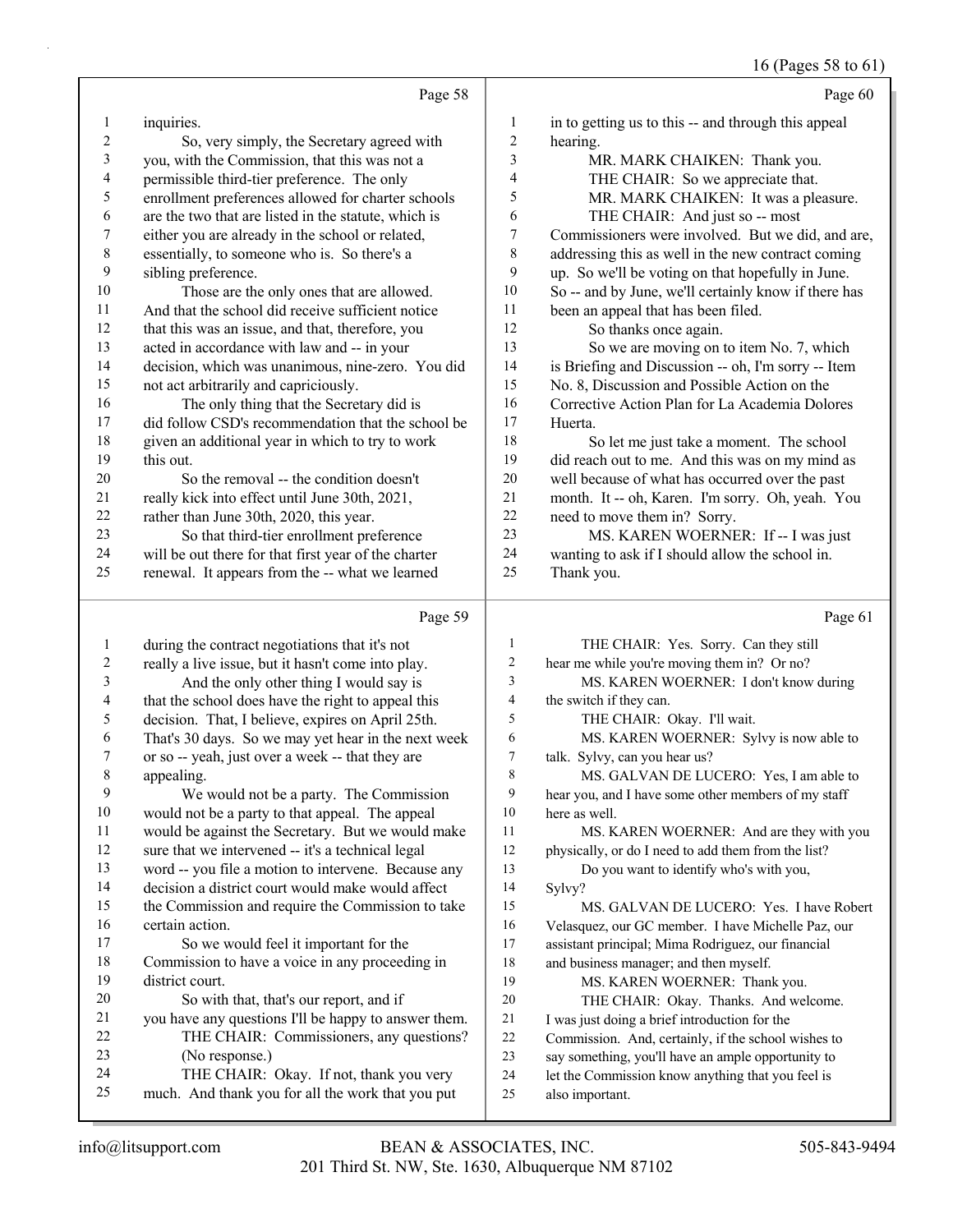## 17 (Pages 62 to 65)

|                | Page 62                                              |                          | Page 64                                                                                             |
|----------------|------------------------------------------------------|--------------------------|-----------------------------------------------------------------------------------------------------|
| 1              | But as the events of the past month                  | $\mathbf{1}$             | that time period.                                                                                   |
| $\overline{c}$ | started to play out, I certainly recognize the fact  | $\overline{c}$           | So I don't know if the school wants to say                                                          |
| 3              | that closing out a school's CAP successfully was     | 3                        | something else.                                                                                     |
| 4              | going to be very difficult, because the school was   | $\overline{\mathcal{L}}$ | MS. GALVAN DE LUCERO: No. We'd just like                                                            |
| 5              | not going to be able to administer the second round  | 5                        | to thank you for -- for taking all of this closure                                                  |
| 6              | of the Short Cycle Assessments or the third round.   | 6                        | into consideration. Because I know it's challenging                                                 |
| 7              | They did a beginning-of-the-year, which              | 7                        | for everyone across the state. And we have, you                                                     |
| $\,$ 8 $\,$    | kind of made -- and a middle-of-the-year. But they   | 8                        | know, looked at the data that we currently have                                                     |
| 9              | were not going to be able to do an end-of-the-year   | 9                        | before us and are continuing to set targets for                                                     |
| $10\,$         | assessment. And that's not through any fault of the  | 10                       | growth.                                                                                             |
| 11             | school that they're not going to administer -- be    | 11                       | You know, in the future, as you mentioned,                                                          |
| 12             | able to administer that Short Cycle Assessment, so   | 12                       | hopefully, we'll be able to return to some sort of                                                  |
| 13             | that becomes somewhat problematic for us and for the | 13                       | normalcy, come August, and we'll continue to push                                                   |
| 14             | school.                                              | 14                       | forward to make these improvements in our Language                                                  |
| 15             | And the school did reach out to me and               | 15                       | Arts and our Math, especially, and with our ELLs as                                                 |
| 16             | express that concern. And that is why we did put it  | 16                       | well.                                                                                               |
| 17             | on the agenda.                                       | 17                       | THE CHAIR: Okay. Thanks.                                                                            |
| 18             | If you remember, the school was up here --           | 18                       | Commissioners, anyone want to say                                                                   |
| 19             | I think that was our last live meeting, I think. So  | 19                       | something?                                                                                          |
| $20\,$         | the school was up here because we had an update on   | 20                       | COMMISSIONER ARMBRUSTER: I did.                                                                     |
| 21             | the CAP. And we did remark that the school did a     | 21                       | THE CHAIR: Hold on. Commissioner                                                                    |
| $22\,$         | good job of seeing growth with their reading scores, | 22                       | Caballero?                                                                                          |
| 23             | but we did express a concern, without a doubt,       | 23                       | COMMISSIONER ARMBRUSTER: That's fine.                                                               |
| 24             | still, over the Math scores.                         | 24                       | COMMISSIONER CABALLERO: Yes. My concern                                                             |
| 25             | And as I was able to look at the                     | 25                       | is, is the school able to increase their performance                                                |
|                | Page 63                                              |                          | Page 65                                                                                             |
| $\mathbf{1}$   | information that was provided on the new website,    | $\mathbf{1}$             | at this time with teaching remotely? What are the                                                   |
| $\overline{c}$ | New Mexico Vistas, the progress of the English       | $\overline{c}$           | challenges that the school has? Will they be able                                                   |
| 3              | Language Learners is of serious concern, because --  | 3                        | to meet those challenges?                                                                           |
| 4              | I was trying to pull it up again. I think it         | $\overline{4}$           | Otherwise, they're going to be at a hard                                                            |
| 5              | dropped from somewhere in the high 20s to a 12 from  | 5                        | place at renewal, and we're going to have to waive                                                  |
| 6              | last year to this year. So that's still a            | 6                        | something. And that's my concern at this point.                                                     |
| 7              | significant concern.                                 | $\tau$                   | They were doing beautifully until, you know, we hit                                                 |
| 8              | But there's other pieces of the CAP that,            | 8                        | the coronavirus.                                                                                    |
| 9              | through no fault of the school, they're not going to | 9                        | And so that is my main concern. Will they                                                           |
| 10             | be able to complete those pieces and update us at    | 10                       | be able to go over the hump and keep showing growth?                                                |
| 11             |                                                      |                          |                                                                                                     |
|                | the end of the year.                                 | 11                       |                                                                                                     |
| 12             | So I'm -- I'm going to make the                      | $12\,$                   | MS. GALVAN DE LUCERO: Well, we are                                                                  |
| 13             | recommendation that we close out the English -- the  | 13                       | currently doing everything possible, as are all the                                                 |
| 14             | Language Arts portion of the CAP and all other       | 14                       | districts in the state, to give our students<br>continued instruction and skill reinforcement. It's |
| 15             | portions of the CAP except for a continued notice of | 15                       | really hard to introduce brand new topics right now.                                                |
| 16             | concern for growth in Math and growth with the       | 16                       | But we are doing our best to ease that in and deal                                                  |
| 17             | English Language Learners.                           | 17                       | with the technology issues that we have.                                                            |
| 18             | And at this point in time, the school is             | $18\,$                   | We have handed out over 30 tablets to our                                                           |
| 19             | up for renewal, so that they'll be before us, and    | 19                       | students in the past couple of weeks and helped them                                                |
| 20             | that this will, without a doubt, be looked at when   | $20\,$                   | to get Internet access as much as possible. Some do                                                 |
| 21             | the school is up for renewal in December. And that   | 21                       | live in rural areas where it's limited service. But                                                 |
| $22\,$         | gives the school -- hopefully, we all open in a more | $22\,$                   | we're maintaining constant communication via phone                                                  |
| 23             | normal fashion, and the school has four or five      | 23                       | calls and Zoom meetings, where applicable, to try                                                   |
| 24             | months before us again with renewal, and the school  | 24                       | and keep the learning going as much as possible and                                                 |
| 25             | can address those concerns once again with us during | 25                       | continue building those skills for our sixth- and                                                   |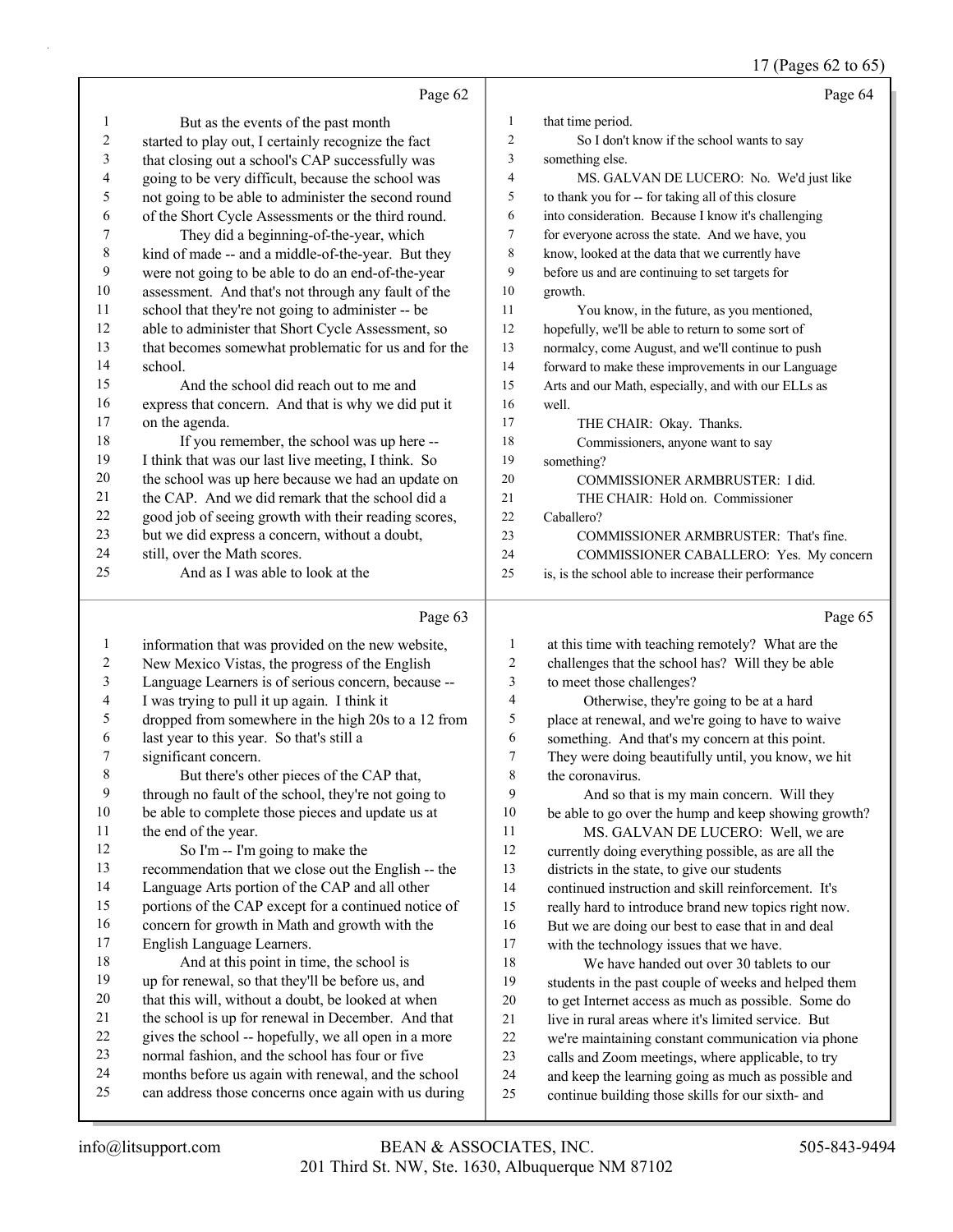## 18 (Pages 66 to 69)

|    | Page 66                                              |                | Page 68                                          |
|----|------------------------------------------------------|----------------|--------------------------------------------------|
| -1 | seventh-graders who will be returning to us, God     | -1             | COMMISSIONER VOIGT: I'll second.                 |
| 2  | willing, next semester.                              | $\overline{2}$ | THE CHAIR: There's a motion by                   |
| 3  | THE CHAIR: Thanks.                                   | 3              | Commissioner Gipson and a second by Commissioner |
| 4  | Commissioner Armbruster?                             | 4              | Voigt.                                           |
| 5  | COMMISSIONER ARMBRUSTER: Yes. Am I on?               | 5              | Any further discussion?                          |
| 6  | Yes, I think I am; right? Can you hear me?           | 6              | (No response.)                                   |
| 7  | THE CHAIR: Yes, we can hear you.                     | 7              | THE CHAIR: If not, Commissioner Ruiz?            |
| 8  | COMMISSIONER ARMBRUSTER: Thank you. Yes.             | 8              | <b>COMMISSIONER RUIZ: Commissioner Robbins?</b>  |
| 9  | I wanted to say two things kind of contradictory.    | 9              | <b>COMMISSIONER ROBBINS: Yes.</b>                |
| 10 | One is I'm really glad that you discovered more      | 10             | COMMISSIONER RUIZ: Commissioner Voigt?           |
| 11 | students who need to be identified through a SAT     | 11             | COMMISSIONER VOIGT: Yes.                         |
| 12 | process. And that's the good news. And the           | 12             | <b>COMMISSIONER RUIZ: Commissioner</b>           |
| 13 | questionable news was that I'm not sure how those    | 13             | Armbruster?                                      |
| 14 | students have been there, basically, for a long time | 14             | <b>COMMISSIONER ARMBRUSTER: Yes.</b>             |
| 15 | and weren't identified.                              | 15             | <b>COMMISSIONER RUIZ: Commissioner Davis?</b>    |
| 16 | So I guess I'm congratulating you on one             | 16             | <b>COMMISSIONER DAVIS: Yes.</b>                  |
| 17 | side, that you're really going through this SAT      | 17             | <b>COMMISSIONER RUIZ: Commissioner Chavez?</b>   |
| 18 | process, because that may be why a number of your    | 18             | <b>COMMISSIONER CHAVEZ: Yes.</b>                 |
| 19 | students are not doing as well as we would expect    | 19             | COMMISSIONER RUIZ: Commissioner Gipson?          |
| 20 | them to do.                                          | 20             | THE CHAIR: Yes.                                  |
| 21 | But at the same time, I guess, since                 | 21             | COMMISSIONER RUIZ: Commissioner Raftery?         |
| 22 | you've been there, that you have in place a new way  | 22             | <b>COMMISSIONER RAFTERY: Yes.</b>                |
| 23 | of -- of identifying students who clearly need more  | 23             | <b>COMMISSIONER RUIZ: Commissioner Crone?</b>    |
| 24 | assistance than others. So it's just sort of a       | 24             | COMMISSIONER CRONE: Yes.                         |
| 25 | comment.                                             | 25             | <b>COMMISSIONER RUIZ: And Commissioner Ruiz.</b> |

## Page 67

|    | MS. GALVAN DE LUCERO: Thank you. And                 | 1  | yes.                                                 |
|----|------------------------------------------------------|----|------------------------------------------------------|
| 2  | that is correct. We now have a more solid and        | 2  | Commissioner Caballero?                              |
| 3  | structured approach to identifying those students    | 3  | COMMISSIONER CABALLERO: Yes.                         |
| 4  | now that we've been able to implement this program a | 4  | COMMISSIONER RUIZ: The motion passes,                |
| 5  | little more effectively. However, this Corona        | 5  | ten-zero.                                            |
| 6  | adventure is throwing a little bit of a wrench, but  | 6  | THE CHAIR: Thank you. Hold on. Hold on.              |
| 7  | we're finding ways around it.                        | 7  | What are we -- I don't want them removed             |
| 8  | COMMISSIONER ARMBRUSTER: Right.                      | 8  | yet. So I just wanted to thank the school. And       |
| 9  | Congratulations on doing that. It's difficult, I     | 9  | it's good to at least hear that you folks are safe.  |
| 10 | know.                                                | 10 | So thanks once again.                                |
| 11 | THE CHAIR: Okay.                                     | 11 | And, Karen?                                          |
| 12 | Commissioners, any other comments?                   | 12 | MS. KAREN WOERNER: I just wanted to ask a            |
| 13 | (No response.)                                       | 13 | point of procedure from the CSD. So I understand     |
| 14 | THE CHAIR: So I'll try to clear up this              | 14 | that the goal will stay the same for their EL        |
| 15 | motion so that we're -- the school is clear and      | 15 | students because -- Commissioners, I'm looking at    |
| 16 | we're clear on what we're still holding out and what | 16 | Page 210 in your packet. The goals can stay the      |
| 17 | we're closing out with the CAP.                      | 17 | same for ELs, but we will have to arrive at a new    |
| 18 | So I am going to make a motion that the              | 18 | goal for Math, since it's worded "winter to spring." |
| 19 | Public Education Commission close out the portions   | 19 | We will have to come up with a new goal for the Math |
| 20 | of the CAP for La Academia Dolores Huerta in regards | 20 | goal.                                                |
| 21 | to all aspects except for growth in Math students    | 21 | THE CHAIR: I think there's a                         |
| 22 | and growth in English Language Learners, that that   | 22 | misunderstanding here. It's not that there's going   |
| 23 | will remain as a concern. And we'll make sure that   | 23 | to be a new goal, but that the concern is still      |
| 24 | the school gets a letter informing them of the areas | 24 | there related to --                                  |
| 25 | that we still have a concern.                        | 25 | MS. KAREN WOERNER: Okay.                             |
|    |                                                      |    |                                                      |

Page 69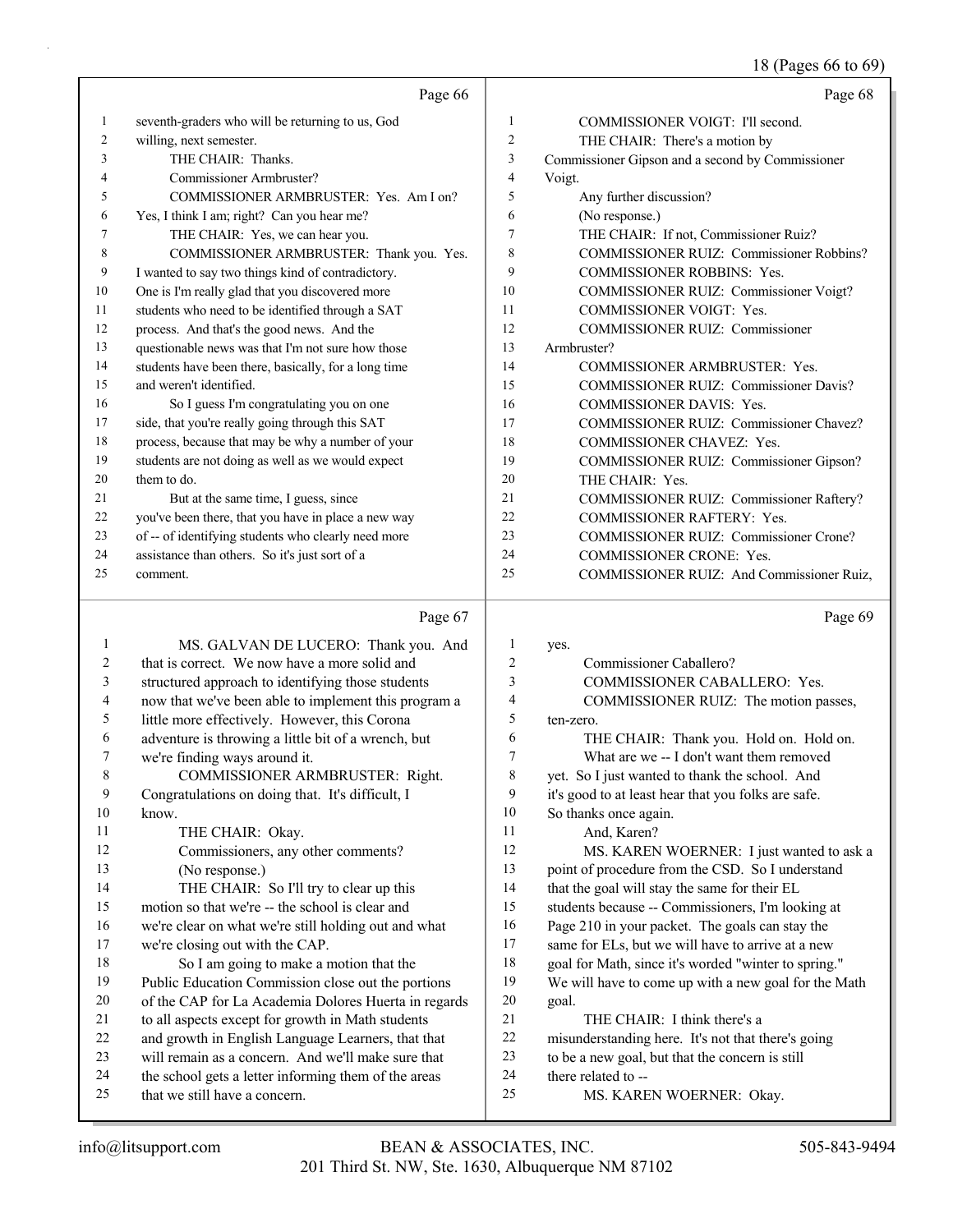## 19 (Pages 70 to 73)

|              | Page 70                                              |                  | Page 72                                              |
|--------------|------------------------------------------------------|------------------|------------------------------------------------------|
| $\mathbf{1}$ | THE CHAIR: -- related to them. So we're              | $\mathbf{1}$     | an easy situation for anyone, and thank you for      |
| $\sqrt{2}$   | not going to negotiate a new goal. But the school    | $\boldsymbol{2}$ | sharing our request.                                 |
| $\sqrt{3}$   | is aware and made aware of the fact that the         | 3                | THE CHAIR: Okay. Thank you so much.                  |
| 4            | Commission still has an ongoing concern for the      | 4                | MS. GALVAN DE LUCERO: You-all stay safe.             |
| 5            | growth of the ELs -- the ELs and the Math students.  | 5                | THE CHAIR: You, too. Thanks.                         |
| 6            | MS. KAREN WOERNER: Thank you.                        | 6                | MS. KAREN WOERNER: So, Sylvy, I'm going              |
| 7            | THE CHAIR: Thanks.                                   | 7                | to remove your team from the panelists' view, but    |
| 8            | MS. KAREN WOERNER: So should I --                    | 8                | you can stay on and listen.                          |
| 9            | THE CHAIR: Yeah, I guess. Yeah.                      | 9                | And I'm hoping to see Commissioner Chavez            |
| 10           | MS. KAREN WOERNER: So, Sylvy and team,               | 10               | return, because it looks like his connection         |
| 11           | I'm going --                                         | 11               | dropped.                                             |
| 12           | MR. ALAN BRAUER: Really quick. Sorry.                | 12               | THE CHAIR: Yeah, he's back.                          |
| 13           | Madam Chair and Commissioners, I did want            | 13               | MS. KAREN WOERNER: Okay.                             |
| 14           | to interject, ever so briefly, about the school's    | 14               | COMMISSIONER CHAVEZ: Sorry. I don't know             |
| 15           | continuing learning plan. They -- I did review       | 15               | what happens. I get to talking, and I get bumped     |
| 16           | their continuous learning plan, I think it was last  | 16               | off.                                                 |
| 17           | week or the week before, and gave some feedback      | 17               | THE CHAIR: I know. Sorry. But I don't                |
| $18\,$       | specifically around making sure that all learners,   | 18               | know whether you heard Karen say that we'll have --  |
| 19           | including EL Learners, have a specific plan in place | 19               | should have that info in May?                        |
| $20\,$       | during this moment of COVID-19.                      | 20               | COMMISSIONER CHAVEZ: Yes, I did hear                 |
| 21           | And Sylvy and her team did do a review and           | 21               | that.                                                |
| 22           | a revision that really strengthened that component   | 22               | THE CHAIR: Okay. Thanks. So we are on                |
| 23           | to support our students, especially students who are | 23               | to item No. 9, which is Discussion on the PEC        |
| 24           | EL, special education, during this moment.           | 24               | Memorandum of Understanding, the MOU, with the       |
| 25           | So I just wanted to share that that was              | 25               | Public Education Department.                         |
|              | Page 71                                              |                  | Page 73                                              |
| 1            | something that Sylvy and her team paid attention to  | $\mathbf{1}$     | And I just wanted to give a real brief               |
| 2            | and did do a revision to ensure that all students    | 2                | update, because it had been a concern of ours that   |
| 3            | were being supported as much as we can at this time. | 3                | the communication had appeared to drop between us    |
| 4            | THE CHAIR: Okay. Thank you.                          | 4                | and the PED in regards to this MOU.                  |
| 5            | Did you want to say something?                       | 5                | And the PED -- I wanted the Commission to            |
| 6            | Oh, I'm sorry.                                       | 6                | know that the PED did reach out, I guess about a     |
| 7            | COMMISSIONER CHAVEZ: Madam Chair, this is            | 7                | month-and-a-half ago, to see if we could reopen that |
| 8            | Commissioner Chavez.                                 | $\,$ $\,$        | discussion. And we actually had a meeting that was   |
| 9            | THE CHAIR: Yes, Commissioner Chavez?                 | 9                | planned to start that discussion again.              |
| 10           | COMMISSIONER CHAVEZ: Yes. Also, I just               | 10               | And, unfortunately, that meeting was going           |
| 11           | wanted to add with that that before the closure      | 11               | to be the afternoon during our last scheduled live   |
| 12           | happened, all schools were able to administer the    | 12               | Work Session, so that that has not taken place. And  |
| 13           | ACCESS for ELLs. So we should be able to have data   | 13               | I'm hoping that either through this platform, if     |
| 14           | on their ELL population --                           | 14               | this continues any longer, or in a live manner, that |
| 15           | THE CHAIR: Commissioner Chavez froze on              | 15               | we will reopen this dialogue once again soon with    |
| 16           | us.                                                  | 16               | PED Legal.                                           |
| 17           | MS. KAREN WOERNER: That's true. The data             | 17               | So I just wanted Commissioners to know               |
| 18           | won't be available till probably May or later. But   | 18               | that we were hoping that discussions were opening up |
| 19           | we will have that data to compare for the school.    | 19               | once again. So that's -- that's all I really have    |
| 20           | THE CHAIR: Thanks. Commissioner Chavez,              | $20\,$           | on that, and I can move quickly into my report.      |
| 21           | you're frozen.                                       | 21               | I want to thank the Commissioners that               |
| 22           | Sylvy, did you want to say something?                | $22\,$           | have taken an extraordinary amount of time during    |
| 23           | MS. GALVAN DE LUCERO: I just wanted to               | 23               | this week, and CSD staff, not only this past week    |
| 24<br>25     | thank you-all for all the work you're doing to       | 24<br>25         | but in prior weeks, in getting us ready and doing    |
|              | support the schools across the state. This is not    |                  | the negotiations.                                    |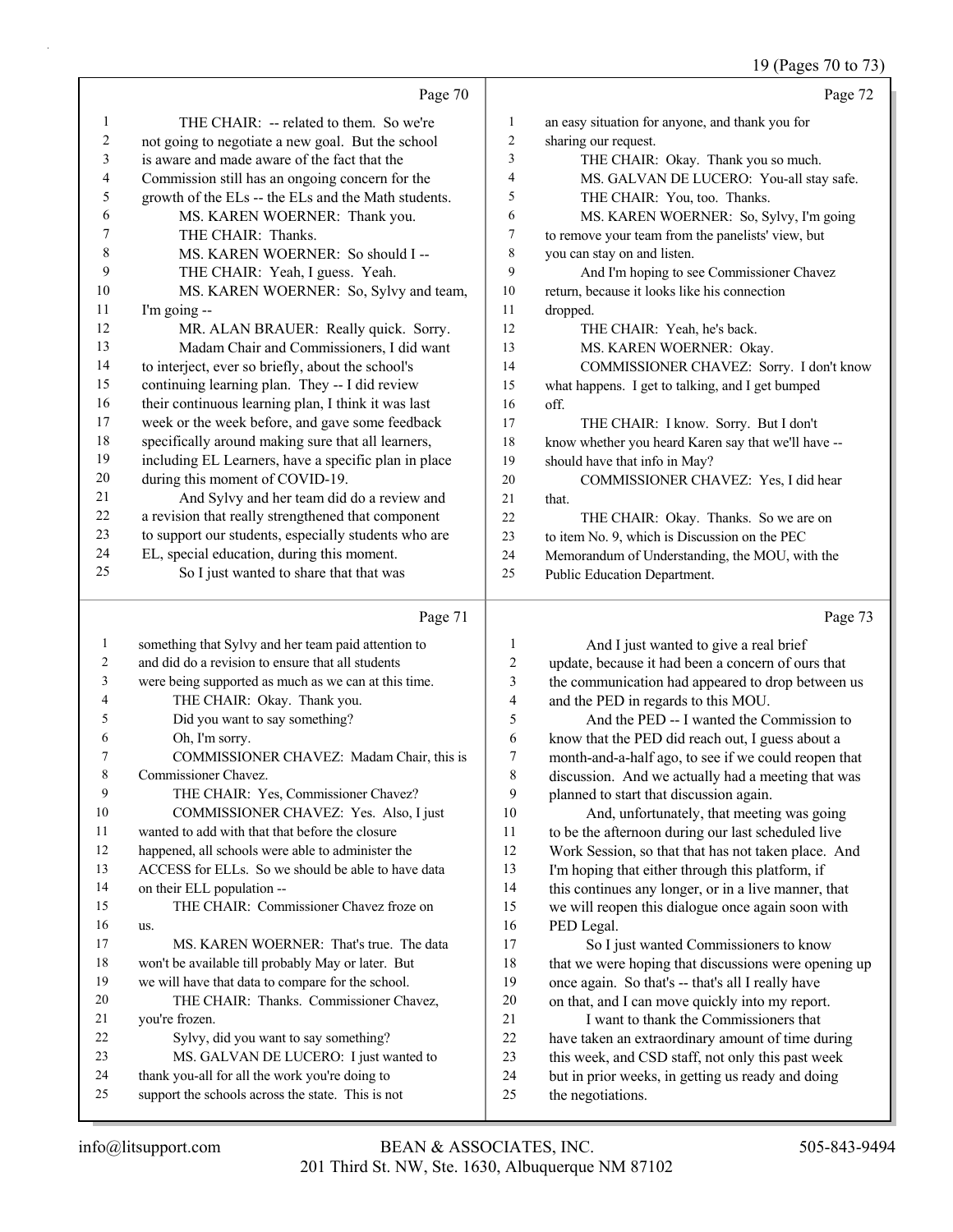20 (Pages 74 to 77)

|                | Page 74                                              |                | Page 76                                              |
|----------------|------------------------------------------------------|----------------|------------------------------------------------------|
| 1              | It -- it wasn't quite as challenging as I            | 1              | call PED that we're being heard and we know that     |
| $\overline{c}$ | thought it was going to be. It was somewhat          | 2              | someone's trying to -- to work on it."               |
| 3              | challenging. It's certainly obviously different,     | 3              | So that I want to applaud everyone in                |
| 4              | but I think it's -- it went reasonably well, given   | 4              | that -- in that work that's being done to make sure  |
| 5              | the challenges that we have of this time.            | 5              | that our schools are safe and secure that way.       |
| 6              | So we've successfully concluded ten                  | 6              | I've been able to participate in a number            |
| 7              | schools with negotiations. We are scheduled with     | $\overline{7}$ | of webinars by NACSA that are dealing with this.     |
| 8              | our next batch in May. And, you know, the hope was   | 8              | And I have to say the webinars that I've             |
| 9              | maybe we could do it in person. It's becoming less   | 9              | participated in, I'm amazed at the -- at the schools |
| 10             | and less likely, given when in May that it's set.    | 10             | from other states, the questions they have and the   |
| 11             | But we'll see. But the schools are ready to do it    | 11             | concerns that they have. And it's like, wow,         |
| 12             | through Zoom; so, hopefully, we'll get it done no    | 12             | they're still dealing with that. And we -- you       |
| 13             | matter what.                                         | 13             | know, PED was able to get that on board almost       |
| 14             | So thank everyone for your time this week            | 14             | immediately.                                         |
| 15             | in being able to get this done as easily as -- as we | 15             | So it's kudos to the State in leadership             |
| 16             | have.                                                | 16             | in being in the forefront of trying to figure this   |
| 17             | Let's see. I wanted to highlight the fact            | 17             | out. And that is -- that has been really important   |
| 18             | that we have -- I think it's 22 or 26 schools of     | 18             | for everyone.                                        |
| 19             | ours that were Spotlight Schools. So I want to say   | 19             | I'm going to spend a little bit of time --           |
| 20             | congratulations to all of those schools for the job  | 20             | it's a kind of a personal rant, and I try not to do  |
| 21             | that they do every day and and the recognition that  | 21             | this. But I was extraordinarily disappointed when    |
| 22             | the State has given them as Spotlight Schools.       | 22             | NEA chose to put out that they hadn't heard of a     |
| 23             | So that's exciting, and it also goes to              | 23             | public -- they hadn't heard of a charter school that |
| 24             | show how our schools do -- they are able to provide  | 24             | was feeding kids.                                    |
| 25             | that -- it's almost half of our schools when you     | 25             | And that was so disheartening to me, for             |
|                | Page 75                                              |                | Page 77                                              |
| 1              | look at it. So that's -- that truly is remarkable.   | 1              | them, at this moment in time -- I'm a lifetime NEA   |

| $\overline{2}$ | I also wanted to note, because I saw in              | 2                        |
|----------------|------------------------------------------------------|--------------------------|
| 3              | the newspaper, that we had two charter schools who   |                          |
| 4              | had students receive Daniels Foundation              | $\overline{\phantom{a}}$ |
| 5              | scholarships. So that Turquoise -- I'm sorry -- The  | Ŝ                        |
| 6              | MASTERS Program and Taos Academy had students that   | 6                        |
| 7              | received Daniels Foundation grants.                  |                          |
| 8              | So I know we have students across the                | ξ                        |
| 9              | board that get many scholarships. But that was       | Ç                        |
| 10             | noted in the newspaper, and it is an exciting        | 1 <sub>0</sub>           |
| 11             | scholarship opportunity for students. So I wanted    | 11                       |
| 12             | to say congratulations to them as well.              | 12                       |
| 13             | I've reached out to all the schools in my            | 13                       |
| 14             | district, and we had an opportunity to be online     | 14                       |
| 15             | with all the charter schools. And I just wanted to   | 1:                       |
| 16             | say, first and foremost, I don't think there's been  | 1 <sub>0</sub>           |
| 17             | a school that hasn't expressed the appreciation and  | 11                       |
| 18             | the support from PED through this and the clarity    | 18                       |
| 19             | that PED has offered for them.                       | 19                       |
| 20             | So I want to thank everyone there in being           | $\overline{2}$           |
| 21             | able to truly deal with these challenges as best you | 21                       |
| 22             | can and doing it in such a quick fashion, that the   | 22                       |
| 23             | schools have really expressed the fact that, no --   | 2 <sup>3</sup>           |
| 24             | you know, "We've got the same challenges everyone    | 2 <sup>2</sup>           |
|                |                                                      |                          |

national NEA. So I don't know what's happening in other states. But the fact that at this moment in time when all of our schools are out there trying to do what's best for kids, and they are out there feeding and making sure that they have what they need, that NEA is choosing to be divisive, still, and not recognize that our schools are doing as much, if not more, than the traditional public schools.

member, and this was NEA New Mexico. It wasn't

And I normally don't try to point fingers and make this, you know, an issue. But I was deeply disappointed that there is a point right now that any organization feels that they need to divide, for whatever reason right now, because we are in this together and we have to move through this together.

18 So I'm going to get off my rant right now. But I needed -- I needed to get that off my chest. So thank you for that time.

I also was able to participate in a couple of the webinars that the school boards did with the online budget workshop that they did. And I -- I 4 think those are all going to be available for folks

so that they can take a look at them.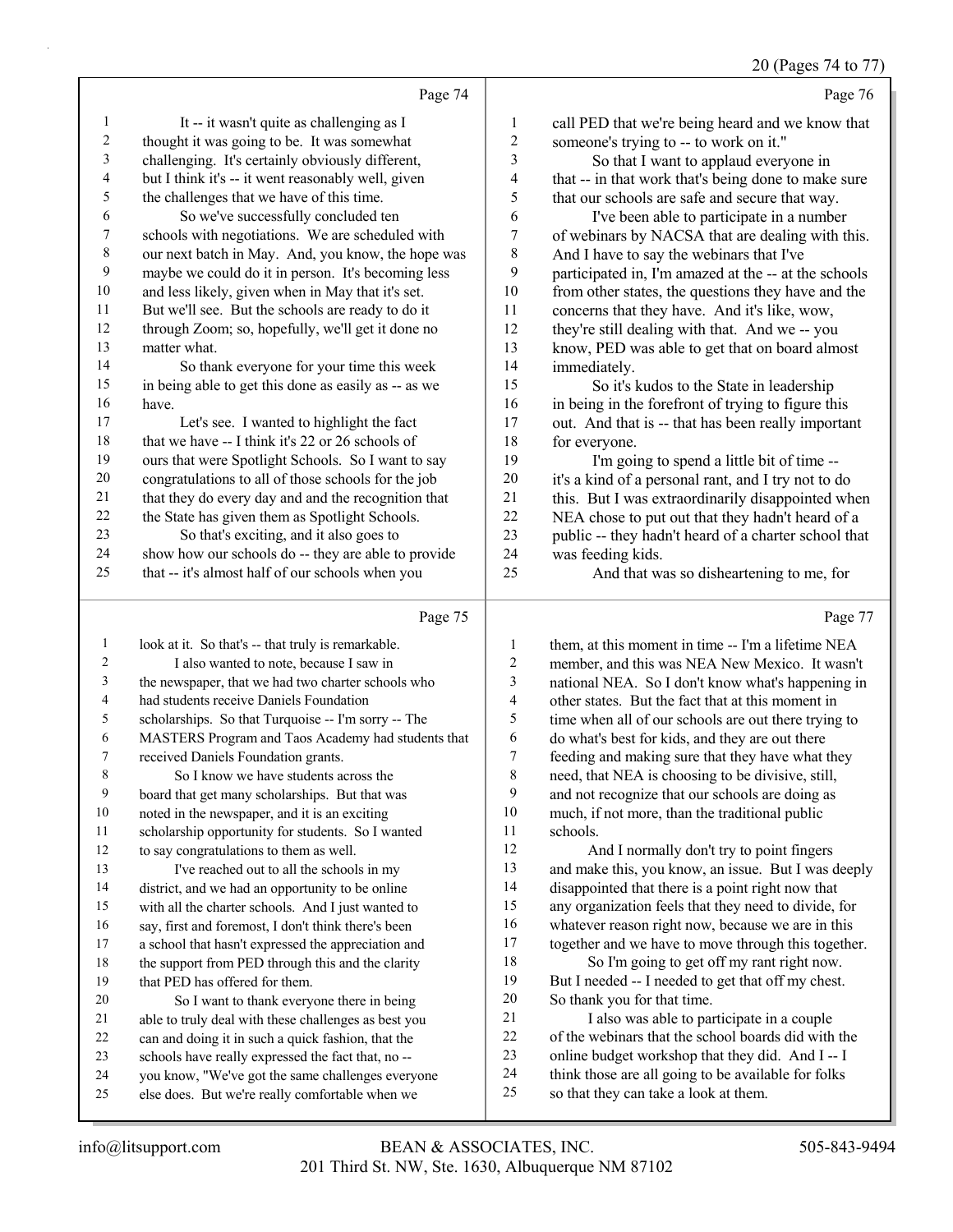21 (Pages 78 to 81)

|              | Page 78                                              |                | Page 80                                            |
|--------------|------------------------------------------------------|----------------|----------------------------------------------------|
| 1            | But, in particular, I did do the pre-K one           | 1              | issues.                                            |
| 2            | that was done. So I want to thank them as well for   | 2              | So, you know, it's been a challenge for            |
| 3            | making that opportunity available so that folks      | 3              | everybody. [Inaudible] everybody that's working on |
| 4            | could listen to -- I know it's different, but at     | 4              | this to make sure that our students and their      |
| 5            | least get some information out. And I know there's   | 5              | educational needs are met as best as they can be   |
| 6            | ongoing concerns that schools have with budgets.     | 6              | during this trying time.                           |
| 7            | But we're not going to know a lot until              | 7              | And thank you all, PED and everybody else.         |
| $\,$ $\,$    | the special session comes through. We're just going  | $\,$ $\,$      | Thank you.                                         |
| 9            | to have to pay close attention and help, as best we  | 9              | THE CHAIR: Commissioner Caballero?                 |
| 10           | can, schools through this, because we know cuts are  | $10\,$         | COMMISSIONER CABALLERO: Yes. I just                |
| 11           | coming. So -- and it's always that challenge when    | 11             | wanted to thank everybody and just to let you know |
| 12           | you're being asked to make cuts after you've already | 12             | this was a big learning experience. And sorry I    |
| 13           | made a budget.                                       | 13             | didn't -- you didn't see me in the first few       |
| 14           | So with that, I'm going to move on -- I              | 14             | meetings.                                          |
| 15           | don't think -- I don't think I saw Matt in the       | 15             | But I was able to get it done. I thought           |
| 16           | attendees list. So I don't think Public Charter      | 16             | I could get it done by myself and reached out to   |
| 17           | Schools are here.                                    | 17             | friends, and they couldn't help me.                |
| 18           | So we can move on to -- and I know the               | 18             | But I finally figured it out, and I got            |
| 19           | School Boards Association isn't here. So we can      | 19             | some help from IT, and I'm glad.                   |
| 20           | quickly move on to PEC Comments.                     | 20             | And I was expecting this to be a lot               |
| 21           | So Commissioner Ruiz?                                | 21             | harder, and it was a breeze, and I'm glad to have  |
| 22           | COMMISSIONER RUIZ: Thank you. I just                 | 22             | gone through this.                                 |
| 23           | want to -- same thing like you did -- you said,      | 23             | I do anticipate with -- we will be doing           |
| 24           | Commissioner Gipson. I really want to thank all the  | 24             | this for quite a while. To some extent, even when  |
| 25           | educators that are taking part in making this work.  | 25             | everything comes back to some normalcy, I think    |
|              | Page 79                                              |                | Page 81                                            |
| 1            | It has been a challenge. I will tell you             | 1              | we're still going to have to do some of this.      |
| $\mathbf{2}$ | from -- and I speak from my district -- I know the   | $\overline{c}$ | Thank you.                                         |
| 3            | state, as a whole, is doing tremendous things. But   | 3              | THE CHAIR: Commissioner Davis?                     |
| 4            | I will tell you it has been quite a challenge. And   | 4              | COMMISSIONER DAVIS: Hi. Yeah. So it's              |
| 5            | the fact that we are all uniting and making the      | 5              | been a very interesting week. And echoing some of  |
| 6            | learning opportunities available for our kids -- and | 6              | the other people about just general education, I'm |
| 7            | I don't know if it made the news over there, but it  | 7              | an instructor at the college, and we had to move   |

 from face-to-face to online, and I had to learn lots of new stuff immediately.

10 And I don't want to learn anything more new. But -- but it's helped me with this meeting. And I'm kind of glad that we had some really small glitches, because it makes me feel better about myself. 15 THE CHAIR: Commissioner Raftery?

16 COMMISSIONER RAFTERY: Okay. I want to also echo everything that Commissioner Ruiz said. In addition to that, there are some parents who are really frustrated because they can't help their kids with their work because they don't understand it. 21 There are several teachers that I know that they've contacted and said, you know, "I can't help my child because I don't know how to do the math," which is a problem, too.

25 So I'm just worried about the kids not

like that.

was all over here and on social media.

9 One of our principals just decided to do a neighborhood walk and reach those seniors, because the ones that -- you know, of course we're worried about all of them. But our seniors, we want them to

graduate. And they're experiencing a lot of

15 And so he was literally going to our seniors' houses. And, of course, no contact. But he would, you know, go to their house and drop words of encouragement in the form of notes and things

20 So can't thank our support staff enough, our cafeteria workers, our bus drivers, everything.

22 And then I really want to thank the parents, because this is really hard trying to do online learning. I mean, I was able to access yesterday, and today I was having connectivity

different things right now.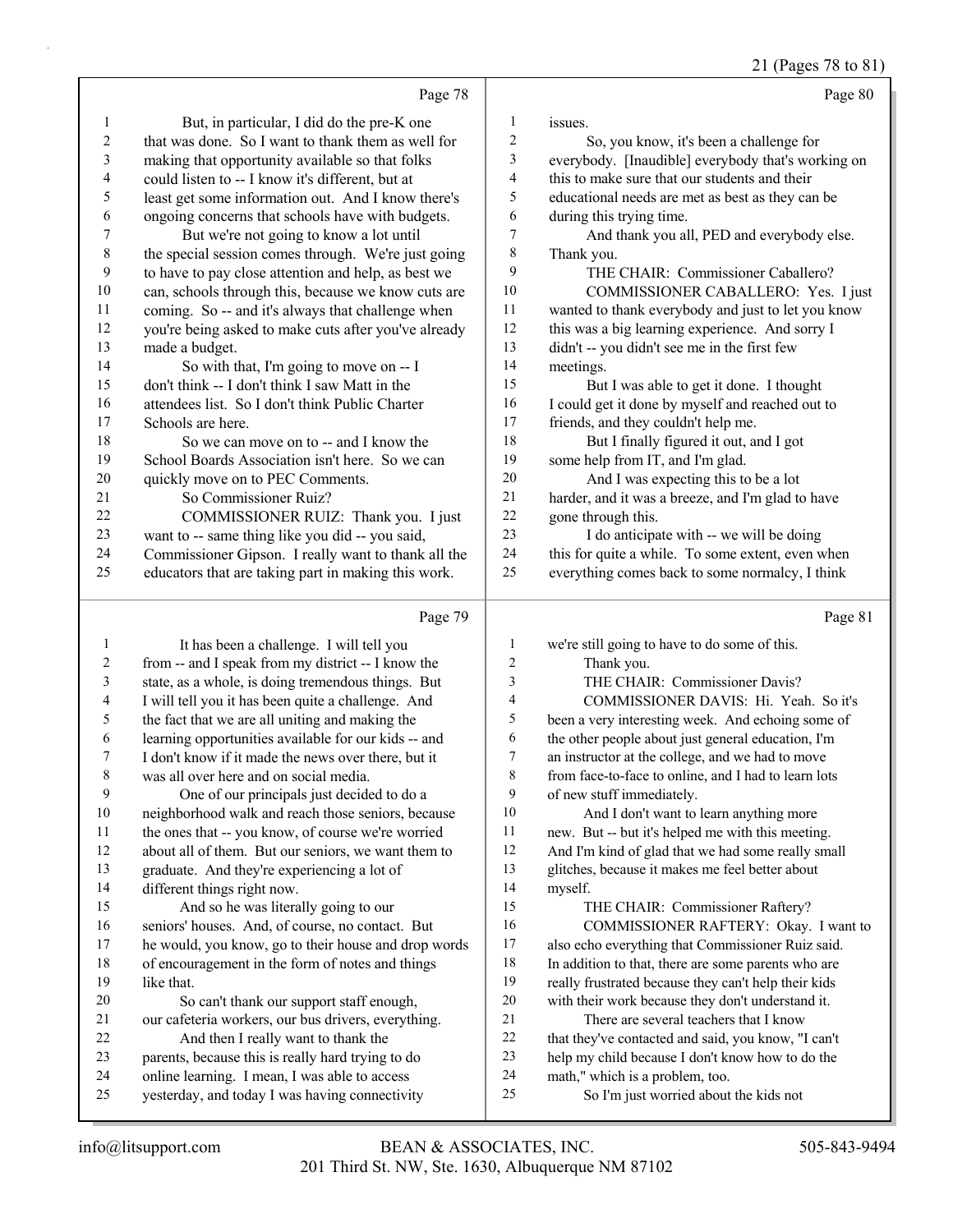22 (Pages 82 to 85)

|    | Page 82                                              |                          | Page 84                                              |
|----|------------------------------------------------------|--------------------------|------------------------------------------------------|
| 1  | being able to reach their goals for next year.       | 1                        | kids.                                                |
| 2  | I -- there is a -- in addition to you,               | 2                        | And one of the staff that attends -- one             |
| 3  | Commissioner Gipson, my daughter moved to Arizona,   | 3                        | of the vendors that attends the NMPSIA meetings was  |
| 4  | and they were looking into taking my granddaughter   | $\overline{4}$           | concerned about social distancing.                   |
| 5  | to a science/math academy. And when they looked      | $\overline{\phantom{0}}$ | It was obvious from the videos that the              |
| 6  | into it, there's no cap on how many kids are in the  | 6                        | staff were very diligent about maintaining distance  |
| 7  | classroom. So the classrooms have, like, 30 kids.    | 7                        | and wearing gloves and masks and so forth.           |
| 8  | And it's just, like, there's no                      | 8                        | And so I just want to salute all of the              |
| 9  | regulation, I guess. Everybody just starts whatever  | 9                        | districts and the staff -- staff who were not cooks  |
| 10 | they want. So we are -- we are number one,           | 10                       | would go in and help prepare the breakfasts and      |
| 11 | according to what I understand, in charter schools.  | 11                       | lunches.                                             |
| 12 | But thanks a lot, everybody. Did learn a             | 12                       | And there -- a big concern that came up --           |
| 13 | lot. First time on Zoom. It was great. Thanks.       | 13                       | and I heard a report on it on television last        |
| 14 | THE CHAIR: Commissioner Armbruster?                  | 14                       | night -- is that with everybody at home, domestic    |
| 15 | COMMISSIONER ARMBRUSTER: Yes. It takes a             | 15                       | violence increases. But I don't know at this point   |
| 16 | minute to unmute. I again want to thank everyone     | 16                       | what we can do about that.                           |
| 17 | for all the work you did. I only did two days of     | 17                       | Stay safe, everybody. Stay home.                     |
| 18 | it, so you did more. And I thank you for doing       | 18                       | THE CHAIR: Commissioner Voigt?                       |
| 19 | that.                                                | 19                       | COMMISSIONER CRONE: I'm done.                        |
| 20 | And I wanted to say that it's unfortunate            | 20                       | THE CHAIR: Thank you.                                |
| 21 | that the State now doesn't have money, because I can | 21                       | COMMISSIONER VOIGT: Thank you. I also                |
| 22 | assure you that people would give a 100 percent      | 22                       | want to echo the -- the flexibility and the seamless |
| 23 | raise to all teachers, because these parents are     | 23                       | transition that we experienced over this past week   |
| 24 | going, "Oh, my gosh. I had no idea it was so hard."  | 24                       | in utilizing this online technology, and to Chairman |
| 25 | So having said that, that I'm -- I'm                 | 25                       | Gipson and to the staff for facilitating those       |

# $\overline{P_{\text{aoe}} 83}$

|    | Page 83                                              |    | Page 85                                              |
|----|------------------------------------------------------|----|------------------------------------------------------|
| 1  | agreeing with everyone else. I think New Mexico is   | 1  | negotiations so efficiently and using this capacity. |
| 2  | in far better shape. I think Glenna and Pattie and   | 2  | So great job on that.                                |
| 3  | I felt that way when we came back from the NACSA     | 3  | The -- this presents, I know, many                   |
| 4  | conference, like, "Oh, my gosh. These people don't   | 4  | challenges with the stay-at-home and the physical    |
| 5  | know what they're doing, and we do."                 | 5  | distancing. But it also, I think, presents a lot of  |
| 6  | So I thank everyone. I thank CSD for                 | 6  | opportunity for innovation, as we just demonstrated  |
| 7  | keeping us together. And I'm so proud that I could   | 7  | ourselves this past week.                            |
| 8  | actually get on this Zoom thing.                     | 8  | But also, within the schools, it's -- it's           |
| 9  | So thank you, all. Talk to you later.                | 9  | opening up time for our school leaders to do things  |
| 10 | THE CHAIR: Thanks. Commissioner Crone?               | 10 | from home that normally they wouldn't have the       |
| 11 | COMMISSIONER CRONE: Good health to you,              | 11 | opportunity to do being at a school site and being   |
| 12 | Karyl Ann.                                           | 12 | drawn in to so many spontaneous little fires that    |
| 13 | I attended an AFT Zoom meeting. I'm going            | 13 | arise throughout the day at a building.              |
| 14 | to get those blue filter glasses, because I'm        | 14 | So I think a lot of the charter school               |
| 15 | spending all my time in front of my computer. And    | 15 | leaders have been able to seize this opportunity     |
| 16 | they -- we were -- it was all the local presidents   | 16 | that this challenge has brought around and be        |
| 17 | from around the state, and they were all talking     | 17 | flexible and innovative in the way that they're      |
| 18 | about what they were doing to support their children | 18 | leading the schools.                                 |
| 19 | in the homes.                                        | 19 | I think regarding the -- the NEA                     |
| 20 | And quite a few of districts had sent a              | 20 | statement, it might be of our interest, or some      |
| 21 | video. And let me insert something here.             | 21 | charter leaders' interest, to write an editorial     |
| 22 | I also attended a NMPSIA meeting in which            | 22 | about the innovative work that the charter schools   |
| 23 | this issue came up about feeding children. The bus   | 23 | have been doing, and, because they're small and they |
| 24 | drivers know where the kids live, and so they're     | 24 | work within a smaller community, highlight that      |
| 25 | able to deliver food to the Free and Reduced Lunch   | 25 | great work and how they are able to really work      |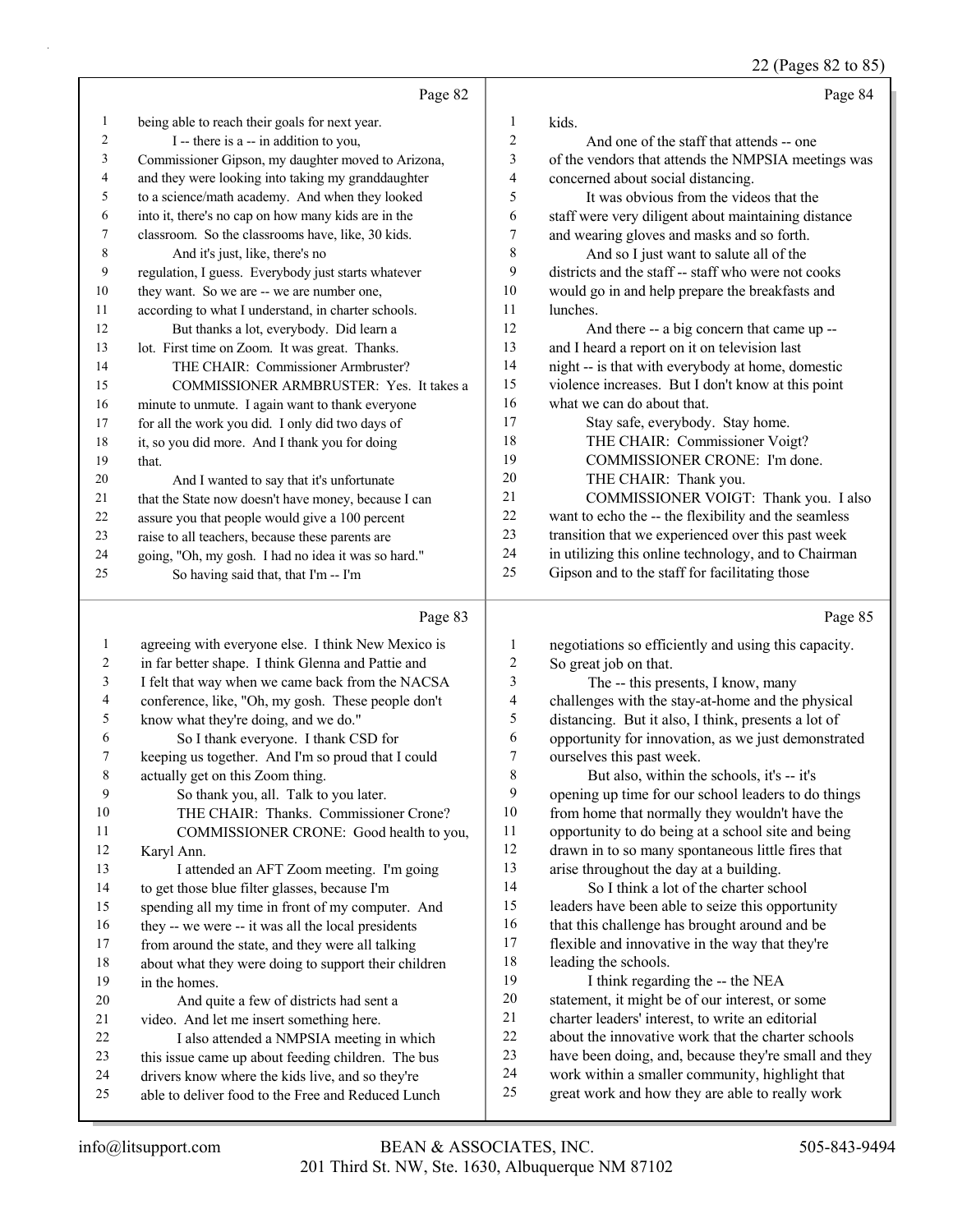23 (Pages 86 to 89)

|              |                                                                                                             |                              | 25 (Fages ou to $\sigma$ )                                                                             |
|--------------|-------------------------------------------------------------------------------------------------------------|------------------------------|--------------------------------------------------------------------------------------------------------|
|              | Page 86                                                                                                     |                              | Page 88                                                                                                |
| $\mathbf{1}$ | within their communities to support their                                                                   | 1                            | in mind.                                                                                               |
| 2            | stakeholders and their parents and kids. Because                                                            | $\boldsymbol{2}$             | And I love the creative things that are                                                                |
| 3            | that's something, as a small school, they have more                                                         | 3                            | going on in recognizing that, and I hope we continue                                                   |
| 4            | versatility around to do.                                                                                   | 4                            | to see that.                                                                                           |
| 5            | And it is sad to hear that the NEA would                                                                    | 5                            | I also want to just report that in talking                                                             |
| 6            | take that stance.                                                                                           | 6                            | to several superintendents and charter school                                                          |
| 7            | The authorization piece, I've been on a                                                                     | 7                            | directors -- and I'm sure this is affecting                                                            |
| $\,$ 8 $\,$  | couple of the NACSA webinars. And as we experienced                                                         | $\,$ $\,$                    | governing council members as well -- is, as you                                                        |
| 9            | in St. Louis at the conference, New Mexico is doing                                                         | 9                            | know, this is the time of year where everybody's                                                       |
| $10\,$       | some very progressive and proactive work around the                                                         | $10\,$                       | developing their budget and getting ready to get it                                                    |
| 11           | authorization of the charter schools here in                                                                | 11                           | submitted to PED.                                                                                      |
| 12           | New Mexico.                                                                                                 | 12                           | And a lot of heartburn out there, because,                                                             |
| 13           | I think it would be very forward of us to                                                                   | 13                           | you know, there is the mandate on the 4 percent                                                        |
| 14           | write a proposal for next year's conference and                                                             | 14                           | raises. And while there was an increase to the unit                                                    |
| 15<br>16     | present, because it's -- it always just shocks and                                                          | 15<br>16                     | value, a lot of people are experiencing that there                                                     |
| 17           | surprises me, as ideas come forward and the work is                                                         | 17                           | may not be enough to cover those 4 percent.                                                            |
| $18\,$       | implemented, that it's the next big silver bullet or<br>the next shining star, the next big ornament on the | 18                           | However, it's a requirement.                                                                           |
| 19           | Christmas tree, when, in reality, this is something                                                         | 19                           | And so just trying to get the balance,<br>then, Madam Chairwoman, you had mentioned the --             |
| $20\,$       | that we have been doing -- New Mexico, as a                                                                 | 20                           | just trying to just get everything done and trying                                                     |
| $21\,$       | lower-ranked state in the country -- that we have                                                           | 21                           | to make it work, I'm just -- I'm starting to think                                                     |
| 22           | been doing for a long time.                                                                                 | 22                           | that -- there's going to be some additional                                                            |
| 23           | And I think it's about time that we --                                                                      | 23                           | challenges that -- that are coming down the pike as                                                    |
| 24           | that we speak up, and that we not necessarily boast                                                         | 24                           | we move forward.                                                                                       |
| 25           | or brag, but that we highlight and share some of the                                                        | 25                           | You know, we know that there will be a                                                                 |
|              |                                                                                                             |                              |                                                                                                        |
|              |                                                                                                             |                              |                                                                                                        |
|              | Page 87                                                                                                     |                              | Page 89                                                                                                |
|              |                                                                                                             |                              |                                                                                                        |
| $\mathbf{1}$ | great practices that are already going on in our<br>state.                                                  | 1                            | special session, and we're all kind of predicting                                                      |
| 2<br>3       |                                                                                                             | $\sqrt{2}$<br>$\mathfrak{Z}$ | that there's going to be some type of cuts. We just                                                    |
| 4            | So that's just a thought to go forward.<br>If anyone on the PEC wants to -- to submit a                     | $\overline{4}$               | don't know -- the unknown is really, really                                                            |
| 5            | proposal, I would be on board with helping write                                                            | 5                            | difficult. It's hard to plan for the future when<br>you don't know -- there's so many unknowns at this |
| 6            | that for the next conference. I don't know what                                                             | 6                            | point.                                                                                                 |
| 7            | their theme is. But also there's many other                                                                 | 7                            | But because things are written in statute,                                                             |
| $\,$ 8 $\,$  | national conferences that we could highlight,                                                               | 8                            | we have to move forward as is, as it's done right                                                      |
| 9            | because I'm very proud of the work that New Mexico                                                          | 9                            | now. And that's what's presenting a lot of                                                             |
| $10\,$       | has done throughout the years in public education,                                                          | 10                           | challenges in the development of budgets across the                                                    |
| 11           | but also in the world of charter schools.                                                                   | 11                           | state right now.                                                                                       |
| 12           | So that's all. Great work, everyone. And                                                                    | 12                           | Just know that there's a lot of people                                                                 |
| 13           | it's great to see everyone's faces on the screen.                                                           | 13                           | that have a lot of anxiety right now, not just                                                         |
| 14           | THE CHAIR: Okay. Thanks.                                                                                    | 14                           | because of the situation with the -- with the -- the                                                   |
| 15           | Commissioner Chavez?                                                                                        | 15                           | COVID-19, but also just, you know, trying to make                                                      |
| 16           | COMMISSIONER CHAVEZ: Okay. I just want                                                                      | 16                           | things happen and get them in place for next school                                                    |
| 17           | to piggyback on a couple of things.                                                                         | 17                           | year.                                                                                                  |
| 18           | Commissioner Ruiz, talking about their                                                                      | 18                           | Thank you.                                                                                             |
| 19           | seniors. And I know that's the group that's really                                                          | 19                           | THE CHAIR: Thank you. Commissioner                                                                     |
| $20\,$       | been affected the most are the seniors, because, you                                                        | $20\,$                       | Robbins?                                                                                               |
| $21\,$       | know, this was their year, you know. This is what                                                           | $21\,$                       | COMMISSIONER ROBBINS: I will ditto what                                                                |
| $22\,$       | most kids look forward to is their senior year. And                                                         | $22\,$                       | everyone has said as far as the support that our                                                       |
| 23           | then for it to be cut short like this and just                                                              | 23                           | charters are providing their students and continue                                                     |
| 24<br>25     | totally unexpected, a lot of our seniors are having<br>a hard time. And so, you know, we need to keep them  | $24\,$<br>25                 | to do that. I think they're doing an exceptional<br>job during this close-down of the schools, their   |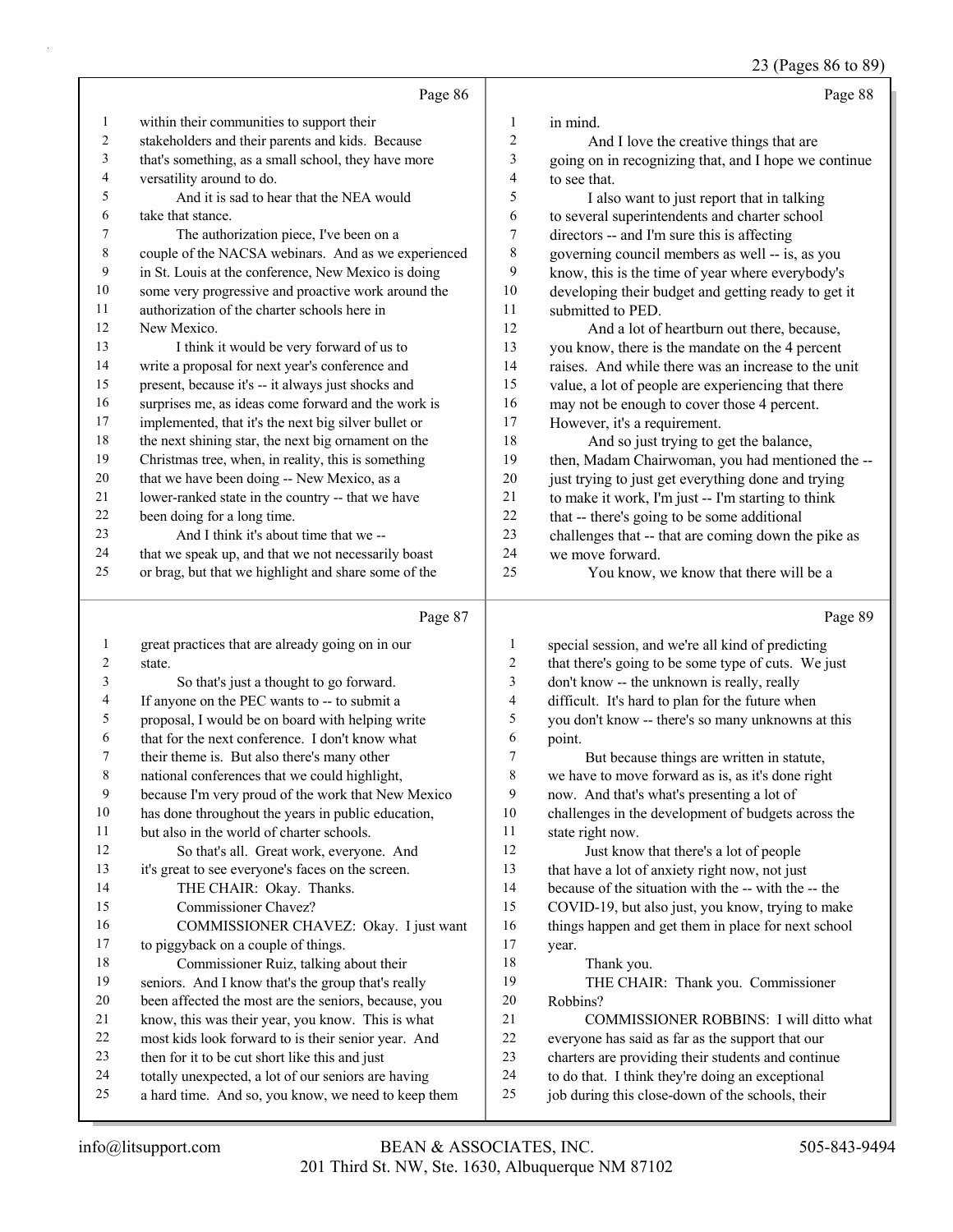#### 24 (Pages 90 to 93)

|                         | Page 90                                              |                  | Page 92                                              |
|-------------------------|------------------------------------------------------|------------------|------------------------------------------------------|
| $\mathbf{1}$            | physical facilities at least.                        | $\mathbf{1}$     | think, is one place where you can get a huge bang    |
| $\sqrt{2}$              | I think it also highlights the need --               | $\sqrt{2}$       | for your buck. And at times like these, whether it   |
| $\mathfrak{Z}$          | what we've seen, and even with some of the           | $\mathfrak{Z}$   | is a pandemic like this or whether it's just         |
| 4                       | interruptions we've had here in terms of broadband,  | $\overline{4}$   | individuals who have an ailment or a medical need    |
| 5                       | the need throughout the state for focusing on more   | 5                | and they cannot physically attend their schools,     |
| 6                       | broadband. Because at times like these, it reminds   | 6                | having that broadband connectivity and having the    |
| $\boldsymbol{7}$        | me of Maslow's Hierarchy of Needs. We sit there and  | $\tau$           | devices where they can connect is so important.      |
| 8                       | say, "Well, we have to take care of the food and     | $\,$ $\,$        | And I think we -- you know, I will                   |
| 9                       | water and shelter."                                  | 9                | continue to work on trying to make sure that that's  |
| $10\,$                  | We go to these higher-level things in the            | $10\,$           | done. But there are some charters that they could    |
| $11\,$                  | hierarchy. But when we have a problem, we come back  | 11               | get some equipment, moveable equipment, even in      |
| 12                      | down. And if we don't have the infrastructure in     | 12               | leased facilities, and they haven't applied for it.  |
| 13                      | place -- and I don't mean buildings. I mean we've    | 13               | So I would encourage them to continue looking at     |
| 14                      | moved into an information age, and we really were    | 14               | those avenues to -- to better support their students |
| 15                      | putting so much money into bricks-and-mortar. And,   | 15               | who may not be able to be physically present when we |
| 16                      | you know, that's all right. But when we don't put    | 16               | do come back.                                        |
| $17\,$                  | enough money into what really allows people to       | $17\,$           | I wish you all well. I wish the health               |
| $18\,$                  | communicate and do things at times like these,       | $18\,$           | and safety for all of our members and all the        |
| 19                      | that's where I think these things get highlighted.   | 19               | schools and the students. I just wish you the best   |
| $20\,$                  | One of the things the PSCOC has looked               | $20\,$           | and look forward to seeing you all again soon.       |
| $21\,$                  | at -- and we had a meeting on Monday of this week,   | 21               | THE CHAIR: Okay. Thanks. And I                       |
| $22\,$                  | and I had the subcommittee meeting the week          | $22\,$           | appreciate that.                                     |
| 23                      | before -- are the funding cuts. Funding cuts are     | 23               | And, certainly, it was encouraging. Most             |
| 24                      | going to happen for the next fiscal year.            | 24               | of the schools we talked with this week have been    |
| 25                      | I think many of the leaders don't want to            | 25               | able to provide devices, and that hasn't been as     |
|                         | Page 91                                              |                  | Page 93                                              |
| $\mathbf{1}$            | try to have a special session too early. My fear is  | $\mathbf{1}$     | great a challenge, at least with the ten schools     |
| $\overline{\mathbf{c}}$ | that the 4 percent raises will go into effect, and   | $\sqrt{2}$       | that we saw.                                         |
| $\mathfrak{Z}$          | then schools are going to be burdened with not       | $\mathfrak{Z}$   | But I just want to close with reminding              |
| 4                       | having the money to pay for those required           | $\overline{4}$   | everyone to keep telling folks that, as Commissioner |
| 5                       | increases. That's a real concern.                    | 5                | Robbins mentioned, the physical building is closed,  |
| 6                       | There's also a concern in terms of the               | 6                | but school isn't closed. And even though that there  |
| $\boldsymbol{7}$        | capital monies that are going to be allocated and    | $\boldsymbol{7}$ | are challenges out there, the expectation is that    |
| $\,$ $\,$               | things for traditional schools, but also what may be | $\,8\,$          | we're providing education for the kids in            |
| 9                       | available for charters that are in the pipeline.     | $\mathbf{9}$     | New Mexico. And there is growth that is available,   |
| $10\,$                  | Another thing that they're looking at --             | $10\,$           | and it is not an excuse to say, next year, "Oh, you  |
| 11                      | and this is not anything that's, you know,           | 11               | know, we had to close down because of the COVID, and |
| 12                      | definite -- but the possibility of cuts to lease     | 12               | you can't expect us to grow our students," because   |

 discretionary. That is a huge burden on our charter schools, on most of them. And if there's any cuts in lease assistance -- and, personally, I think what

payments, because those are pretty much viewed as

- they provide now, a maximum of \$737 per year per student, is woefully inadequate when you compare that to most district schools are spending between
- \$1,000 and \$2,000 per year per student on capital. 21 And, you know, in my own district here at APS, they're spending over \$3,000 per year on debt service and new capital projects.
- 24 So, you know, there's a -- still a big disparity on capital projects. But broadband, I
- 12 you can't expect us to grow our students," because 12
- we met with schools this year that deal with
- students that have extraordinary exceptions, and
- they're able to get that job done and do it well.
- 16 So that it is a challenge. But that's -- the expectation is we can still grow our students without being physically there. It's just more challenging. And we are doing it.
- 20 So -- and I will also say it's great -- we've seen most of you all week. So it's encouraging every day that everyone can still show up.
- 24 So stay safe, everyone. And I think we'll
- be together in this format in May; but, hopefully,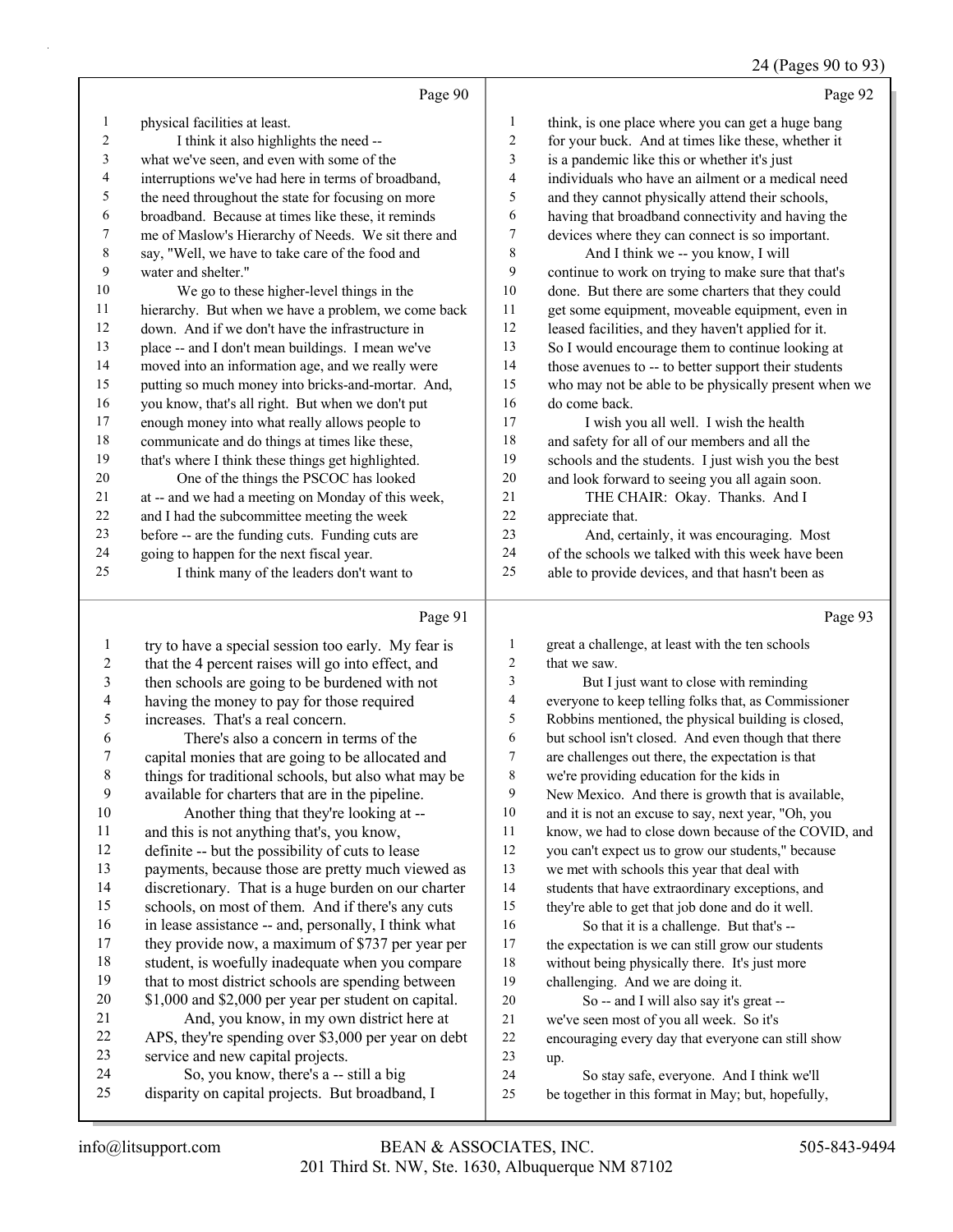## 25 (Pages 94 to 96)

|                                                                                                                                                                  | Page 94                                                                                                                                                                                                                                                                                                                                                                                                                                        | Page 96                                                                                                                                                                                                                                                                                                                                                                                                                                                                                                                                                                                                                                                                                                                                                                                                                                                           |
|------------------------------------------------------------------------------------------------------------------------------------------------------------------|------------------------------------------------------------------------------------------------------------------------------------------------------------------------------------------------------------------------------------------------------------------------------------------------------------------------------------------------------------------------------------------------------------------------------------------------|-------------------------------------------------------------------------------------------------------------------------------------------------------------------------------------------------------------------------------------------------------------------------------------------------------------------------------------------------------------------------------------------------------------------------------------------------------------------------------------------------------------------------------------------------------------------------------------------------------------------------------------------------------------------------------------------------------------------------------------------------------------------------------------------------------------------------------------------------------------------|
| 1<br>$\overline{2}$<br>3<br>4<br>5<br>6<br>7<br>$\,$ 8 $\,$<br>9<br>10<br>11<br>12<br>13<br>14<br>15<br>16<br>17<br>18<br>19<br>20<br>21<br>22<br>23<br>24<br>25 | we can work towards changing it as we go forward.<br>So thanks, everyone. And I will entertain<br>a motion to adjourn.<br>COMMISSIONER ROBBINS: So moved.<br>COMMISSIONER RAFTERY: Second.<br>THE CHAIR: There's a motion to adjourn.<br>There's a second. All in favor.<br>(Commissioners so indicate.)<br>THE CHAIR: Even my household voted on<br>that one. Stay safe, everyone. We are adjourned.<br>(Proceedings concluded at 11:13 a.m.) | $\mathbf{1}$<br><b>RECEIPT</b><br>2<br>JOB NUMBER: 3800N (CC) Date: 4/17/2020<br>$\overline{3}$<br>PROCEEDINGS: Open Public Meeting<br>**************************<br>$\overline{4}$<br>5<br>ATTORNEY: MS. BEVERLY FRIEDMAN, NMPED<br>6<br>DOCUMENT: Transcript / Exhibits / Disks / Other<br>DATE DELIVERED: ________________ DEL'D BY: ____________<br>$\tau$<br>$\,$ 8 $\,$<br>**************************<br>9<br>10<br>ATTORNEY:<br>11<br>DOCUMENT: Transcript / Exhibits / Disks / Other<br>12<br>$RECD BY:$ TIME:<br>13<br>**************************<br>14<br>15<br><b>ATTORNEY:</b><br>16<br>DOCUMENT: Transcript / Exhibits / Disks / Other<br>DATE DELIVERED: _______________ DEL'D BY: __________<br>17<br>18<br>****************************<br>19<br>20<br>ATTORNEY:<br>21<br>DOCUMENT: Transcript / Exhibits / Disks / Other<br>22<br>23<br>24<br>25 |
|                                                                                                                                                                  |                                                                                                                                                                                                                                                                                                                                                                                                                                                |                                                                                                                                                                                                                                                                                                                                                                                                                                                                                                                                                                                                                                                                                                                                                                                                                                                                   |
|                                                                                                                                                                  |                                                                                                                                                                                                                                                                                                                                                                                                                                                |                                                                                                                                                                                                                                                                                                                                                                                                                                                                                                                                                                                                                                                                                                                                                                                                                                                                   |
| 1<br>2<br>3<br>4<br>5                                                                                                                                            | Page 95<br>BEFORE THE PUBLIC EDUCATION COMMISSION<br><b>STATE OF NEW MEXICO</b><br>REPORTER'S CERTIFICATE                                                                                                                                                                                                                                                                                                                                      |                                                                                                                                                                                                                                                                                                                                                                                                                                                                                                                                                                                                                                                                                                                                                                                                                                                                   |
| 6<br>7                                                                                                                                                           | I, Cynthia C. Chapman, RMR, CCR #219, Certified<br>Court Reporter in the State of New Mexico, do hereby                                                                                                                                                                                                                                                                                                                                        |                                                                                                                                                                                                                                                                                                                                                                                                                                                                                                                                                                                                                                                                                                                                                                                                                                                                   |
| 8                                                                                                                                                                | certify that the foregoing pages constitute a true                                                                                                                                                                                                                                                                                                                                                                                             |                                                                                                                                                                                                                                                                                                                                                                                                                                                                                                                                                                                                                                                                                                                                                                                                                                                                   |
| $\overline{9}$<br>10                                                                                                                                             | transcript of remote proceedings had before the said<br>NEW MEXICO PUBLIC EDUCATION COMMISSION, held in the                                                                                                                                                                                                                                                                                                                                    |                                                                                                                                                                                                                                                                                                                                                                                                                                                                                                                                                                                                                                                                                                                                                                                                                                                                   |
| 11                                                                                                                                                               | State of New Mexico, via Zoom Webinar remote                                                                                                                                                                                                                                                                                                                                                                                                   |                                                                                                                                                                                                                                                                                                                                                                                                                                                                                                                                                                                                                                                                                                                                                                                                                                                                   |
| 12                                                                                                                                                               | connectivity, in the matter therein stated.                                                                                                                                                                                                                                                                                                                                                                                                    |                                                                                                                                                                                                                                                                                                                                                                                                                                                                                                                                                                                                                                                                                                                                                                                                                                                                   |
| 13<br>14                                                                                                                                                         | In testimony whereof, I have hereunto set my                                                                                                                                                                                                                                                                                                                                                                                                   |                                                                                                                                                                                                                                                                                                                                                                                                                                                                                                                                                                                                                                                                                                                                                                                                                                                                   |
| 15                                                                                                                                                               | hand on April 28, 2020.                                                                                                                                                                                                                                                                                                                                                                                                                        |                                                                                                                                                                                                                                                                                                                                                                                                                                                                                                                                                                                                                                                                                                                                                                                                                                                                   |
| 16                                                                                                                                                               |                                                                                                                                                                                                                                                                                                                                                                                                                                                |                                                                                                                                                                                                                                                                                                                                                                                                                                                                                                                                                                                                                                                                                                                                                                                                                                                                   |
| 17                                                                                                                                                               |                                                                                                                                                                                                                                                                                                                                                                                                                                                |                                                                                                                                                                                                                                                                                                                                                                                                                                                                                                                                                                                                                                                                                                                                                                                                                                                                   |
| 18                                                                                                                                                               | Cynthia C. Chapman, RMR-CRR, NM CCR #219<br>BEAN & ASSOCIATES, INC.                                                                                                                                                                                                                                                                                                                                                                            |                                                                                                                                                                                                                                                                                                                                                                                                                                                                                                                                                                                                                                                                                                                                                                                                                                                                   |
| 19                                                                                                                                                               | 201 Third Street, NW, Suite 1630<br>Albuquerque, New Mexico 87102                                                                                                                                                                                                                                                                                                                                                                              |                                                                                                                                                                                                                                                                                                                                                                                                                                                                                                                                                                                                                                                                                                                                                                                                                                                                   |
| 20                                                                                                                                                               |                                                                                                                                                                                                                                                                                                                                                                                                                                                |                                                                                                                                                                                                                                                                                                                                                                                                                                                                                                                                                                                                                                                                                                                                                                                                                                                                   |
| 21                                                                                                                                                               |                                                                                                                                                                                                                                                                                                                                                                                                                                                |                                                                                                                                                                                                                                                                                                                                                                                                                                                                                                                                                                                                                                                                                                                                                                                                                                                                   |
| 22                                                                                                                                                               |                                                                                                                                                                                                                                                                                                                                                                                                                                                |                                                                                                                                                                                                                                                                                                                                                                                                                                                                                                                                                                                                                                                                                                                                                                                                                                                                   |
| 23<br>24                                                                                                                                                         |                                                                                                                                                                                                                                                                                                                                                                                                                                                |                                                                                                                                                                                                                                                                                                                                                                                                                                                                                                                                                                                                                                                                                                                                                                                                                                                                   |